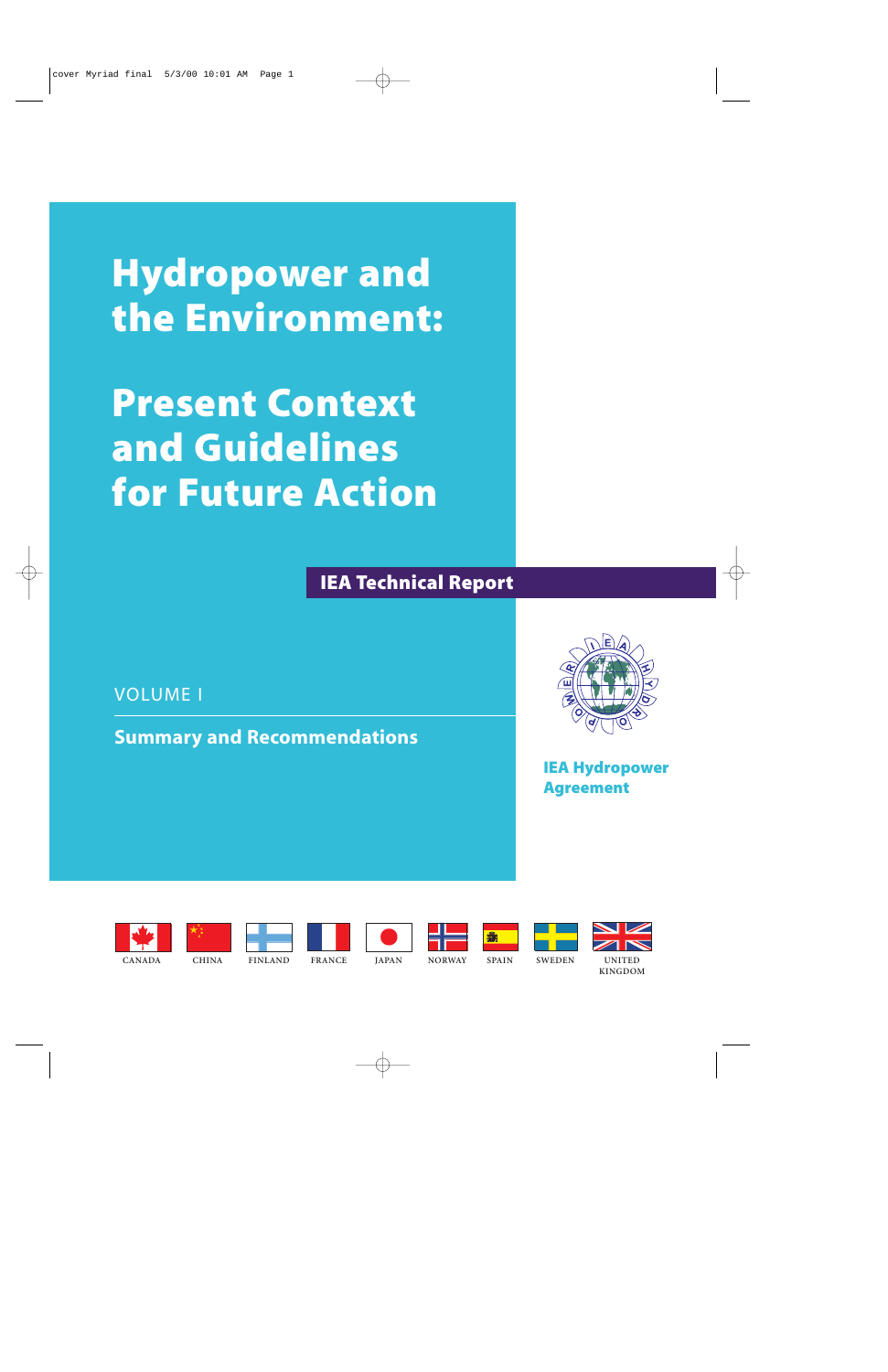## **OVERVIEW OF THE IEA IMPLEMENTING AGREEMENT FOR HYDROPOWER TECHNOLOGIES AND PROGRAMMES**

The Hydropower Implementing Agreement is a collaborative programme among nine countries: Canada, China, Finland, France, Japan, Norway, Spain, Sweden and the United Kingdom. These countries are represented by various organizations including electric utilities, government departments and regulatory organizations, electricity research organizations, and universities. The overall objective is to improve both technical and institutional aspects of the existing hydropower industry, and to increase the future deployment of hydropower in an environmentally and socially responsible manner.

## **HYDROPOWER**

Hydropower is the only renewable energy technology which is presently commercially viable on a large scale. It has four major advantages: it is renewable, it produces negligible amounts of greenhouse gases, it is the least costly way of storing large amounts of electricity, and it can easily adjust the amount of electricity produced to the amount demanded by consumers. Hydropower accounts for about 17% of global generating capacity, and about 20% of the energy produced each year.

#### **ACTIVITIES**

Four tasks are operational, they are: 1. upgrading of hydropower installations, 2. small scale hydropower, 3. environmental and social impacts of hydropower, and 4. training in hydropower. Most tasks have taken about five years to complete, they started in March 1994 and the results will be available in May 2000. To date, the work and publications of the Agreement have been aimed at professionals in the respective fields.

#### **UPGRADING**

The upgrading of existing hydropower installations is by far the lowest cost renewable energy available today. It can sometimes provide additional energy at less than one tenth the cost of a new project. One task force of the Agreement is studying certain technical issues related to upgrading projects.

#### **SMALL SCALE HYDROPOWER**

Advances in fully automated hydropower installations and reductions in manufacturing costs have made small scale hydropower increasingly attractive. The small scale hydropower task force will provide supporting information to facilitate the development of new projects.

#### **ENVIRONMENTAL AND SOCIAL ISSUES**

For some hydropower projects the environmental and social impacts have been the subject of vigorous debate. There is a need to communicate objective information to the public, so that countries can make good decisions with respect to hydropower projects. The environmental task force will provide such information on possible social and environmental impacts and on mitigation measures.

#### **TRAINING**

The availability of well-trained personnel is a key requirement in the hydropower sector. The training task force is concentrating on training in operations and maintenance, and planning of hydro power projects.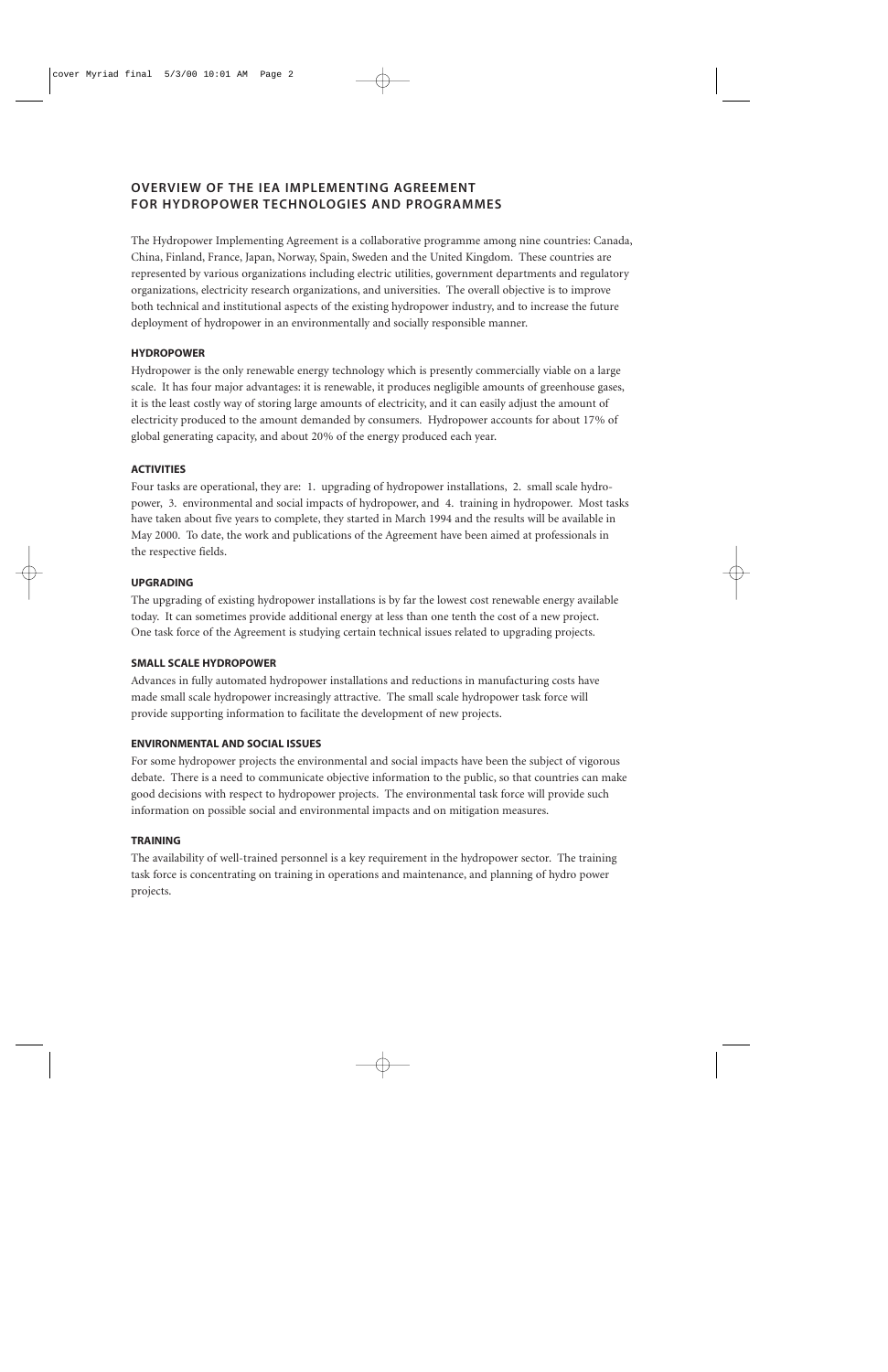INTERNATIONAL ENERGY AGENCY

IMPLEMENTING AGREEMENT FOR HYDROPOWER TECHNOLOGIES AND PROGRAMMES

ANNEX III

# **HYDROPOWER AND THE ENVIRONMENT:**

# **PRESENT CONTEXT AND GUIDELINES FOR FUTURE ACTION**

**Subtask 5 Report**

VOLUME I:

**Summary and Recommendations**

May 2000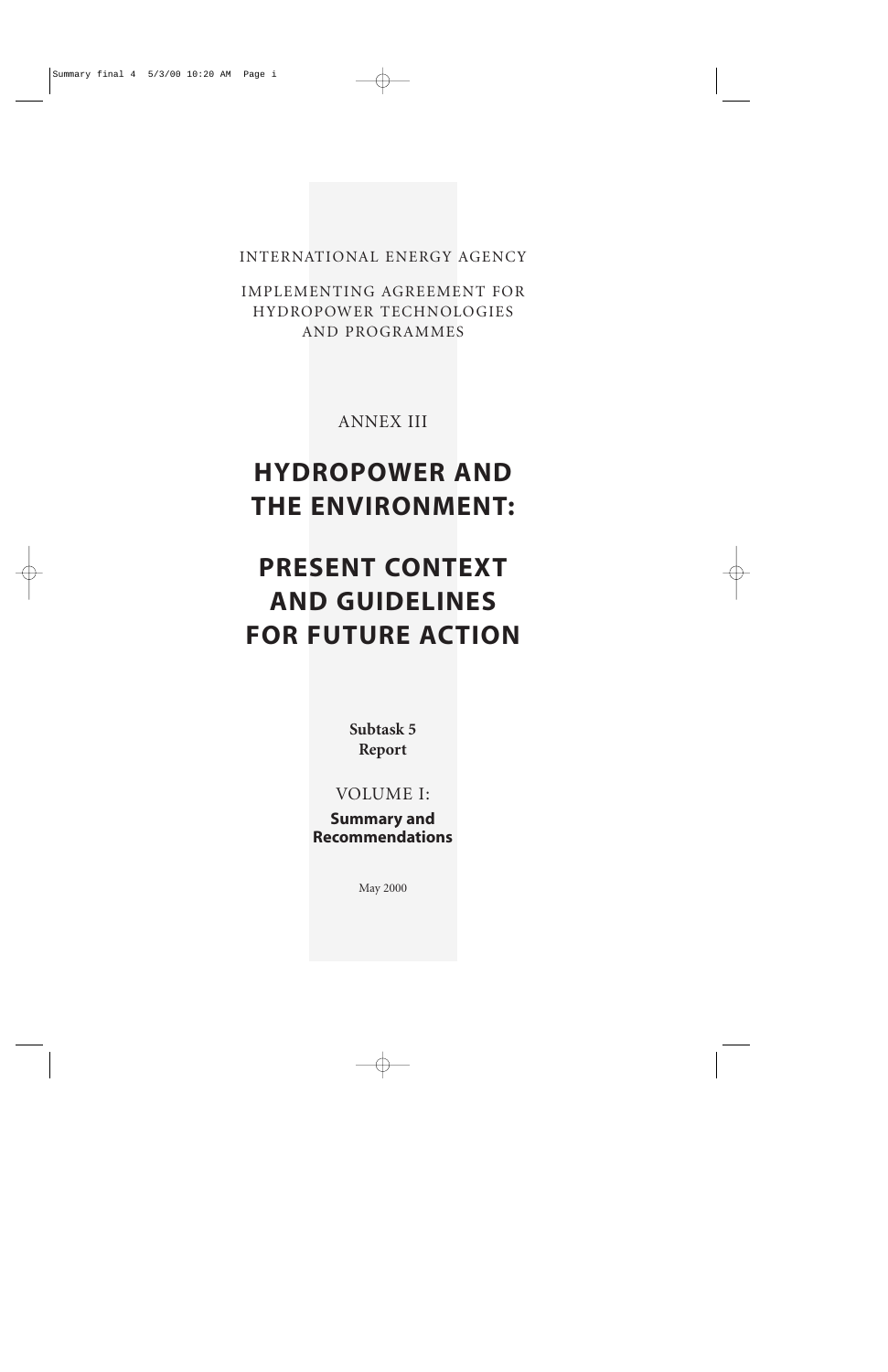#### **Hydropower Upgrading Task Force (Annex 1)**

Guidelines on Methodology for Hydroelectric Turbine Upgrading by Runner Replacement – 1998 (available to non-participants at a cost of U.S. \$1,000 per copy)

Guidelines on Methodology for the Upgrading of Hydroelectric Generators – to be completed in May 2000

Guidelines on Methodology for the Upgrading of Hydropower Control Systems – to be completed in 2000

#### **Small-scale Hydropower Task Force (Annex 2)**

Small-scale Hydro Assessment Methodologies – to be completed in May 2000 (available to nonparticipants on request)

Research and Development Priorities for Smallscale Hydro Projects – to be completed in May 2000 (available to non-participants on request)

Financing Options for Small-scale Hydro Projects – to be completed in May 2000 (available to nonparticipants on request)

Global database on small hydro sites available on the Internet at: www.small-hydro.com

#### **Environment Task Force (Annex 3)**

Survey on Positive and Negative Environmental and Social Impacts and the Effects of Mitigation Measures on Hydropower Development – 2000 (available to non-participants on request)

A Comparison of the Environmental Impacts of Hydropower with those of Other Generation Technologies – 2000 (available to nonparticipants on request)

Legal Frameworks, Licensing Procedures, and Guidelines for Environmental Impact Assessments of Hydropower Developments – 2000 (available to non-participants on request)

Hydropower and the Environment: Present Context and Guidelines for Future Action

Volume 1: Summary and Recommendations Volume 2 : Main Report Volume 3 : Appendices – 2000 (available to non-participants on request)

Hydropower and the Environment: Effectiveness of Mitigation Measures – 2000 (available to nonparticipants on request)

#### **Education and Training Task Force (Annex 5)**

All of the following reports are available on the Internet at www.annexv.iea.org (some reports may consist of more than one volume)

Summary of Results of the Survey of Current Education and Training Practices in Operation and Maintenance – 1998 (available to nonparticipants on request)

Development of Recommendations and Methods for Education and Training in Hydropower Operation and Maintenance – 2000 (available to non-participants on request)

Survey of Current Education and Training Practice in Hydropower Planning – 1998 (available to non-participants on request)

Structuring of Education and Training Programmes in Hydropower Planning, and Recommendations on Teaching Material and Reference Literature - 2000 (available to nonparticipants on request)

Guidelines for Creation of Digital Lectures – 2000 (available to non-participants on request)

Evaluation of Tests – Internet-based Distance Learning – 2000 (available to non-participants on request)

#### **Brochure**

A brochure is available for the general public. Entitled "Hydropower – a Key to Prosperity in the Growing World", it can be found on the Internet (www.usbr.gov/power/data/data.htm) or be obtained from the Secretary. (address on the inside back cover)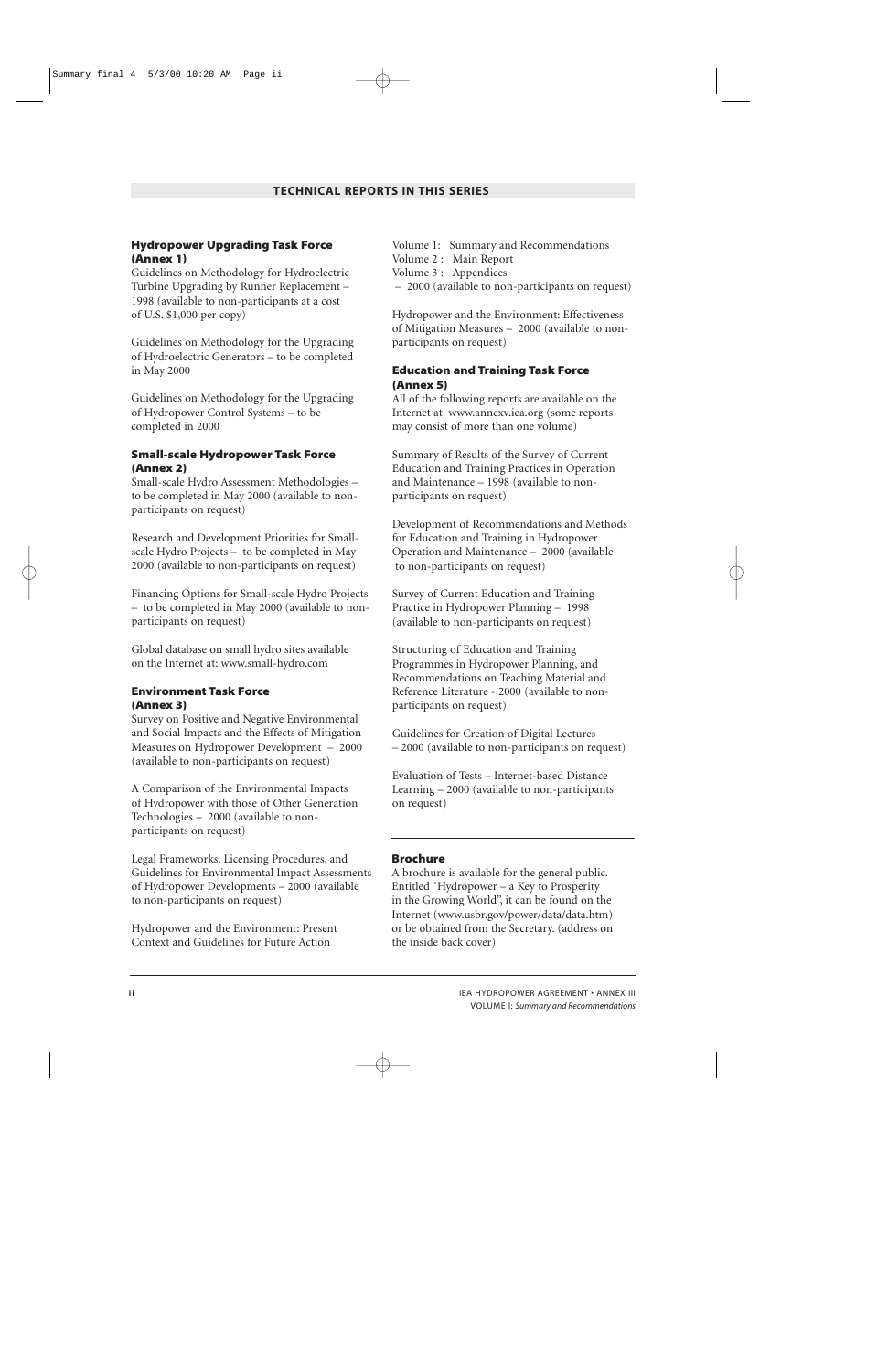# TABLE OF CONTENTS

| Environmental and Social Impacts of Hydropower: |
|-------------------------------------------------|
|                                                 |
|                                                 |
|                                                 |
| Recommendation $#1$                             |
| Recommendation #2                               |
| Recommendation #3                               |
| Recommendation #4                               |
| Recommendation #5                               |

The views presented in this report do not necessarily represent the views of the International Energy Agency, nor the governments represented therein.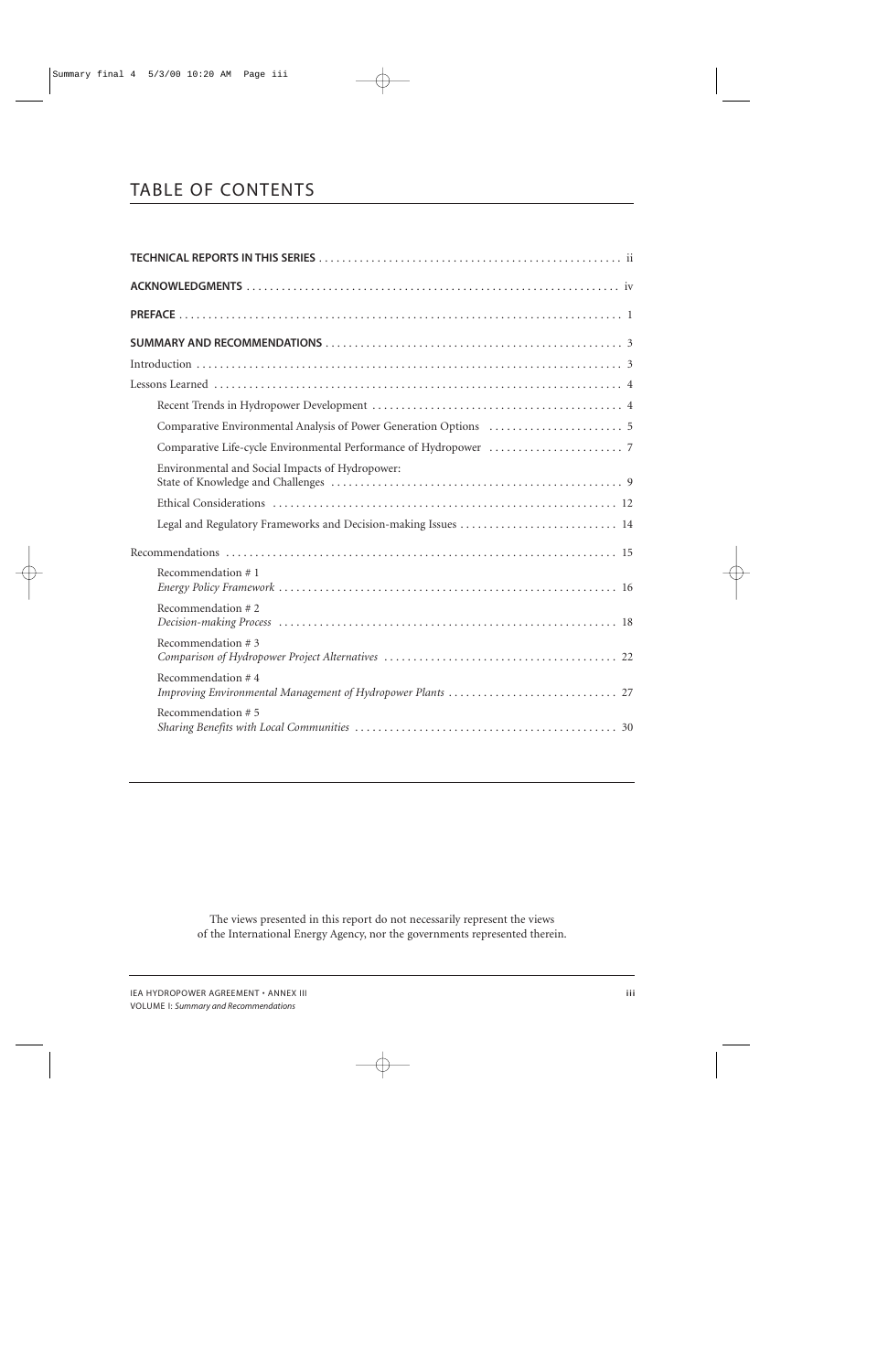*We wish to thank the Annex III team for the constant support, drafting and on-going review of this Subtask report: Shuichi Aki, Svein Båtvik, Magnus Brandel, David Corregidor, Rune Flatby, Geir Hermansen, Sverre Husebye, Raimo Kaikkonen, Joseph Milewski, Hannu Puranen, Cristina Rivero, Björn Svensson, Jens Petter Taasen, Serge Trussart, Kiyoaki Uchikawa.*

*To our reviewers and colleagues, and those who spent long hours collaborating on sections of the report: Camille Bélanger, Gilles Bérubé, Louis Chamard, Yves Comtois, Dominique Egré, Luc Gagnon, Louis Gilbert, Frans Koch, Danielle Messier, Engelbert Oud, Martin Pérusse, Vincent Roquet, Louise Roy, Karin Seelos, Pierre Sénécal, Tor Ziegler.*

*To the Executive Committee for their guidance and comments,*

*To Jocelyne Baril for her patient editing,*

*To all those who took time to comment, review, edit and generally improve the contents of this report.*

*Montréal, 1 April 2000*

*Jean-Étienne Klimpt Canadian Representative, Annex III Subtask 5 Leader*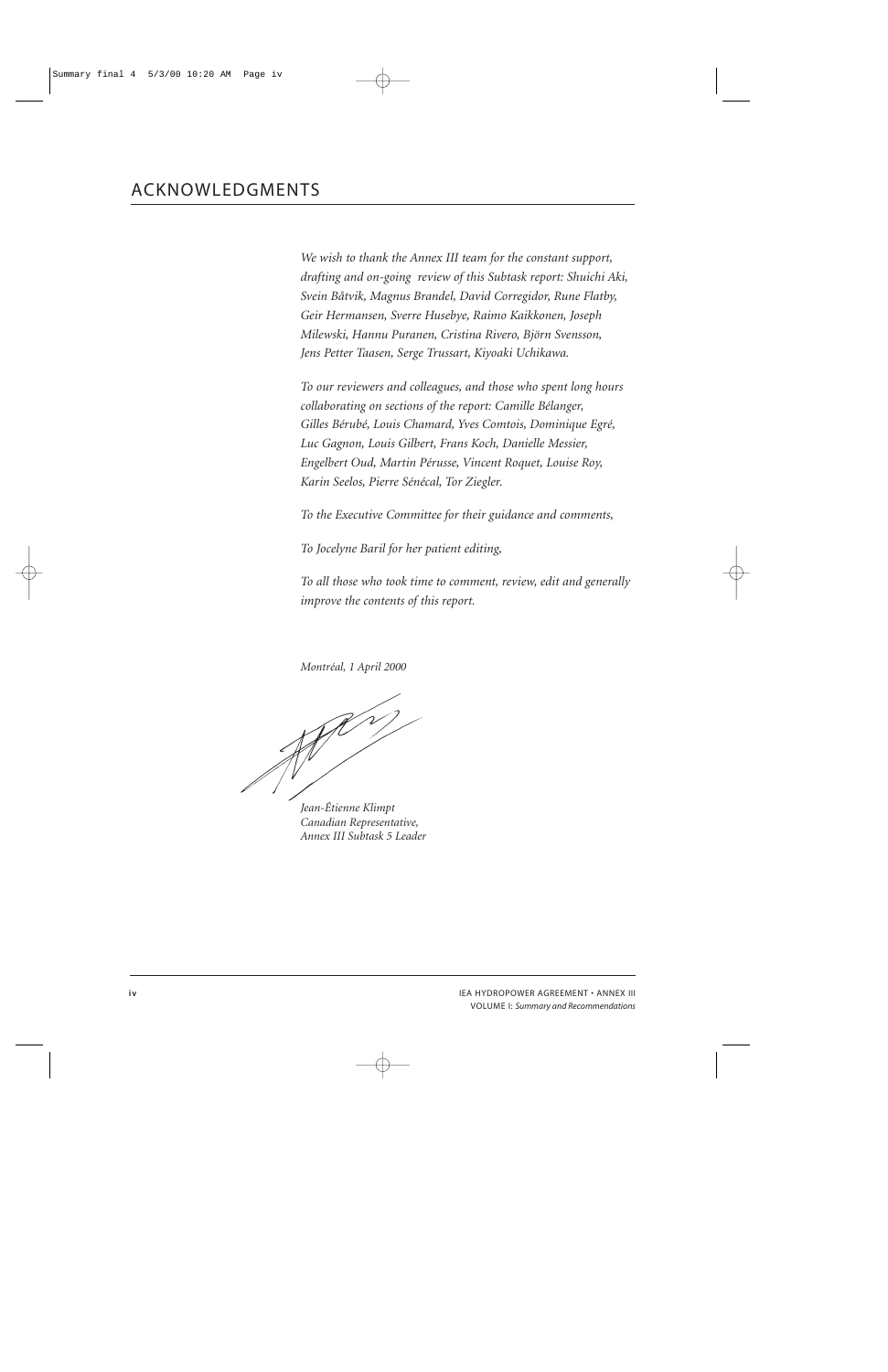The International Energy Agency (IEA) is an autonomous body which was established in November 1974 within the framework of the Organization for Economic Cooperation and Development (OECD). The IEA carries out a comprehensive program of energy cooperation among twenty-four of the OECD'S twenty-nine member countries<sup>1</sup>. The basic aims of the IEA, which are embodied in the *Agreement on an International Energy Programme*, are the following:

- cooperation among IEA participating countries to reduce excessive dependence on oil through energy conservation, development of alternative energy sources and energy research and development
- an information system on the international oil market as well as consultation with oil companies
- cooperation with oil-producing and other oilconsuming countries with a view to supporting stable international energy trade, as well as the rational management and use of world energy resources in the interest of all countries
- a plan to prepare participating countries against the risk of a major disruption of oil supplies and to share available oil in case of an emergency.

As part of the implementation of the IEA's comprehensive program of energy cooperation, ten member countries of the IEA agreed in 1995 to cooperate in a five-year research program focused on hydropower. The contents of this particular program were set out in the *Implementing Agreement for Hydropower Technologies and Programmes.* The *Implementing Agreement* proposed that four distinct Task Forces be set up to address the various outstanding issues

pertaining to hydropower. Designated as the *Annexes*, these Task Forces aim to address the following topics:

- Annex I: Upgrading of Existing Hydropower Facilities
- Annex II: Small-Scale Hydropower
- Annex III: Hydropower and the Environment
- Annex V: Education and Training

The present report is one of the outcomes of work carried out within the scope of *Annex III*, concerning Hydropower and the Environment. Seven member countries were active participants in this work. These countries are Canada, Finland, Italy<sup>2</sup>, Japan, Norway, Spain and Sweden.

The linkage between hydropower and the environment is of particular interest at the present time. In the short term, hydropower represents the only large-scale renewable alternative to fossil fuel generation, particularly in developing countries. It provides approximately 19% of the electricity produced worldwide, and only one-third of its economically feasible potential has been developed to date. Future hydropower development will need to conform to demanding social and environmental standards in order to ensure that it is fully sustainable, and future water resource development projects will be faced with increased demands by different users. The increase in environmental awareness which has occurred during the past two decades has led to a heightened concern to minimize negative effects of hydro projects on the ecosystem and on the social fabric of local communities.

<sup>1</sup> IEA participating countries are: Australia, Austria, Belgium, Canada, Denmark, Finland, France, Germany, Greece, Hungary, Ireland, Italy, Japan, Luxembourg, the Netherlands, New Zealand, Norway (by special agreement), Portugal, Spain, Sweden, Switzerland, Turkey, the United Kingdom, and the United States.

<sup>2</sup> Italy withdrew from Annex III in 1997.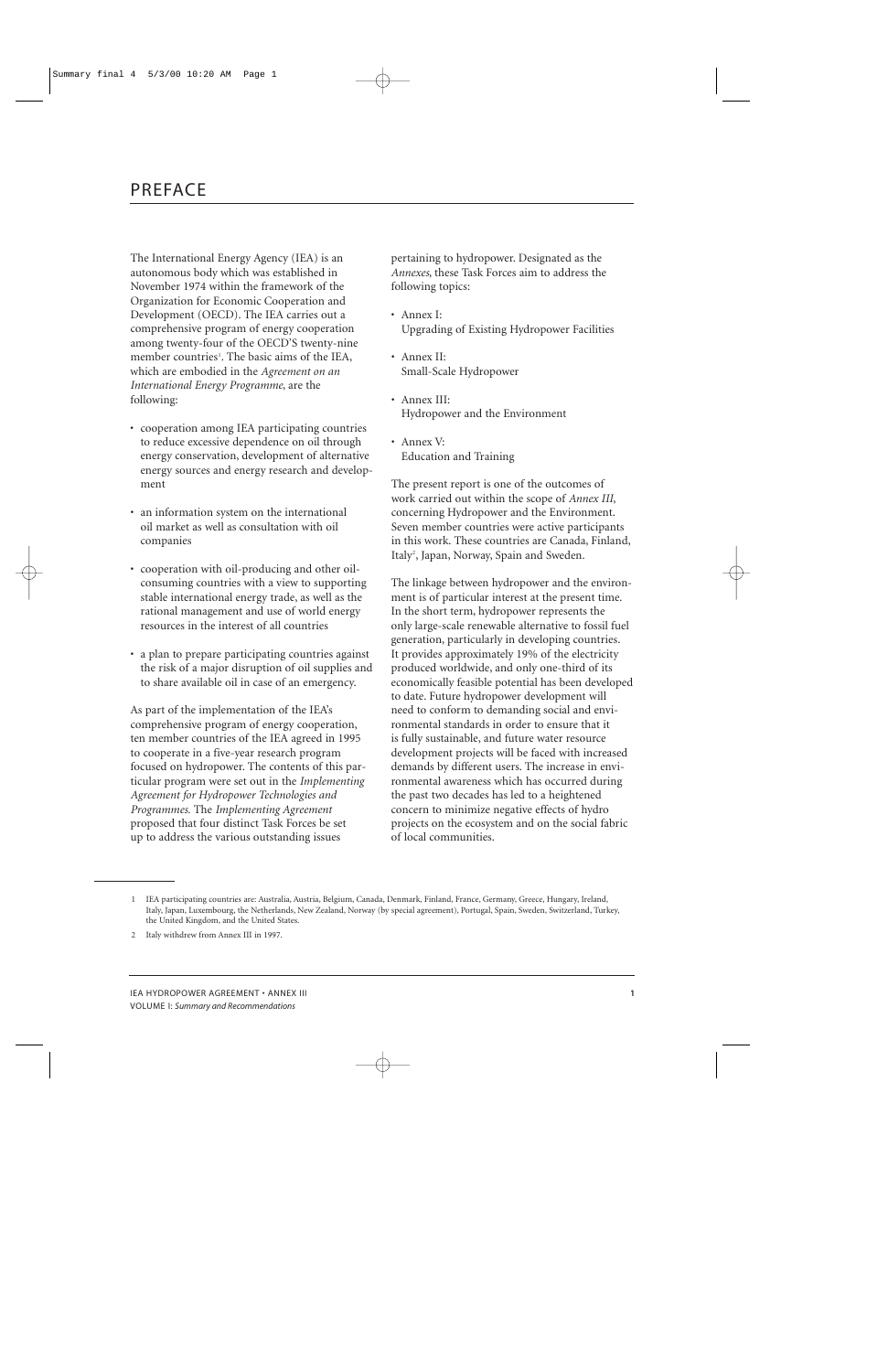The objectives set-out for the *Annex III* Task Force were to produce a set of international recommendations and criteria in view of improving the environmental management of hydropower. These objectives extended to developing the information base required for making environmental comparisons between hydropower and other forms of electricity production.

The *Annex III* Task Force is composed of several working groups, called Subtasks. The efforts of these Subtask working groups are summarised below:

- *Subtask 1* carried out an international survey on the management of the environmental impacts of hydropower;
- *Subtask 2* prepared the database required to integrate the results of the survey;
- *Subtask 3* proceeded with the comparison of the environmental impacts of electricity generating options;
- *Subtask 4* studied the legal and regulatory processes associated with hydropower;
- *Subtask 5* provided the synthesis of the Annex III work and presented the International Recommendations on Hydroelectricity and the Environment;
- *Subtask 6* analysed environmental impacts and mitigation measures associated with hydropower.

This report is the final product of *Subtask 5*. It summarises and reflects the work achieved by the other Subtasks. The report draws from expertise, reviews and comments originating from both within and without the *Annex III* Task Force. The intent of the Task Force is to provide up-todate knowledge, guidance and references on the best available environmental practices in the hydropower sector. The information presented in the report is based on actual case studies, as well as on the experience of technical and environmental professionals who are actively involved in the hydropower sector.

The intended audience for this report is composed of professionals and policy makers involved in the development, the operation or the regulation of power generation and supply. The report is also destined to other interested parties, such as government agencies, utilities, bilateral and multilateral organisations, non-governmental organisations (NGOs), academic institutions or others.

The information contained in the report is presented in three volumes:

*Volume I: Summary and Recommendations*

*Volume II: Main Report*

*Volume III: Appendices*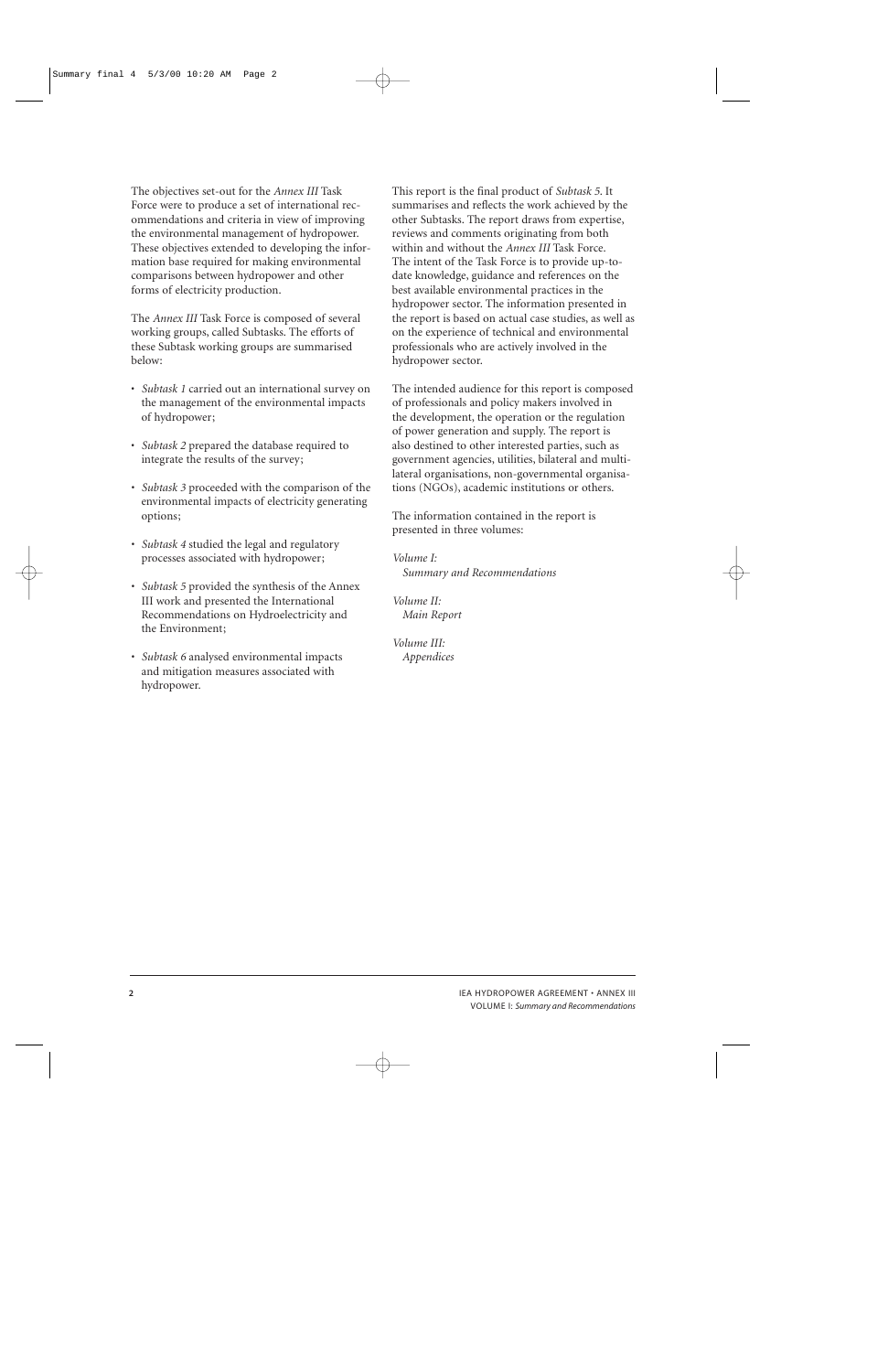## **INTRODUCTION**

This report summarises the findings of Annex III work3 , and presents recommendations on improving environmental practices for existing and future hydropower plants.

These recommendations focus on *best practices* rather than *minimum practices*, and as such set high standards of environmental management. The practices recommended are based on a critical review of past experience by environmental practitioners who work in assessing and managing the environmental impacts of hydropower<sup>4</sup>.

Given the site and project-specific nature of hydropower project impacts<sup>5</sup>, not all of these recommendations apply to all types of hydropower projects: for example, a run-of-river project is not concerned by recommendations regarding reservoir management.

The review of best practices in the hydropower sector reveals that hydropower projects can be truly sustainable when they "internalise" (or fully account for) their social and environmental costs. This is a significant challenge in an era of competitive electricity markets: if other competing power generation options - coal, oil, gas, etc. do not in turn "internalise" their own impacts, then there is no level playing field. In such a case, imposing extensive environmental requirements *on hydropower only* is equivalent to subsidising air pollution and greenhouse gas emissions. Indeed, this gives a competitive advantage to other options, which are, today, mostly thermal generators. Environmental responsibilities must apply evenly to all players in the power sector.

Public pressures and expectations regarding the environmental and social performance of hydropower tend to increase over time. Throughout the world, several projects have recently been the subject of disputes and sharp resistance. This has led in certain cases to the cancellation of major hydropower projects.

It is clear that poorly designed and managed projects are likely to have adverse consequences on local communities and the environment and to adversely affect the reputation of concerned governments, financing agencies and the hydropower industry as a whole. In short, it is in the common interest to ensure that the necessary means are taken to design, build and operate the best projects. In view of the above, what are the conditions to be met or the guidelines to be followed in order to design a good hydroelectric project? What constitutes an acceptable project from an environmental and social standpoint?

The reader should keep in mind that this report is on hydropower per se, excluding the impacts of other possible dam uses such as irrigation, flood control or water supply. This is important in view of the fact that a relatively small proportion of large dams throughout the world (20%) are used for the production of electricity, while a much larger proportion of dams (48%) are built for irrigation purposes only<sup>6</sup>. The proportion of dams used for the production of electricity throughout the world is even lower if one includes smaller dams: out of the 75,000 dams over 6 ft (1.83 metres) tall in the U.S.A., only 2.9% are for hydroelectricity<sup>7</sup>.

<sup>3</sup> See IEA Hydropower Agreement. Annex III. Subtask III/5: *Hydropower and the Environment: Present Context and Guidelines for Future Action,* Vol. II: Main Report & Vol. III: Appendices

<sup>4</sup> See IEA Hydropower Agreement. Annex III. Subtask III/1: *Hydropower and the Environment: Survey on Environmental Impacts of Hydropower and Mitigation Measures.*

<sup>5</sup> See IEA Hydropower Agreement. Annex III. Subtask III/6: *Hydropower and the Environment: Effectiveness of Mitigation Measures.*

<sup>6</sup> Lecornu, J. 1998. *"Dams and Water Management"*. Conférence Internationale Eau et Développement Durable, Paris. (http://genepi.louis-jean.com/cigb/article-barrages-an.html)

<sup>7</sup> U.S. Army Corps of Engineers. *National Inventory of Dams.* Quoted in: *Dam Removal Success Stories.* 1999. p.ix. By American Rivers, Friends of the Earth, & Trout Unlimited.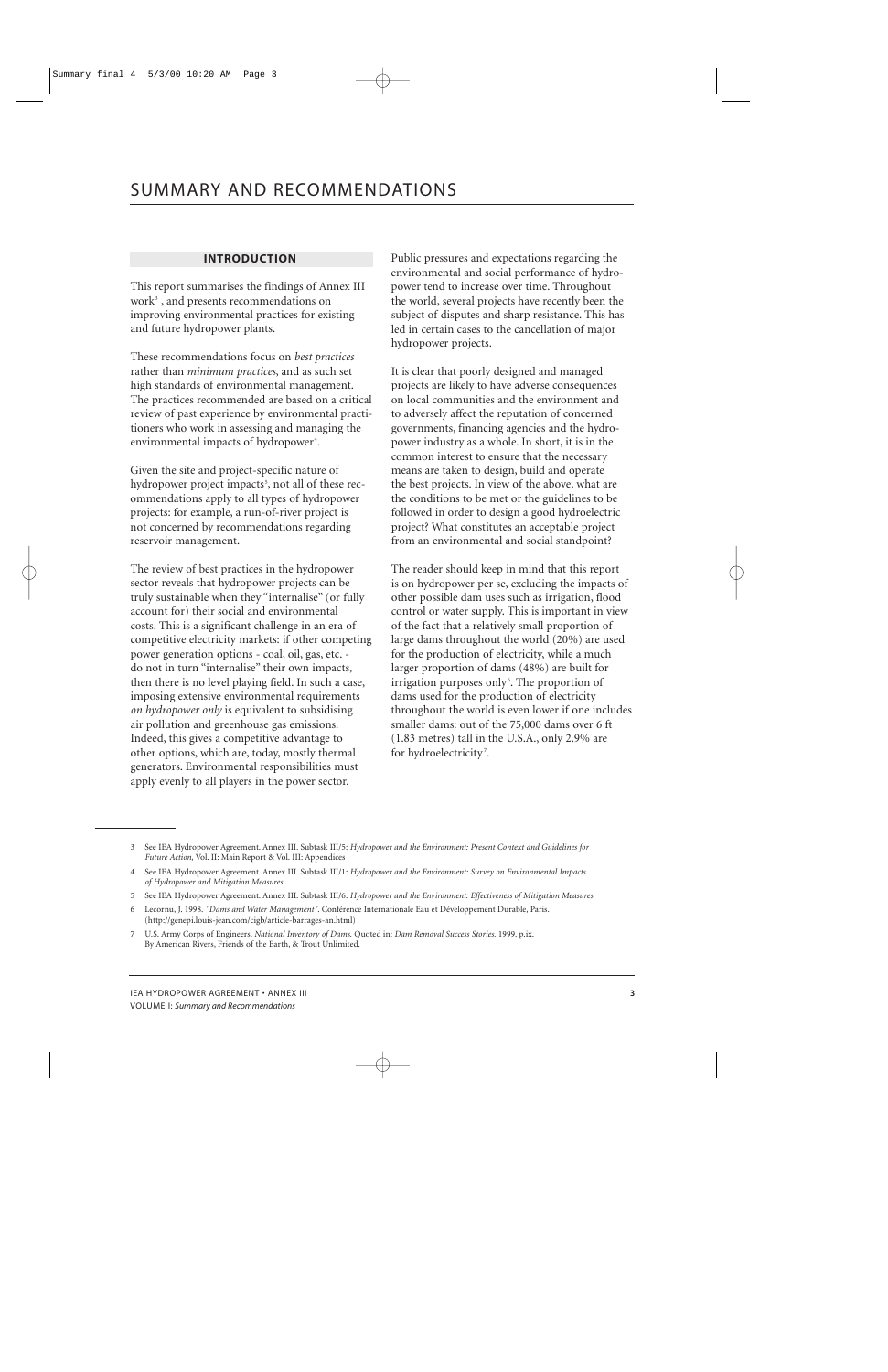Moreover, the specific impacts of irrigation dams are frequently quite different from those of hydropower dams<sup>8</sup>. Unlike irrigation, hydroelectricity is a non-consumptive use of available water resources: there is no loss of water as it runs through a hydropower plant.

Because of the focus of the report on hydropower and the environment, wider issues associated with multi-purpose water resource management and the resolution of water use conflicts have not been addressed as such<sup>9</sup>.

The present report is written from the perspective of hydropower professionals and practitioners from a selection of OECD countries. Because of the nature of the experience of the contributors to the report, the impacts of large plants have been emphasised to a greater degree than those of smaller hydropower plants.

The next section provides a summary of lessons learned, as presented in the Annex III Technical Report.

#### **LESSONS LEARNED**

#### **Recent Trends in Hydropower Development <sup>10</sup>**

The main trends identified for large hydropower projects are:

- full integration of environmental assessment (EA) into the hydropower planning process
- the recognised need for transparency over project costs, dam safety and environmental and social impacts
- increased public interest and scrutiny of large dam projects
- increased public consultation in identifying and screening projects
- growing recognition that hydropower may be a major instrument in the fight against climate change
- developing hydropower within the context of integrated water resource planning
- increased awareness that environmental sustainability and high discount rates are in conflict
- increased private sector financing and, as a consequence, increased emphasis on cutting costs and duration of design and construction, and on reducing financial risks
- increasing difficulty for hydropower to compete against thermal generation in countries with abundant coal and gas supplies
- an increased awareness and understanding of complex technical, environmental and social issues which are inherent to large dam projects; and the realisation that the development of large dam projects requires trade-offs between potential benefits and potential losses
- a holistic approach with increased application of multi-criteria ranking models and quantification of secondary and external costs and benefits to select the most attractive hydropower projects and alternatives
- a number of technological developments which make the planning and construction of large dam projects more efficient
- increased need for safety inspection and environmental management of existing dam projects
- increased interest in modernisation and upgrading of existing hydropower schemes.

<sup>8</sup> Goodland, Robert. 1999. *"What Factors Dictate the Future Role of Hydro in the Power Sector Mix? Environmental Sustainability in Hydro Projects."* Presented to Annex III, Madrid Technical Seminar. Hydropower and the Environment. Euroforum, Madrid March 15-17, 1999. 24p. + annexes.

<sup>9</sup> The World Commission on Dams (www.dams.org) is reviewing the development effectiveness of large dams in general, integrating the multiple uses of dams in its studies.

<sup>10</sup> For a full discussion of this issue, see Vol. II: Main Report, Ch.2: *"Trends in Hydropower Development"*. IEA. May 2000. *Hydropower and the Environment: Present Context and Guidelines for Future Action.*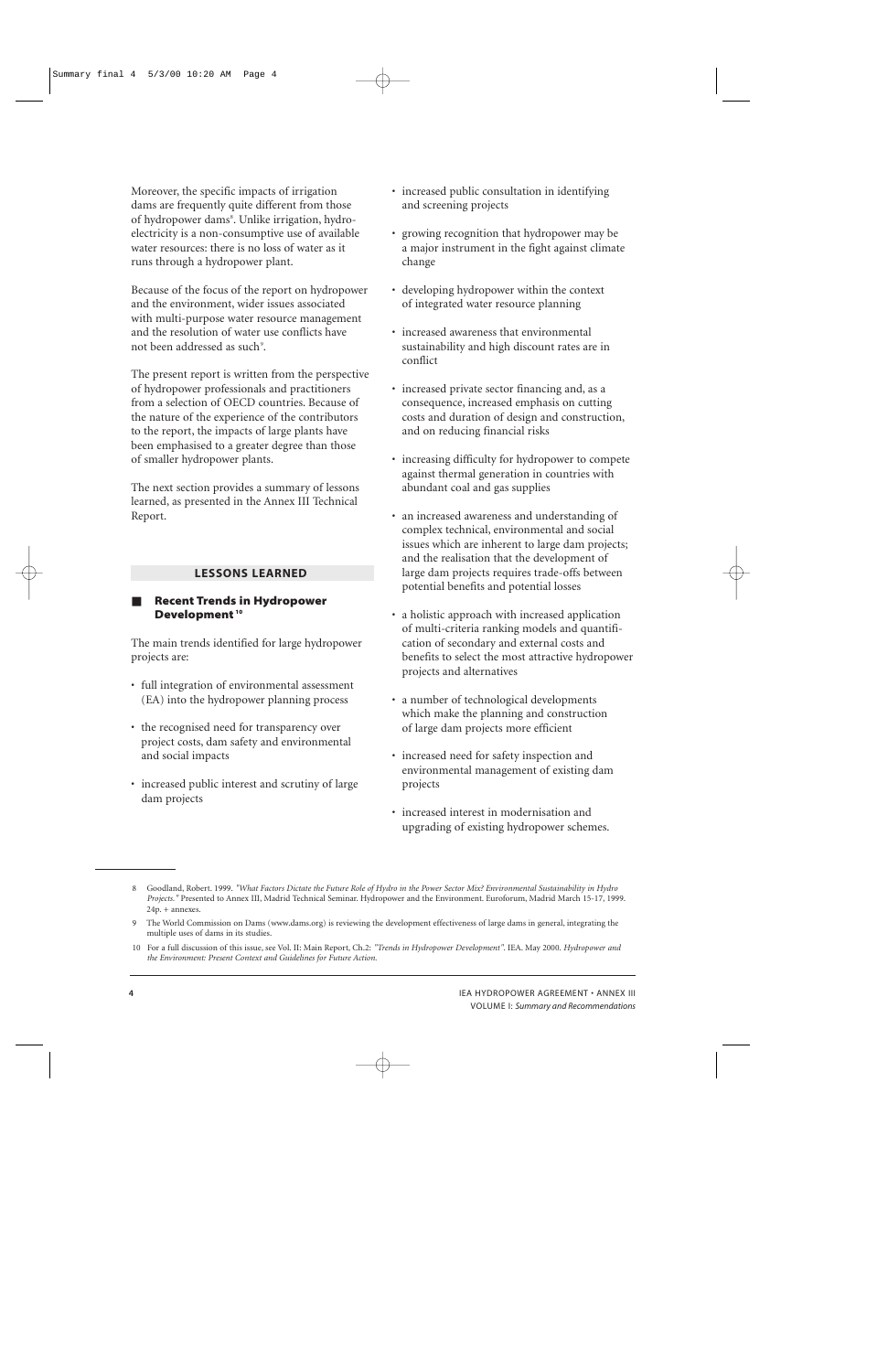These trends occur in a context of global restructuring of the electricity sector, with increased competition between electricity producers. The privatisation of certain state monopolies in the power sector has led to the creation of new multinational corporations operating in many energy sectors. This new competitive context for electricity production will certainly favour power generation options which minimise both capital investment and the time required to bring production online. The environmental consequences of such a shift towards market-based power generation will depend on what power source the new electricity production options will displace.

Electricity restructuring poses considerable challenges to the environmental regulatory agencies, as well as to operators seeking prudent environmental stewardship: in some regions of the world, electricity markets may favour "cleaner" generation options when compared to existing power generation "mixes", but in other areas of the world, markets may favour more polluting (and less costly) options. In addition, the implementation of energy efficiency programs or of technology development programs in the power sector might require government support to compensate for the inadequacies of existing market mechanisms.

#### **Comparative Environmental Analysis of Power Generation Options 11**

There is a pressing need to compare the relative environmental costs and benefits of the various sources of power generation. Indeed, the demand for power continues to increase worldwide and, in turn, the power industry continues to generate significant ecological and social impacts throughout the world. For a discussion of the comparative generic impacts associated with major power generation options (including hydropower), the reader may refer to Chapter 3 of the Main Report.

Most major human endeavours cause environmental and social impacts, and power generation projects are no exception. However, unlike many

other economic activities, power can be produced from a variety of primary energy sources and conversion technologies. Electricity may be generated from the following sources:

Thermal processes based on:

- the combustion of fossil fuels such as coal, oil or natural gas;
- the combustion of biomass: peat, wood, waste and biogas;
- fission reactions in nuclear power plants.

Renewable processes, such as:

- wind, using wind turbines;
- flowing water, with hydropower plants;
- sunlight, with photovoltaic (PV) panels;
- ocean tides, and tidal power plants;
- steam, originating from geothermal emissions.

Chemical processes such as:

- electric batteries, used in cars or portable appliances;
- fuel cells, which transform without combustion streams of oxygen and hydrogen into electricity<sup>12</sup>. These are used in space stations and are under development for terrestrial applications.

The wide variety of primary energy sources and conversion technologies which are available to produce electricity raises difficult questions when trying to compare their relative environmental merits.

Even if some electricity production can be avoided through energy efficiency programs for instance, such programs cannot fill all electricity capacity requirements and also have their own environmental impacts which must be accounted for.

<sup>11</sup> For a full discussion of this issue, see Vol. II: Main Report, Ch.3: *"Comparative Environmental Analysis of Power Generation Options".* IEA. May 2000. *Hydropower and the Environment: Present Context and Guidelines for Future Action.*

<sup>12</sup> Emitting GHG when hydrogen is extracted from fossil fuels, such as natural gas or gasoline.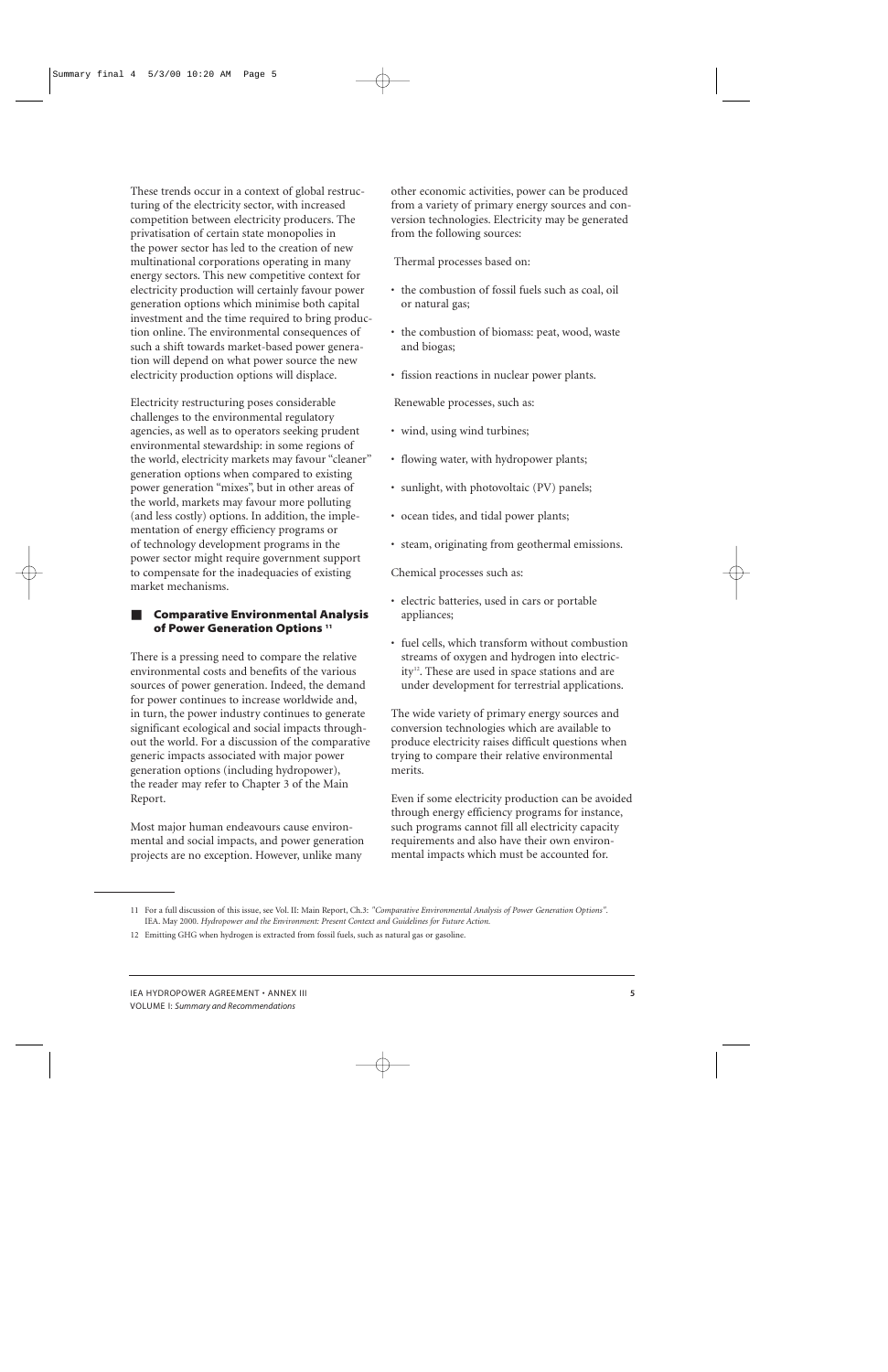The comparison of power generation options from an environmental perspective must take into account two major aspects: the comprehensiveness of the analysis, and the ancillary services provided by the various electricity generation technologies.

#### *Comprehensiveness*

A cursory evaluation of impacts tends to focus only on the impacts of the power plant, thereby omitting the inevitable impacts upstream and downstream of the production cycle. The impact of an oil-based thermal power plant must include the impacts associated with oil extraction, oil transportation and storage, etc., as these activities are unavoidable steps in the process of producing electricity from oil. The same applies to gas or coal based electricity production. The impacts of a photovoltaic plant must include those of the chemicals that enter into the PV cell's manufacture<sup>13</sup>.

*In short, the life-cycle of the production process must be considered when comparing the environmental impacts of electricity options.*

#### *Ancillary Service*

Although electricity may be produced from a dozen or more primary energy sources and many more conversion technologies, the end result is not the same. All these processes produce electricity, but the ancillary services they provide are not identical, in terms of conversion efficiency, flexibility of production, or capacity to follow demand.

For example, car batteries provide electricity instantly at the turn of a key, but it is inconceivable to provide electricity for a city based on batteries. Therefore the electric battery is well suited for certain applications – instant, lowvoltage power – but unsuited for large-scale supply. Another example is photovoltaic or wind power: both are relatively low impact sources, but only produce electricity during daylight or when the wind blows; these are

intermittent, variable sources of generation which cannot produce electricity on demand. The service they provide is therefore much more limited than other options.

The examples above illustrate how ancillary services rendered by electricity production options may vary. Some options offer limited services, other options provide many.

*When comparing the environmental impacts of power generation options, it is essential to take into account the kind of ancillary services the option provides.*

A simple analogy is the environmental comparison between a bus and a car. A bus generates much more pollution than a car. This being true, should we replace buses by cars? The level of service provided by a bus (moving 40 people) is higher than that of a car (moving 4 people). Which mode of transportation has the greatest environmental impact? Based on the service provided by the technology, the private automobile has much larger environmental impacts than the bus $14, 15$ .

It is interesting to note that technology is not the only aspect to consider when assessing environmental impacts: management is just as important, as an empty bus moving through a city (good technology and poor management of public transit routes) provides no service, and therefore has a much higher environmental impact than the private automobile.

*In summary, the exceptional ancillary services provided by hydropower – reliability, power on demand, electricity available in a few minutes from a cold start, energy storage in reservoirs, etc. – makes hydropower a possible producer of base load, of peak load, of voltage and frequency regulation, of energy storage and of other services. These ancillary services are not always available with other power generation options. They must therefore be considered and integrated into the comparative environmental analysis of electricity production options.*

<sup>13</sup> IEA. 1998. *Benign Energy? The Environmental Implications of Renewables.* OECD/IEA. Paris.

<sup>14</sup> However, the automobile offers other services that buses cannot provide, such as flexibility of destination and schedule.

<sup>15</sup> Environmental assessments carried out for transportation projects frequently compare various transportation systems (car, bus, rail, air, etc.) on a relative basis such as impact per passenger/km (e.g., pollution or accidents per passenger/km) in order to make fair comparisons between the various options. The same logic must apply to the comparison of power generation systems (e.g., impacts per kWh).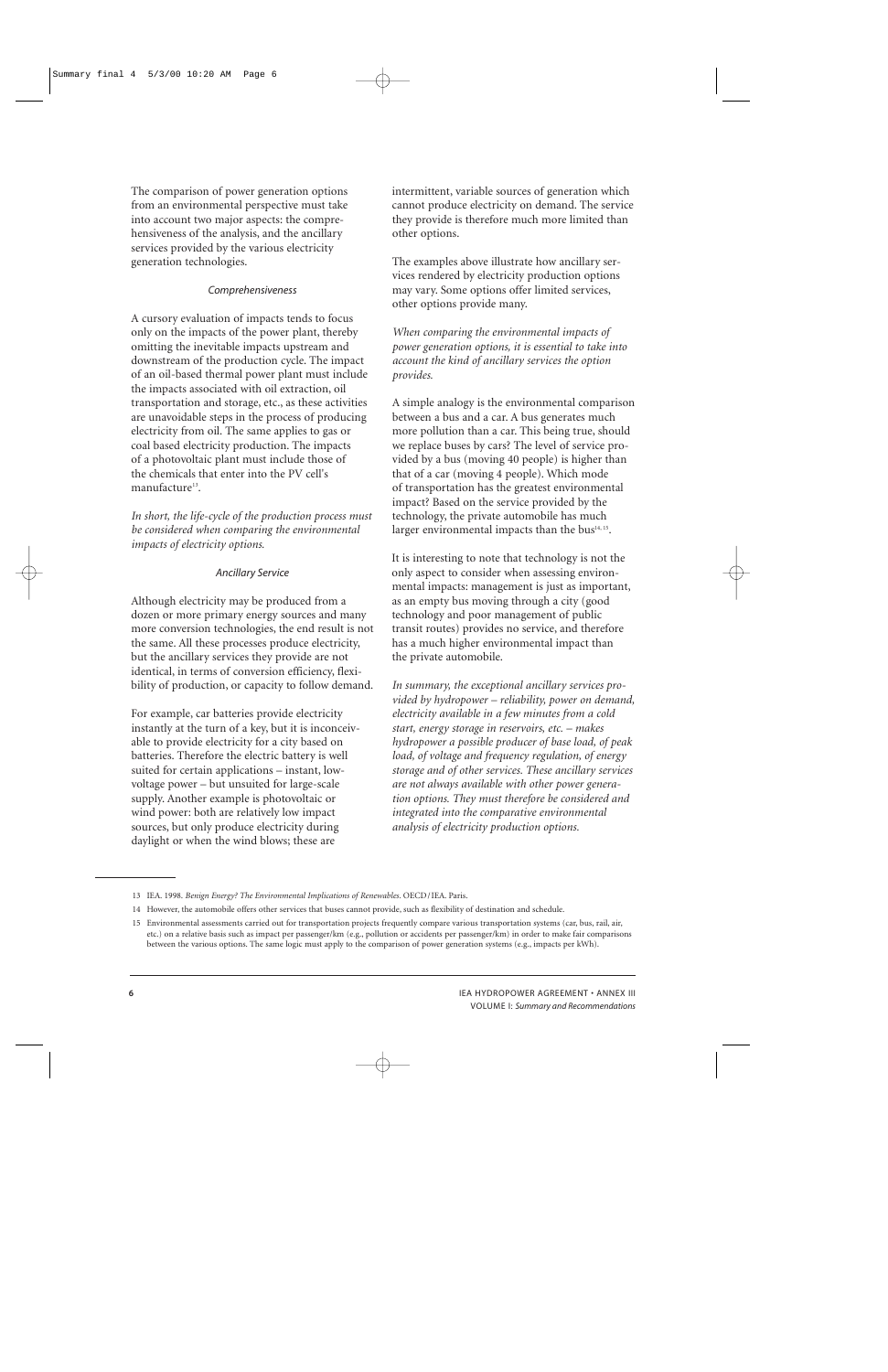### ■ **Comparative Life-cycle Environmental Performance of Hydropower**

The comparison of the relative environmental performance of power generation systems on the basis of *life-cycle analysis* (LCA) does not eliminate the need for value judgements and arbitration. This is due to the fact that many impacts are impossible to compare directly (e.g., local land use issues for hydropower versus the management of radioactive wastes for nuclear power, or versus the management of global and regional atmospheric issues for coal, oil and natural gas based power). Another constraint of life-cycle analysis is that it cannot easily account for "non-quantifiable" or "qualitative" impacts, such as landscape, social, or biodiversity issues.

Carrying out life-cycle assessments according to decreasing levels of impacts (e.g., global, regional and local) may be a good way to define priorities. Modifications to a global biochemical cycle (such as the carbon cycle) will ultimately produce significant changes at all levels (global, regional and local). Global climate change is likely to be the source of major impacts on biodiversity and human health. Carrying out life-cycle assessments on the basis of such levels of priority would clearly favour any renewable energy source over the various forms of fossil fuel power generation.

To conclude on the comparative life-cycle environmental performance of hydropower, it is important to note that most comparisons of systems are unfair to hydropower for the following reasons:

- the multipurpose character of many reservoirs increase their environmental impacts, while the related benefits are often neglected; social concerns are extremely variable from one project to another
- the reliability that hydropower provides the electricity network is often forgotten
- since "best available technology" is not an appropriate concept for hydropower, comparisons tend to compare statistics of old hydropower projects with new recent thermal power projects.

*However, despite this "structural" negative bias, hydropower still comes out ahead of other electricity systems in most life-cycle comparisons. (See Table 1: Synthesis of Environmental Parameters for Electricity Options.)*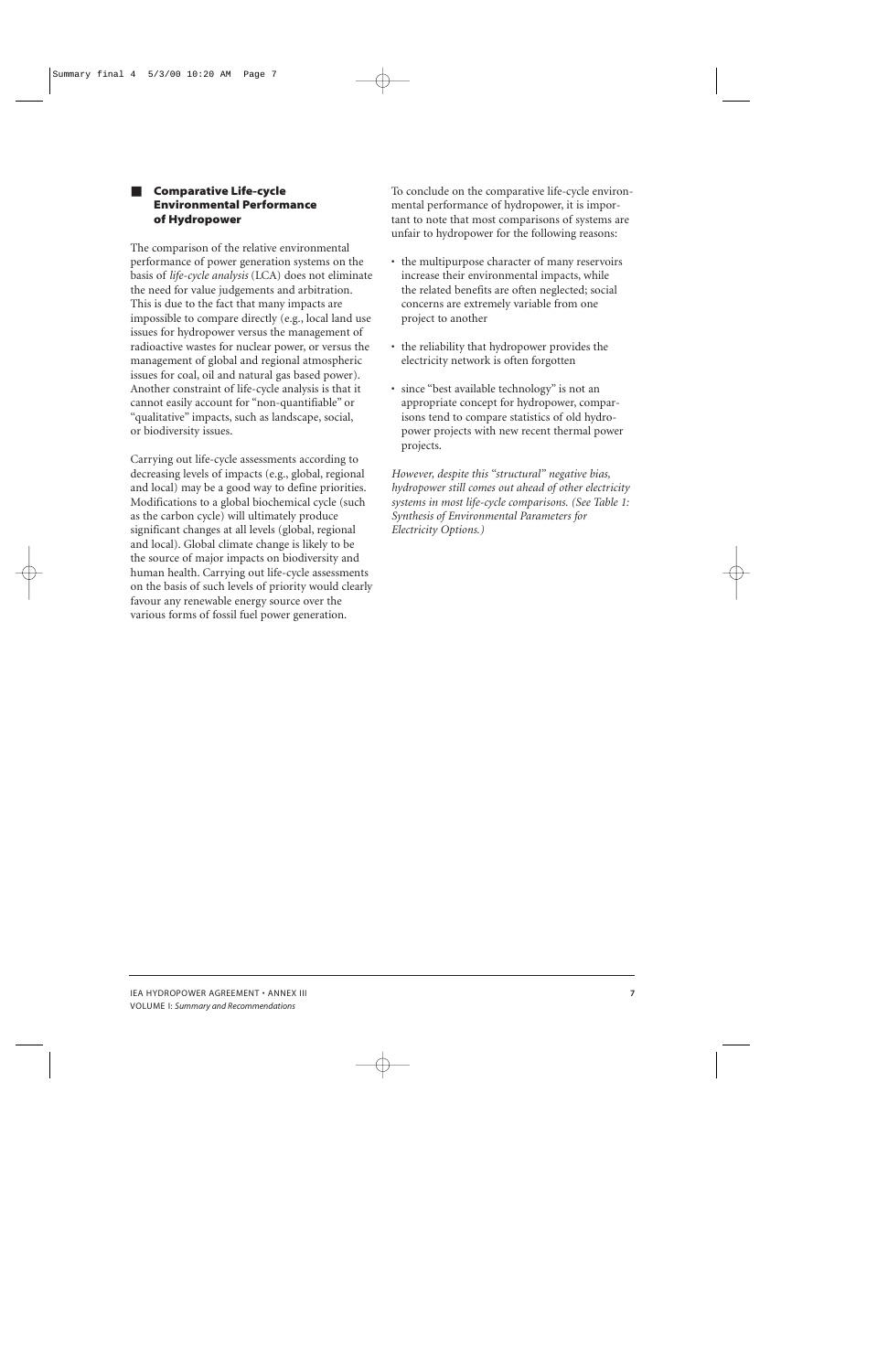| <b>Electricity</b><br><b>Generation</b><br><b>Options</b><br>(classified<br>by level of<br>service) | <b>Energy</b><br><b>Payback</b><br><b>Ratio</b> | Greenhouse<br><b>Gas Emissions</b><br>(kt eq. $CO2/TWh$ )                                               | Land<br><b>Requirements</b><br>$(km^2/TWh/y)$              | 50 <sub>2</sub><br><b>Emissions</b><br>$(t$ SO <sub>2</sub> /TWh) | NO <sub>x</sub><br><b>Emissions</b><br>(t NO <sub>x</sub> /TWh) | <b>NMVOC</b><br><b>Emissions</b><br>(t/TWh) | <b>Particulate</b><br><b>Matter</b><br><b>Emissions</b><br>(t/TWh) | <b>Mercury</b><br><b>Emissions</b><br>(kg Hg/TWh) |
|-----------------------------------------------------------------------------------------------------|-------------------------------------------------|---------------------------------------------------------------------------------------------------------|------------------------------------------------------------|-------------------------------------------------------------------|-----------------------------------------------------------------|---------------------------------------------|--------------------------------------------------------------------|---------------------------------------------------|
|                                                                                                     |                                                 | Options capable of meeting base load and peak load                                                      |                                                            |                                                                   |                                                                 |                                             |                                                                    |                                                   |
| Hydropower<br>with<br>reservoir                                                                     | $48 - 260$                                      | $2 - 48$                                                                                                | $2 - 152$<br>projects designed<br>for energy<br>production | $5 - 60$                                                          | $3 - 42$                                                        |                                             | 5                                                                  | 0,07<br>methylmercury<br>in reservoirs            |
| <b>Diesel</b>                                                                                       |                                                 | $555 - 883$                                                                                             |                                                            | $84 - 1550$                                                       | $316 + - 12300$                                                 | 1570                                        | $122 - 213 +$                                                      |                                                   |
|                                                                                                     |                                                 | Base load options with limited flexibility                                                              |                                                            |                                                                   |                                                                 |                                             |                                                                    |                                                   |
| Hydropower<br>run-of-river                                                                          | $30 - 267$                                      | $1 - 18$                                                                                                | 0,1                                                        | $1 - 25$                                                          | $1 - 68$                                                        |                                             | $1 - 5$                                                            |                                                   |
| <b>Bituminous</b><br>coal: modern<br>plant                                                          | $7 - 20$                                        | $790 - 1182$                                                                                            | 4                                                          | $700 - 32321 +$                                                   | $700 - 5273 +$                                                  | $18 - 29$                                   | $30 - 663 +$                                                       | $1 - 360$                                         |
| Lignite:<br>old plant                                                                               |                                                 | $1147 - 1272 +$                                                                                         |                                                            | $600 - 31941 +$                                                   | $704 - 4146 +$                                                  |                                             | $100 - 618$                                                        | $2 - 42$                                          |
| <b>Heavy oil</b><br>without<br>scrubbing                                                            | 21                                              | $686 - 726 +$                                                                                           |                                                            | $8013 - 9595 +$                                                   | $1386+$                                                         | $22+$                                       |                                                                    | $2 - 13$                                          |
| <b>Nuclear</b>                                                                                      | $5 - 107$                                       | $2 - 59$                                                                                                | 0,5                                                        | $3 - 50$                                                          | $2 - 100$                                                       |                                             | $\overline{2}$                                                     |                                                   |
| Natural gas<br>combined-<br>cycle<br>turbines                                                       | 14                                              | $389 - 511$                                                                                             |                                                            | $4 - 15000 +$                                                     | $13 + - 1500$                                                   | $72 - 164$                                  | $1 - 10 +$                                                         | $0,3 - 1$                                         |
| Large fuel cell<br>(natural gas<br>to hydrogen<br>conversion)                                       |                                                 | $290 + -520 +$                                                                                          |                                                            | 6                                                                 | $0.3 + -144$                                                    | 65                                          | $2 - 6 +$                                                          |                                                   |
| <b>Biomass:</b><br>energy<br>plantation                                                             | $3 - 5$                                         | $17 - 118$                                                                                              | $533 - 2200$                                               | $26 - 160$                                                        | $1110 - 2540$                                                   | $89+$                                       | $190 - 212$                                                        | $0,5 - 2$                                         |
| <b>Biomass:</b><br>forestry<br>waste<br>combustion                                                  | 27                                              | $15 - 101$                                                                                              | $0,9+$                                                     | $12 - 140$                                                        | $701 - 1950$                                                    |                                             | $217 - 320$                                                        |                                                   |
|                                                                                                     |                                                 | Intermittent options that need a backup production (such as hydro with reservoir or oil-fired turbines) |                                                            |                                                                   |                                                                 |                                             |                                                                    |                                                   |
| <b>Wind power</b>                                                                                   | $5 - 39$                                        | $7 - 124$                                                                                               | $24 - 117$                                                 | $21 - 87$                                                         | $14 - 50$                                                       |                                             | $5 - 35$                                                           |                                                   |
| Solar<br>photovoltaic                                                                               | $1 - 14$                                        | $13 - 731$                                                                                              | $27 - 45$                                                  | $24 - 490$                                                        | $16 - 340$                                                      | 70                                          | $12 - 190$                                                         |                                                   |

## *Table 1:* **Synthesis of Environmental Parameters for Electricity Options**

Source: IEA. May 2000. *Hydropower and the Environment: Present Context and Guidelines for Future Action.* Vol. II: Main Report, Ch.3: *"Comparative Environmental Analysis of Power Generation Options".*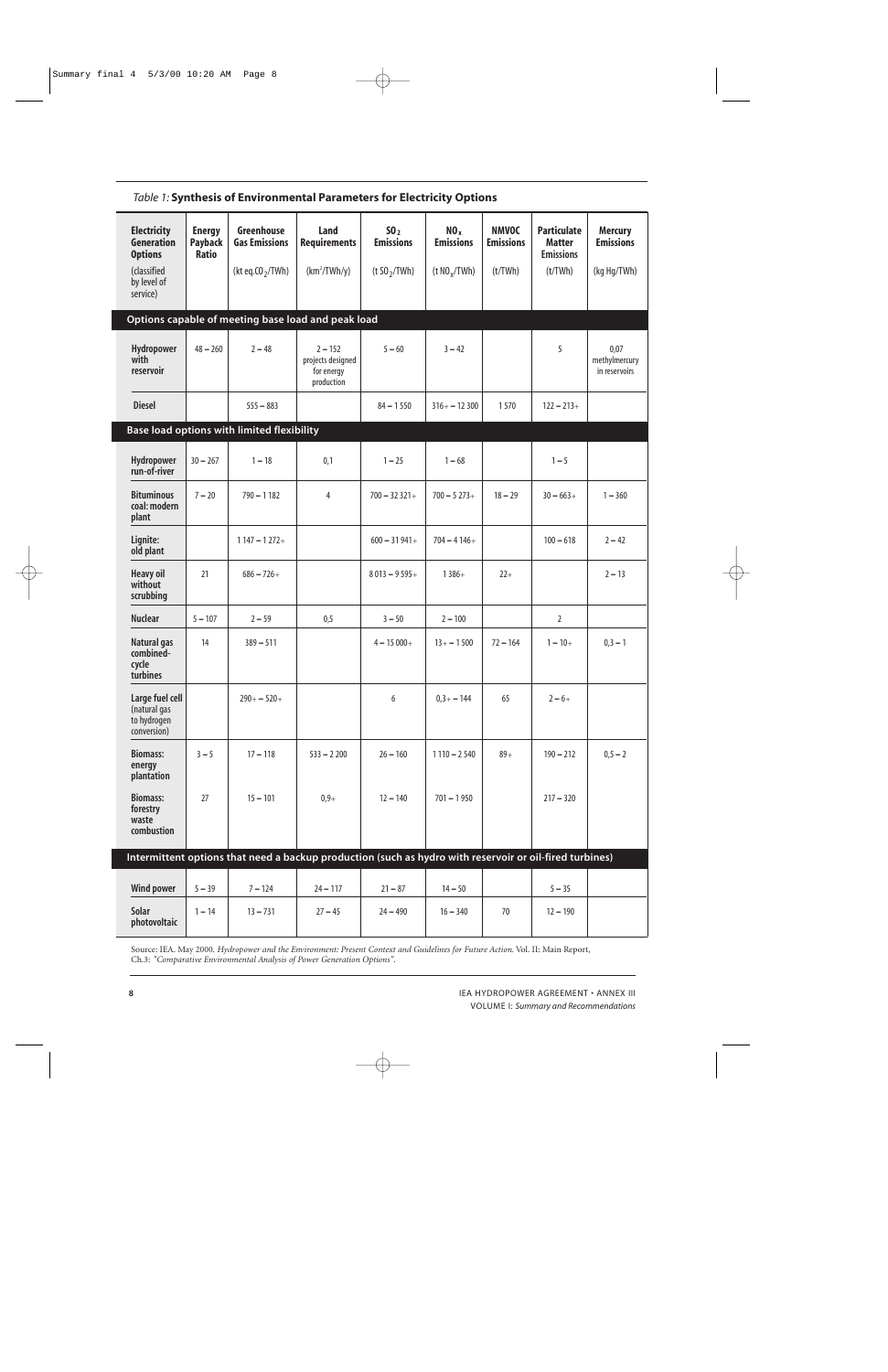#### ■ **Environmental and Social Impacts of Hydropower: State of Knowledge and Challenges <sup>16</sup>**

As for all other major power generation options, hydropower is the source of both significant and unavoidable environmental and social impacts. The most important unavoidable impacts of hydropower are generally related to the flooding of land in the impoundment zone upstream of a dam and to changes to water flows and water levels downstream of a dam. The nature and severity of such impacts are highly site specific and tend to vary in scale according to the size and type of projects.

The section that follows briefly discusses the state of knowledge with respect to the avoidance or mitigation of social and environmental impacts of hydropower. It presents a summary overview of the challenges that still confront hydropower designers, builders and operators.

#### *Socioeconomic Impacts of Hydropower*

The management of socioeconomic impacts and benefits constitutes one of the major challenges associated with hydropower projects, particularly in countries affected by political instability, competing water needs, and a scarcity of resources. Several hydroelectric projects still await completion or have been abandoned because of controversies related to socioeconomic concerns, such as:

• poorly managed involuntary displacement and loss of livelihoods for populations living within or downstream of the impoundment zone

- loss of means to support traditional ways of life, particularly in the case of culturally vulnerable indigenous or ethnic/religious minority groups that are largely dependent on locally available land and natural resources
- higher incidences of waterborne or behavioural diseases, particularly among vulnerable communities
- low regional economic development returns and inadequate redistribution of project benefits to affected communities.

For current planning and management practices for each of these issues, the reader may refer to Vol III, Appendix F of the present report. Even if substantial progress has been made in planning for and managing these concerns, there still remain problems to be addressed. These problems are briefly summarised hereafter.

#### *Succeeding in improving livelihoods following resettlement*

Reservoir impoundment and construction works may involve both displacing people and/or jeopardising their livelihoods. Managing such a process therefore requires both the resettlement of displaced communities and their socioeconomic rehabilitation (e.g., the rebuilding of displaced people's livelihoods through community development). To be successful in such an undertaking, the objective for proponents must be to ensure that hydropower projects result in improved standards of living for affected people. Moreover, proponents must count on effective legislative and institutional management, which pose the following challenges:

- *• Appendix D: "Physical and Chemical Environment"*
- *• Appendix E: "The Flora and the Fauna"*
- *• Appendix F: "Socioeconomic Environment"*

and

IEA. May 2000. Annex III - Subtask III/6, *Hydropower and the Environment: Effectiveness of Mitigation Measures.*

<sup>16</sup> For a full discussion of this issue, see IEA. May 2000. *Hydropower and the Environment: Present Context and Guidelines for Future Action.* Vol. III: Appendices: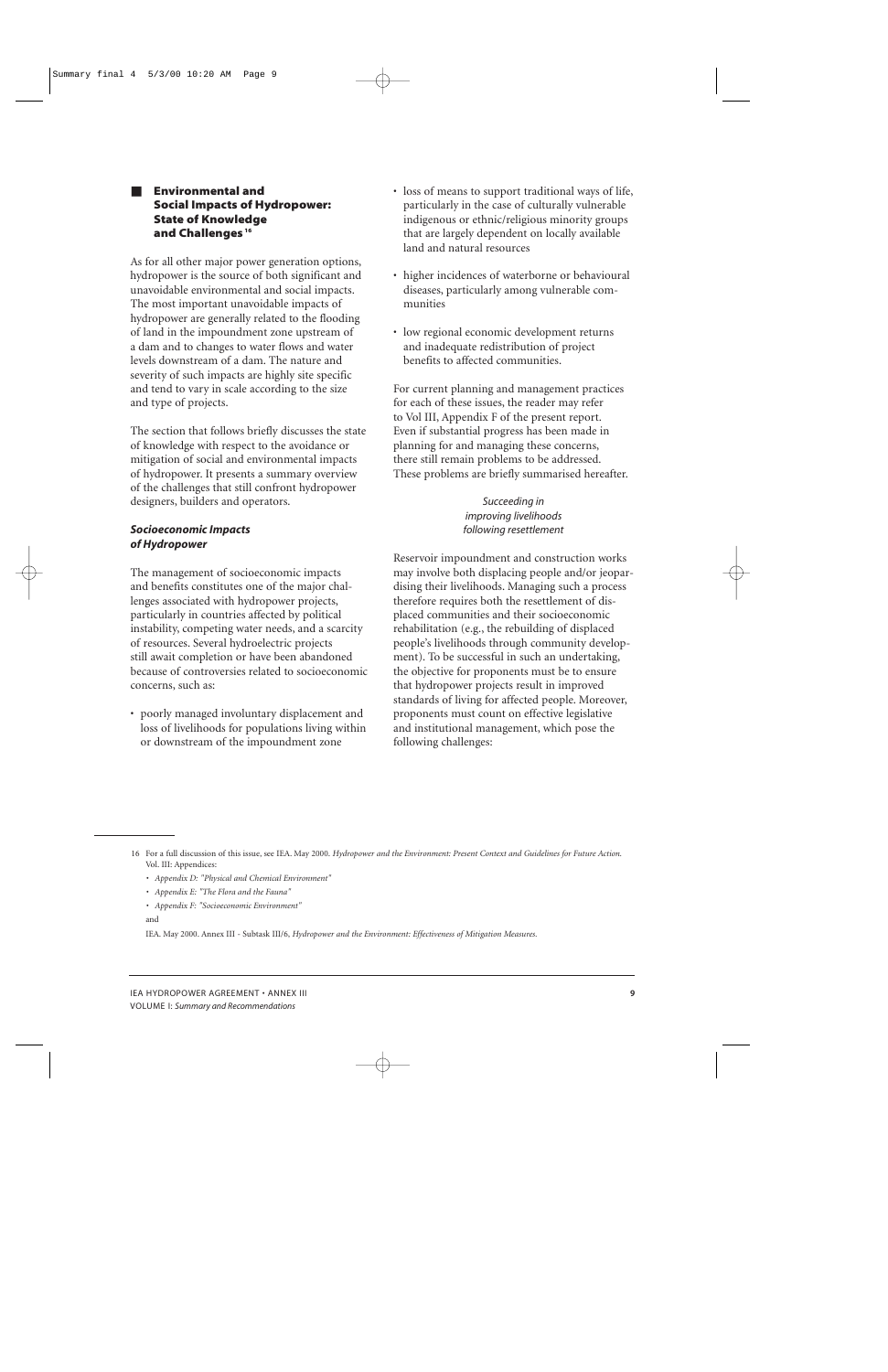- how to foster the adoption of appropriate regulatory frameworks for resettlement and rehabilitation (R&R) in countries where local traditions and sociopolitical contexts are not adapted to such undertakings
- how to build institutional capacities for R&R (institutionalised project-planning processes, reinforced land management capabilities, increased public participation in the decisionmaking process) in a context of scarcity of human and financial resources
- how to provide necessary land-based and non-based income restoration programs for R&R in a context of scarcity of available land and financial resources
- how to ensure the design and implementation of long-term integrated community development programs in a context of political instability or neglect.

#### *Minimising Impacts on Culturally Vulnerable Communities*

Hydropower projects in indigenous or traditional resource based areas can have far-reaching cultural and social effects at the community level. The extent of such impacts is difficult to ascertain, considering the number of outside influences to which communities often are already subjected. Nevertheless, communities often perceive such projects as being destructive or a threat to their culture.

To successfully minimise impacts on such communities, the objective for proponents should be to ensure that hydropower projects provide sufficient time and resources to adapt to changing conditions, as well as alternative means to support traditional ways of life where required. There are several challenges to reach such an objective, including:

• how to provide culturally vulnerable communities with sufficient time and resources to adapt to changing conditions, when both available time and resources are limited

• how to ensure long-term financial support of economic activities and community services that are adapted to local cultures, without causing long-term dependence on outside sources of funding.

## *Improving Public Health*

Higher incidences of waterborne diseases due to modifications to hydrological systems and higher incidences of behavioural diseases due to population displacement are possible consequences of the presence of a man-made reservoir, particularly in tropical or subtropical environments. To successfully minimise such impacts, the objective for proponents should be to ensure that hydropower projects result in improved health conditions for affected people. This poses certain difficulties, such as:

• how to build the required regional and local institutional capacities for an effective public health systems in a context of scarcity of resources and possible lack of government infrastructure.

## *Sharing of Development Benefits*

Hydropower projects, like many other infrastructure projects, sometimes result in an inadequate redistribution of project benefits to locally affected communities. To successfully optimise local development benefits, and even more so in less developed countries where local populations may be more economically vulnerable, the objective for proponents should be to ensure that affected communities become project beneficiaries. However, the lack of political will and competition for resources are frequently an obstacle to reach such an objective. This poses certain difficulties, such as:

• how to ensure an equitable distribution of longterm development benefits and costs between affected populations and project beneficiaries, in a context of competing needs, limited political will and often insufficient resources.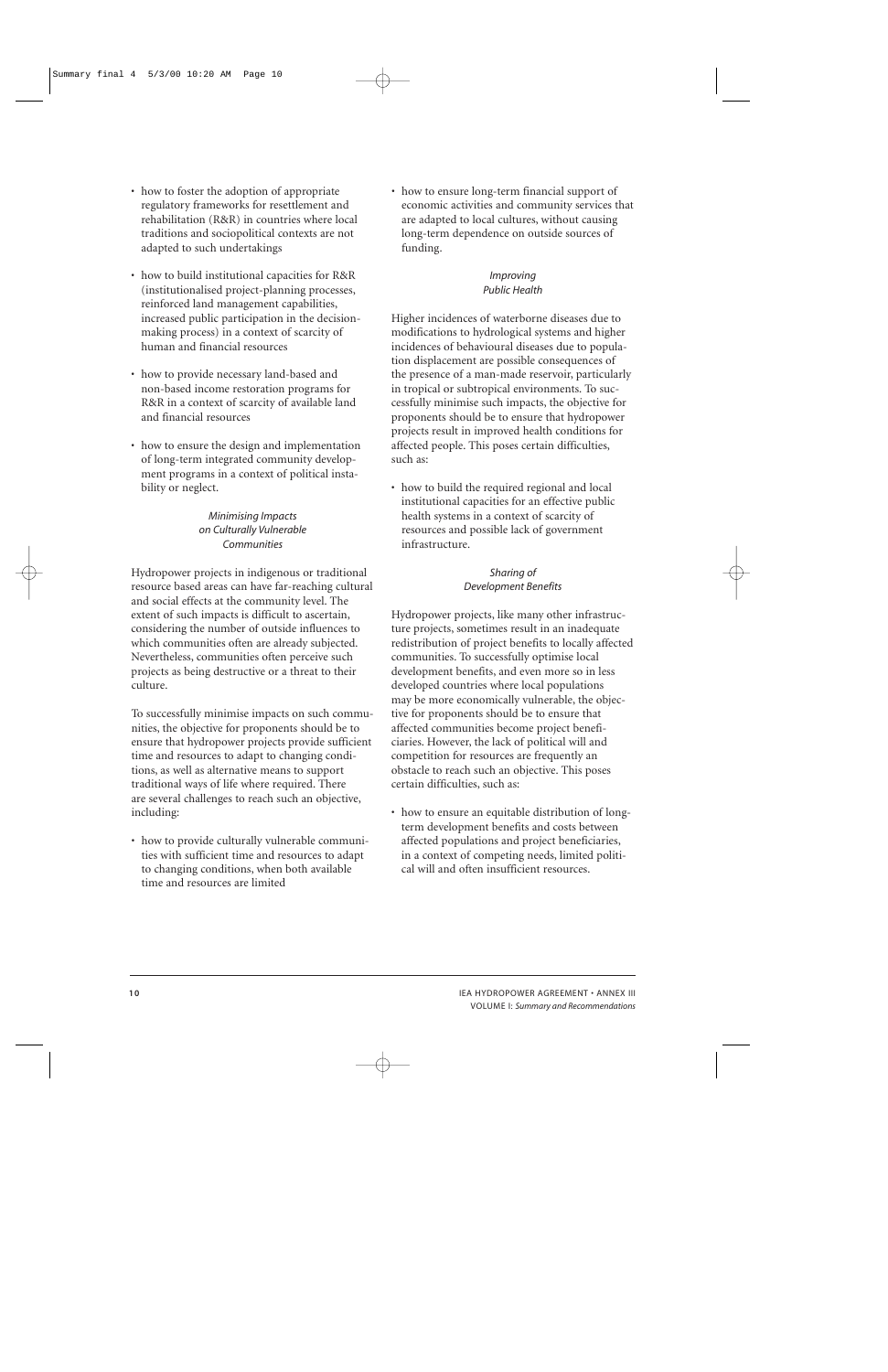#### *Environmental Impacts of Hydropower*

The understanding and management of environmental impacts associated with hydropower projects has progressed considerably over the last twenty years, as a result of studies, of monitoring, of follow-up, and of increased regulatory requirements. Experience gained worldwide in terms of improved project planning and design, as well as in the development of comprehensive environmental mitigation programs, have helped avoid or reduce the severity of a large number of impacts typically associated with hydropower.

For a comprehensive overview of current environmental knowledge and management practices, the reader may refer to Vol III, Appendices D, E and F of this report. Even if substantial progress has been made in designing hydropower projects and managing their environmental impacts, challenges still remain to be addressed. The main ones are briefly presented hereafter.

- *Integrating the preservation of biodiversity and productivity in project design:* The need to preserve biodiversity and productivity, and to minimise the loss of ecologically valuable habitats through the restoration or improvement of other habitats poses new challenges to hydropower project designers. Issues to be addressed include the conservation of rare or protected species, maintaining aquatic continuums, minimising habitat fragmentation and identifying better biophysical indicators.
- *Optimising flow regimes downstream of a reservoir:* Optimising flow regimes downstream of a reservoir poses complex technical and political problems. It is the subject of ongoing research. Such optimisation must take into account water uses upstream and downstream of the dam, power generation requirements and the needs of aquatic or riverine habitats. Optimisation is particularly challenging when communities rely on subsistence fishing or seasonal flooding of fields downstream of a reservoir.
- *Improving fish passages for valuable migratory species at hydropower dam sites:* Improvements in turbine, spillway, and overflow design have proven to be highly successful in minimising fish mortality and injury. Existing fishways

and fish ladders installed at hydropower dams are in some cases rather ineffective. Designing effective fishways or fish ladders for migratory or anadromous species still pose complex problems and is also the subject of ongoing research.

- *Improving sedimentation management in reservoirs:* In general, large dams and reservoirs are designed for an operating life of about 100 years, but about 10% of hydropower reservoirs face sedimentation problems. Periodic flushing can prolong the life of a reservoir, but many dams are not equipped for this. In certain cases, severe reservoir sedimentation leads to sediment deficits and increased river bank and river bed erosion in downstream rivers and estuaries. Avoiding the siting of dams in areas characterised by high erosion rates, and the planting and conservation of forested areas in upstream catchment areas can also reduce sedimentation in reservoirs, but is not always easy to sustain on a long-term basis.
- *Limiting water quality problems through good site selection:* When a reservoir is located in dense forest areas, particularly in tropical regions, a very large amount of biomass and soils may be submerged. In certain conditions, this may lead to oxygen depletion and to anoxic conditions in the reservoir. This in turn can result in the formation of toxic substances such as hydrogen sulphide  $(H<sub>2</sub>S)$  or heavy metals in the anoxic layer of the reservoir, to fish deaths when toxic substances rise to the surface, to increased water acidity levels, and to problems in the downstream area (bad odour, methane emissions, toxicity) which may restrict water uses. Even if pre-impoundment forest clearing and water storage management measures (such as selective multi-level intakes) can reduce such problems, further consideration must be given to reservoir water quality management at the early design stage of a project through good site selection, the use of better predictive modelling and more widespread reservoir water quality monitoring.
- *Managing reservoir eutrophication and water contamination problems during operation:* During the operation phase, water quality problems in reservoirs are caused primarily by the inflow of organic material and nutrients and/or toxic substances due to untreated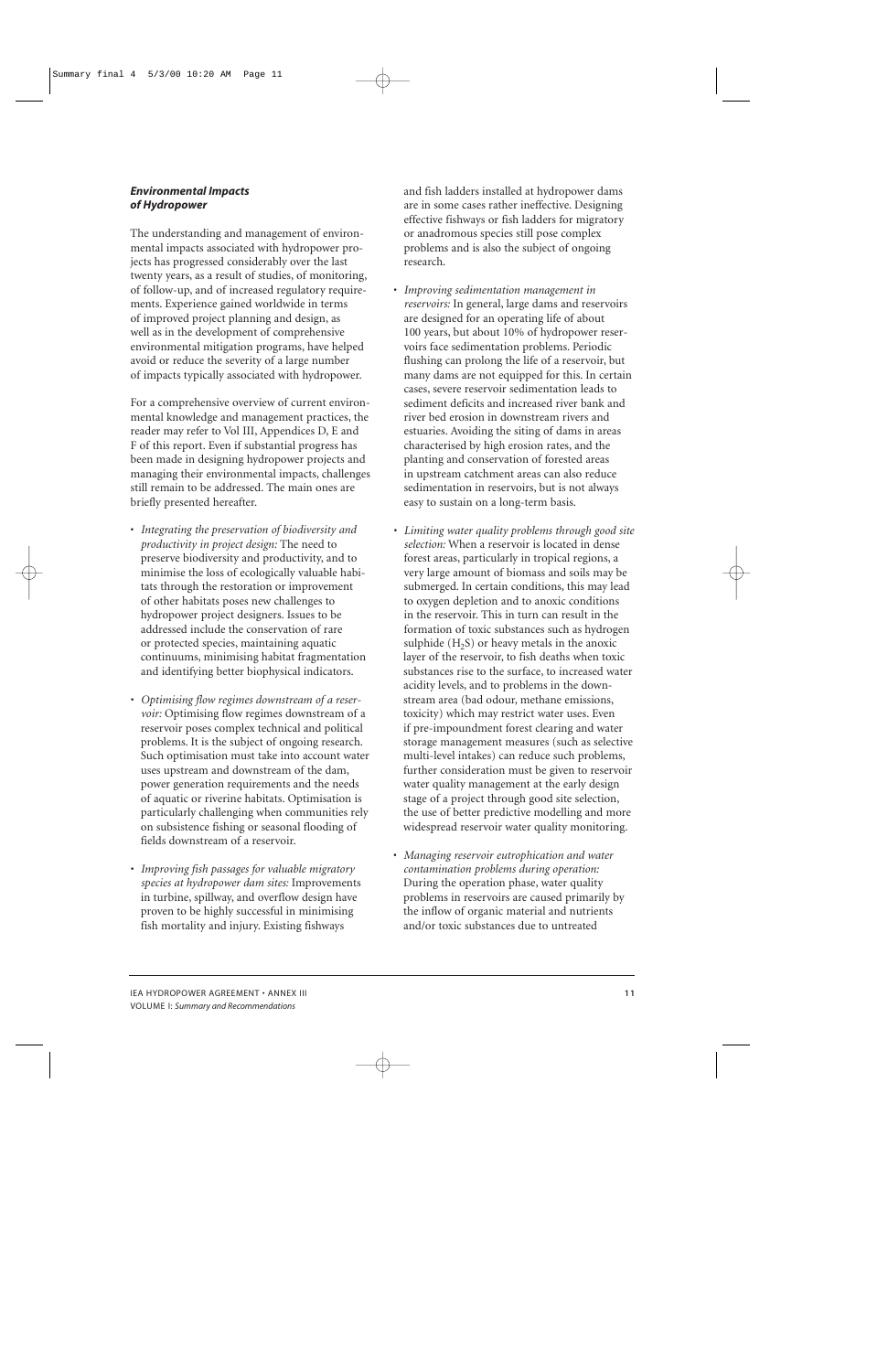domestic sewage and runoff from agricultural or industrial uses, or due to activities in the reservoir itself, such as aquaculture. Such inflows may lead to eutrophication which can make water unsuitable for recreation purposes or as drinking water and to the proliferation of aquatic weeds. Establishing effective multistakeholder watershed management in the catchment area and downstream of the reservoir, enforcing sound land use management policies and building sewage treatment systems are effective means to reduce such problems in reservoirs, but are not easy to implement and sustain on a long-term basis.

#### ■ **Ethical Considerations <sup>17</sup>**

Over the past two decades, the role played by large-scale hydropower projects in global development, particularly in the developing world, has been increasingly questioned. In a context of mounting uncertainties about the availability and quality of water resources in many regions of the globe, using water (viewed as a common good) to produce energy must be justified not only on the basis of national or local economic benefits in general, but also on the basis of the quantity and quality of expected benefits for a wide variety of regional and local stakeholders (local communities, regional or international environmental resource-based interest groups, etc.).

These stakeholders express a wide diversity of viewpoints. In many cases, stakeholders do not share similar values, codes of conduct or interests. Conflicts may arise when the concerns of certain groups are ignored or rejected, particularly when they involve fundamental issues of allocation and control over resources and of distribution of wealth. In most societies, resolving ethical dilemmas surrounding such issues (e.g., establishing a consensus in regards to what is acceptable) often requires prolonged and difficult discussions to identify widely accepted moral, social, economic and environmental trade-offs.

In view of the above, what are the main ethical dilemmas that may be associated with hydropower

development? Such dilemmas generally fall into one of four categories.

- *The conservation of natural resources versus the satisfaction of essential human needs:* Opponents claim that major hydropower projects are unacceptably disruptive to the balance of natural and man-made components of river systems and incompatible with the need to conserve or restore biodiversity in valued watersheds. Proponents claim that widespread access to electricity plays a key role in promoting development (lessening such ills as harvesting wood for household or industrial needs, for example), and that all sources of power generation entail short- or medium-term loans on natural capital as well as certain irreversible ecosystem impacts.
- *The increased production of wealth in order to support growing needs versus the fair distribution of accumulated wealth:* Opponents claim that major hydropower projects lead to reduced levels of social justice because they subsidise urban, industrial or agribusiness interests to the detriment of locally affected rural populations. Proponents claim that such projects are required in order to support the development of modern industries and services and thereby generate sufficiently important surpluses to be able to assist poor rural populations.
- *The rights of small numbers of locally affected populations versus the rights of larger numbers of potential beneficiaries:* Opponents claim that large water resource development and hydropower projects frequently violate the rights of locally affected populations and unnecessarily displace and lower the standards of many people in poor rural areas. Proponents claim that the number of people benefiting economically and socially from such projects is much greater than those whose lives may be disrupted and that the large majority of hydropower projects yield a variety of benefits that far exceed their costs, including the costs of adequate measures to mitigate their adverse environmental and social impacts.

<sup>17</sup> For a full discussion of this issue, see Vol. II: Main Report, Ch.5: *"Ethical Considerations"*. IEA. May 2000. *Hydropower and the Environment: Present Context and Guidelines for Future Action.*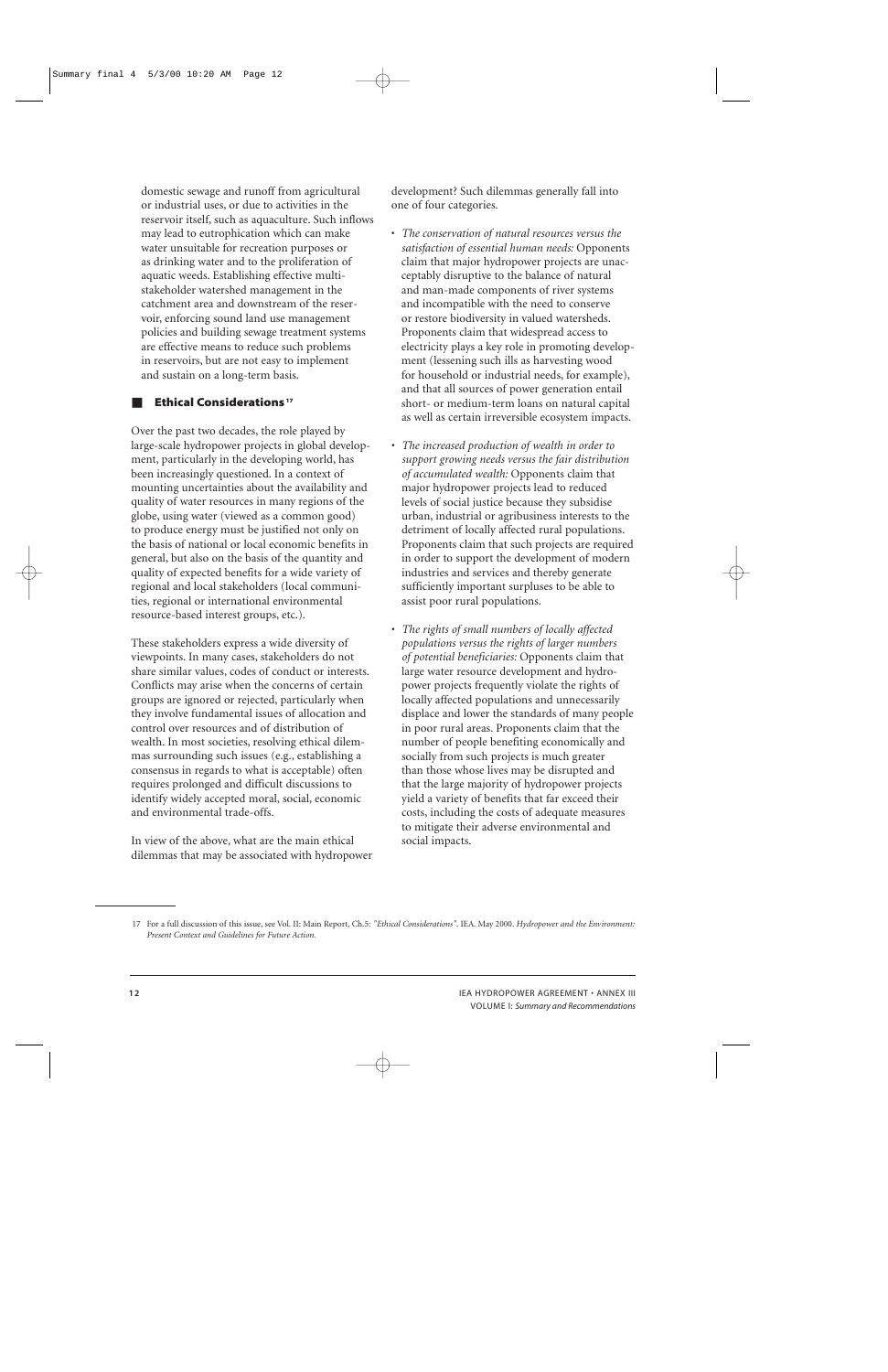• *The standards of international donor and lending agencies versus the standards of less developed beneficiary countries:* Opponents claim that internationally funded water resource development and hydropower projects do not always apply the same stringent environmental and social standards in less economically developed beneficiary countries as those that would be required in more economically advanced countries. They advocate the prior development of appropriate political processes and institutional frameworks in order to democratise and decentralise the decision-making process for water resource and land-use management. Proponents claim that international environmental and social standards are now increasingly applied to all development projects, even if they must be adapted to a certain extent to local cultural, political, institutional and regulatory realities and contexts.

In order to confront these dilemmas in a responsible fashion, what are the main ethical *principles* or *rules of conduct* that should be applied to future hydropower development projects? The five following ethical principles are generally recognised as being applicable to most development projects.

- *Stewardship:* Proponents of hydropower projects should demonstrate their willingness to act as stewards of the watersheds where they intervene, by properly managing available environmental resources in a sustainable way. They must therefore be prepared to contribute to a system of checks and balances – such as community-based monitoring and follow-up committees. They must also periodically validate the soundness of resource management measures.
- *Participatory Decision-Making:* The most equitable solutions generally arise from discussions that give everyone a chance to be heard. A participatory process can also ensure that important factors which might otherwise be overlooked are fully taken into account. Finally, it can strengthen the moral authority and legitimacy of the resulting decision. Participatory processes do present challenges of their own. The question of who is a legitimate representative of a group or a stakeholder and hence entitled to participate is not always an easy one.

Some important interests, for example those of society as a whole, may not even be represented by a spokesperson at the table. Some participants, including the promoter, may have strategies of all sorts that result in the choice of an alternative selected in advance. Just because an interested party participates in the process does not of itself produce an optimal result. Whatever the merits or disadvantages of participatory decision-making may be, the fact is that in many countries citizens have increasingly challenged the power and authority bestowed on their elected officials and the bureaucracy. Value systems have evolved, and those who are governed want to participate more fully in decisions made by those who govern.

- *Precautionary approach and control:* To build trust and credibility, proponents and regulators of hydropower projects must adopt a responsible and cautious decision-making attitude based on the study of the foreseeable consequences of their actions. This requires that in-depth assessments be carried out to determine the possibility of irreversible impacts on water quality and life-sustaining systems, on the health and safety of local populations, on the ability of displaced communities to restore or improve their standard of living, and so forth.
- *Fairness and justice:* Supporting sustainable development requires that one act with respect for human dignity and for the right of every human being to develop his or her potential. This means that the benefits and drawbacks of a project that involves the use of limited collective resources must be fairly distributed among beneficiaries and impacted populations, as well as between existing and future generations. Those who benefit from a project must also assume its risks as well as its environmental and social costs. Fairness means that affected populations who do not directly benefit from a project should receive sufficient indirect benefits to be fully compensated for their losses.
- *Optimality:* When the use of a limited collective resource is at stake, optimality refers to the selection of the best available project option on the basis of the factors deemed important by concerned stakeholders. The search for an optimal solution involves a difficult process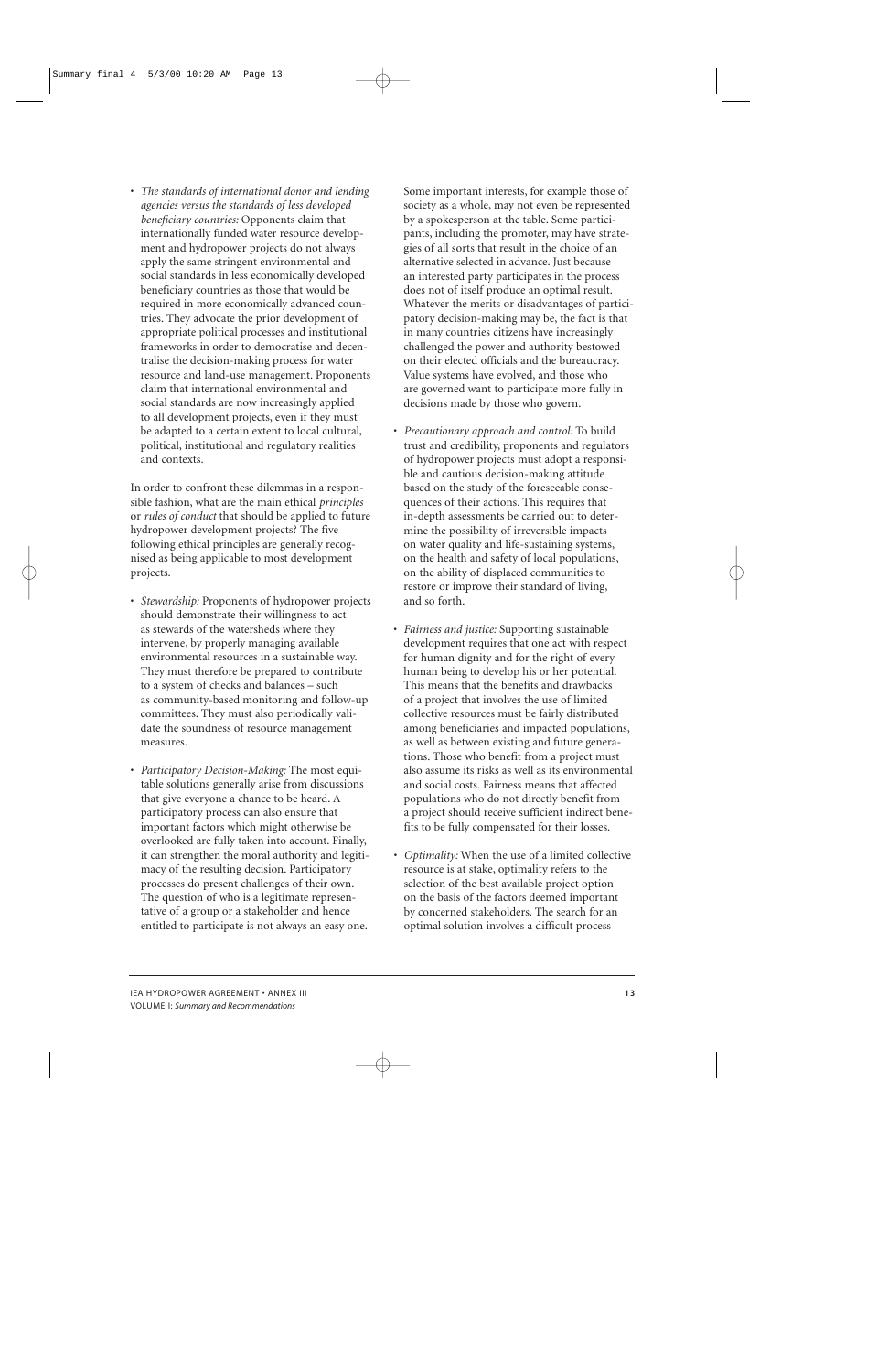of balancing pros and cons and identifying trade-offs which, to be credible, must be based on open, inclusive and transparent public discussions. Such a process tends to generate the trust that will be needed subsequently to implement the project in a peaceful social climate.

#### *In view of the above, the social acceptability of future hydropower projects requires that:*

- project goals be clearly stated in relative terms (by comparing project benefits and costs to those of other alternatives, including the "no go" option)
- they result in net social development gains in terms of the multiple use of available resources (e.g., improved access to water, irrigation, public health, community services, power, etc.)
- they are the result of a fair, open, inclusive and transparent participatory process
- they include accountability guarantees such as grievance committees to respond to unpredictable or unforeseen issues, as well as funding for as long as there are risks to manage
- affected communities become project beneficiaries, through revenue or equity sharing, for example.

#### **Legal and Regulatory Frameworks and Decision-making Issues <sup>18</sup>**

The last outstanding environmental issue related to hydropower involves the environmental decision-making process. In most countries, this process is closely linked to legal and regulatory frameworks, and to the environmental assessment and licensing processes in particular. Environmental assessment (EA) is both a management tool and an indispensable aid for decision-making. Its purpose is to help elected officials and project proponents make well-founded decisions, to give clearance or not to a project once its environmental impacts are fully known, and to improve the project design itself. Indeed, EA is not an aim in itself, but an instrument to be used by decision

makers to carry out their duties in accordance with relevant legal and regulatory frameworks.

As noted previously, ethical dilemmas frame hydropower development issues. Thus, to be of any use, an assessment of environmental approval processes for hydropower projects must take into account ethical considerations. From a legal perspective, the ultimate goal is to reconcile the three basic requirements (promoting human rights, protecting the environment, and ensuring everyone's right to economic development) that frame hydropower development. The reconciliation of each of these requirements can be pursued by applying a holistic approach. As our review of literature has shown, a holistic approach can prove effective in reconciling the conflicting views of protagonists involved in the environmental approval process by balancing the different concerns of local populations, of groups that promote environmental conservation, and of project proponents.

Chapter 6 of the Main Report outlines and discusses environmental approval processes in the specific context of future hydropower projects. In the future, decision-making processes should not only aim at reconciling stakeholders' perspectives, but must also be efficient and effective for stakeholders and for society at large. An **efficient** process is one that minimises the resources required – time, money, expertise – to achieve a decision. An **effective** environmental process is one in which the relevant environmental and social impacts of a project are correctly and rigorously identified, assessed, and fully taken into account.

Since the Seventies, most countries have created legal and regulatory frameworks to protect their environment, including environmental assessment and licensing processes. They have used these tools to ensure that large infrastructure projects do not cause unacceptable adverse environmental impacts. The appropriateness or importance of such tools is not questioned here. Rather, it is our belief that we have learned from past experiences and can draw certain conclusions and recommendations from these experiences to improve on past practices.

<sup>18</sup> For a full discussion of this issue, see Vol. II: Main Report, Ch.6: *"Legal and Regulatory Framework"*. IEA. May 2000. *Hydropower and the Environment: Present Context and Guidelines for Future Action.*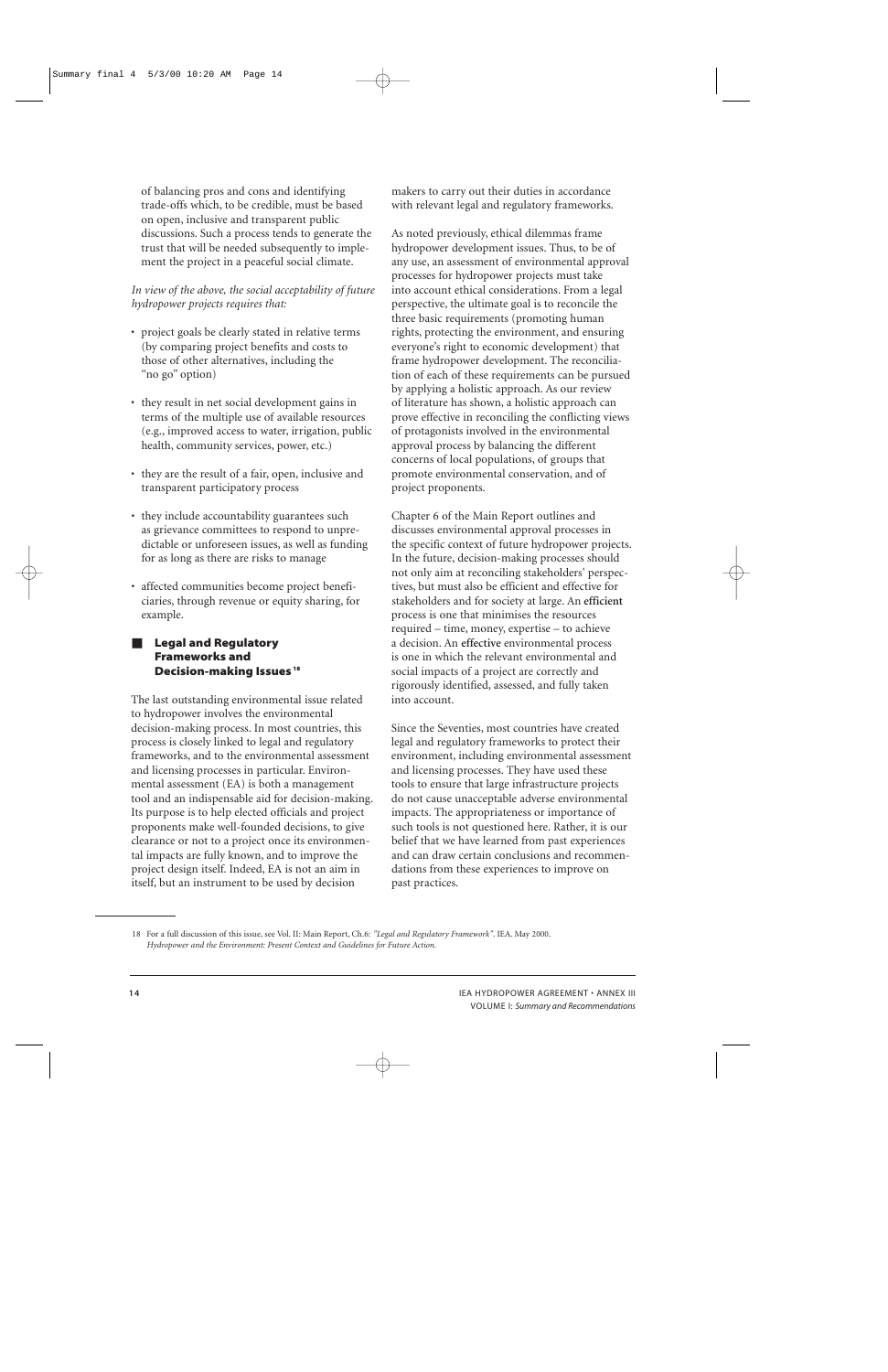In light of the present analysis of the effectiveness and efficiency of regulatory processes that apply to hydropower projects, there is growing concern that environmental approval and licensing processes have become overly rigid and cumbersome in many OECD member countries in particular. In certain cases, such processes impose costs on society and project proponents that are not commensurate with the benefits gained or impacts avoided. Such costs include, among others, excessive information requests, unnecessary operational restrictions and unreasonable delays to project implementation schedules. Such costs may even lead to the cancellation of beneficial projects.

Around the world, the demand for reliable power supplies is steadily increasing. Electricity prices have recently been following upward trends in a number of countries. In part, this reflects insufficient new investments in power generation for a number of years. Because hydropower projects are more affected by uncertainty, including market and regulatory uncertainty, there are fewer new hydropower projects being developed throughout the world. This is regretful in view of the fact that many countries still have abundant hydroelectric resources to develop, combined with increasing needs.

Unduly restraining hydropower development may not be desirable because hydropower may, in many cases, be more environmentally benign than other traditional sources of power. Nonetheless, policy errors are still being made when allocating power generation resources. Investments in power generation currently being planned are, in many parts of the world, mostly thermal electric, which produces greenhouse gases and other air, water and land pollution. Hence, by discouraging investment in hydropower projects, decision makers may inadvertently encourage power generation investments that might be more damaging to the environment than hydropower.

Regulatory reform is required to address certain imbalances and to avoid a poor allocation of resources for power generation. Project proponents, along with governments and nongovernmental organisations, share responsibilities with regards to the development and implementation of legal and regulatory frameworks governing hydropower development, including environmental assessment and licensing processes. In our summary and recommendations, we discuss how these various stakeholders could contribute to improve these aspects.

#### **RECOMMENDATIONS**

Based on the above, there are five areas which pose significant challenges to the hydropower **sector.These are:**

- **• Energy policy framework**
- **• Decision-making process**
- **• The comparison of hydropower project alternatives**
- **• Improving environmental management of hydropower plants**
- **• Sharing benefits with local communities**

Recommendations and guidelines are proposed for each of these topics. These recommendations, as well as their associated criteria and guidelines, apply to a very broad range of projects. Obviously, all project-related impacts cannot be avoided or mitigated. For this reason, environmental impact assessments, as well as corresponding mitigation, enhancement, compensation, monitoring and follow-up programs, remain essential project planning tools. These recommendations, criteria and guidelines should thus be seen as a guide for planners and operators.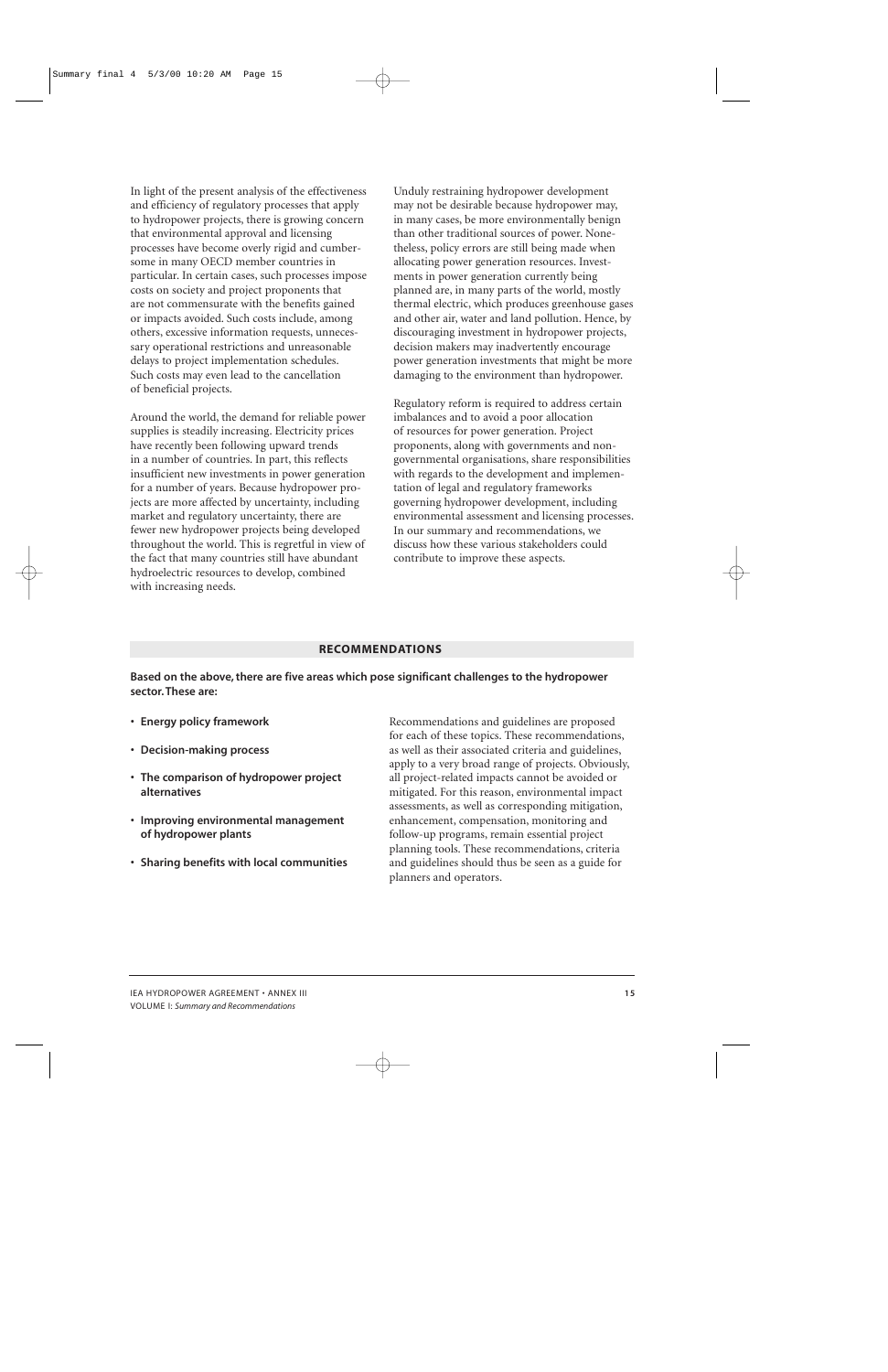## **Energy Policy Framework**

Energy is a fundamental sector of a nation's economy. In the same way as countries have health or education policies, a clear view of the energy priorities of a country is required in order to clarify the development context. Such an energy policy may be market-based and competitive – allowing market forces to freely allocate resources – or, at the other extreme, it may be centralised and restrictive, leaving governments to decide what investments should be made in terms of energy development. The point here is not to discuss the relative merit of any single type of policy. Indeed, each nation's energy context is unique, and requires specific approaches at various stages of economic development.

What is recommended here is that each country should clearly set out its energy policy, or at least its energy development strategy, so that the rules are known to all, and that arbitrary decisions are minimised: this is particularly important for hydropower development which requires a long lead-time and expensive engineering / environmental studies prior to producing electricity.

In the coming decades, most future power generation capacity will be privately financed. Private investment seeks the highest return on capital while minimising risks. For the hydropower industry, it is imperative to reduce existing uncertainties regarding changing environmental

regulations and open-ended licensing procedures in order to attract investment capital.

Therefore, governments have a significant responsibility with respect to the clarification and simplification of environmental and licensing procedures, as well as to the harmonisation of overlapping agency regulations that apply to hydropower projects<sup>19</sup>. One avenue is to have governments clearly define their energy development strategies in general, and state their positions regarding hydropower development in particular. Such an approach would allow investors to know whether hydropower development is encouraged or not in a given country or jurisdiction, and under what conditions.

## **RECOMMENDATION # 1**

# Energy Policy Framework

**Nations should develop energy policies which clearly set out objectives regarding the development of power generation options, including hydropower.**

- National energy policies should compare electricity generation options fairly, by "internalising"or fully accounting for environmental and social costs.
- Comparison of power generation options should be based on a life-cycle analysis, by assessing impacts on the basis of the services provided by each technology.
- The social, environmental and economic trade-offs required to establish a national energy policy should be supported by public debates and be the result of a consensual approach.

<sup>19</sup> Regulations that apply to waterways, land use, fisheries, navigation, recreation, habitat protection, etc.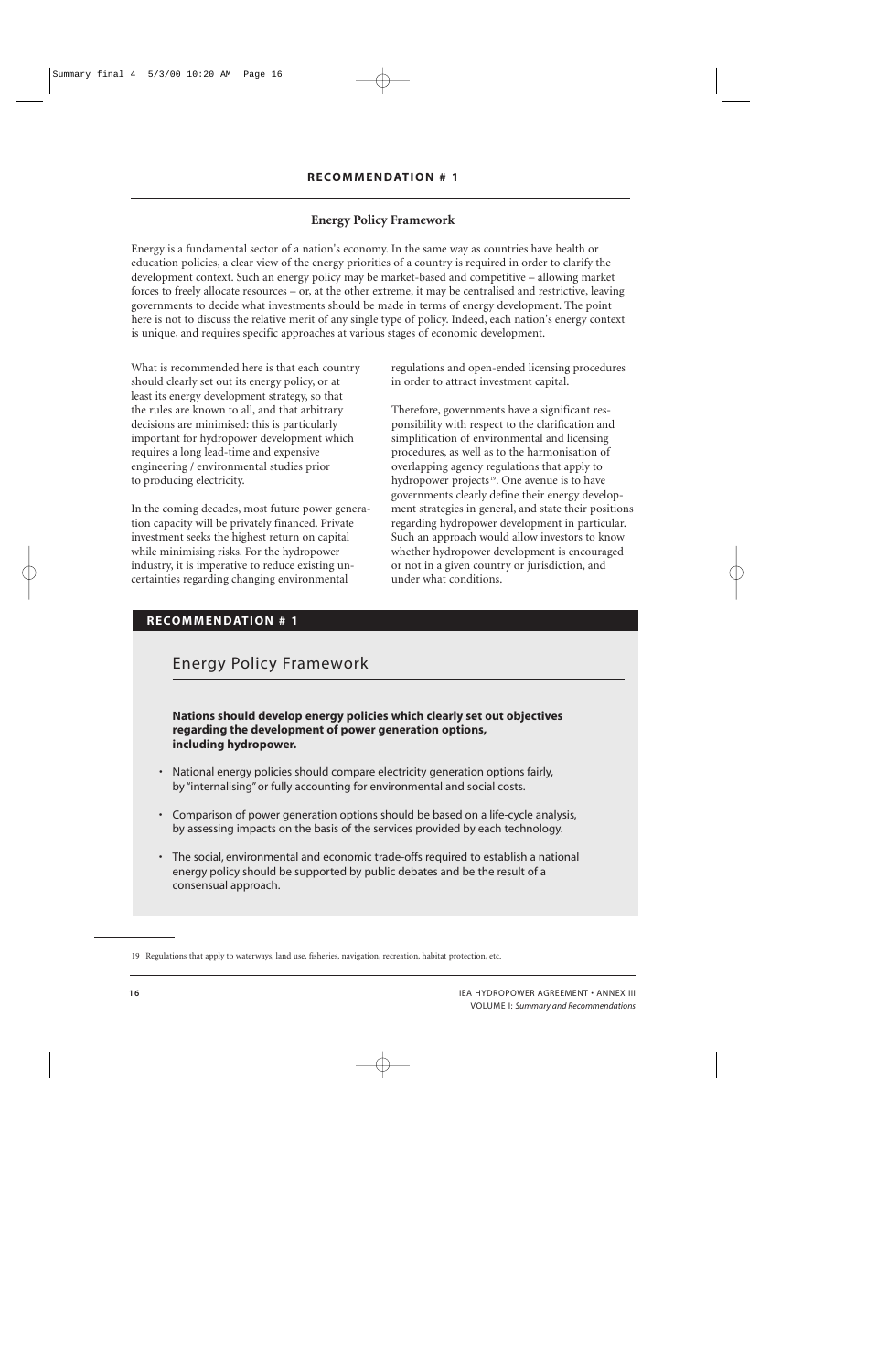Energy policies must fully integrate environmental and social considerations. Available tools for integrating such considerations into energy policy decision-making include life-cycle analysis (LCA) for the comparison of power generation options, as well as strategic or sectoral environmental assessment (SEA) which can be combined, if necessary, with hydropower master planning. The main reason for using such tools is to establish a level playing field between power generation options, by "internalising" (or accounting for) the environmental and social costs of each option. Recommendation #1 addresses this issue.

This recommendation is based upon the premise that clear and transparent power supply and transmission strategies should be put forward

by governments, industry and civil society in order to avoid the re-questioning of power generation options at the onset of projects. Governments should develop energy strategies in concert with concerned parties so that a general consensus exists prior to project-specific investments.

Energy strategies should be based on political, economic, environmental and social criteria as well as on the principles of sustainable development. The comparison of energy options should take into account the level of energy services, the multiple uses of available resources, the pooling of regional means of power supply and transmission, the life-cycle assessment of energy options, as well as energy efficiency alternatives.

## **GUIDELINES FOR ENERGY POLICY-MAKING**

#### *Countries should consider strategic environmental assessment (SEA) as a planning tool at the national energy policy level*

An SEA at the national or regional policy-making stage helps integrate environmental and public concerns into energy policy-making, in order to reconcile development, environmental protection and community rights. One important objective of an SEA for energy policy would be to reduce uncertainties regarding the potential development of hydropower resources by, for example, defining river reaches which should be available for development and, conversely, those reaches protected from water resource development.

## *Apply the precautionary principle at the national policy level*

Decision makers should consider global issues such as ozone depletion, global warming, acid rain precipitations, loss of biodiversity, as important issues when establishing national policies for energy, water and land use. These issues should be addressed and dealt with at the policy level even if scientific uncertainties remain in explaining certain aspects of these phenomena.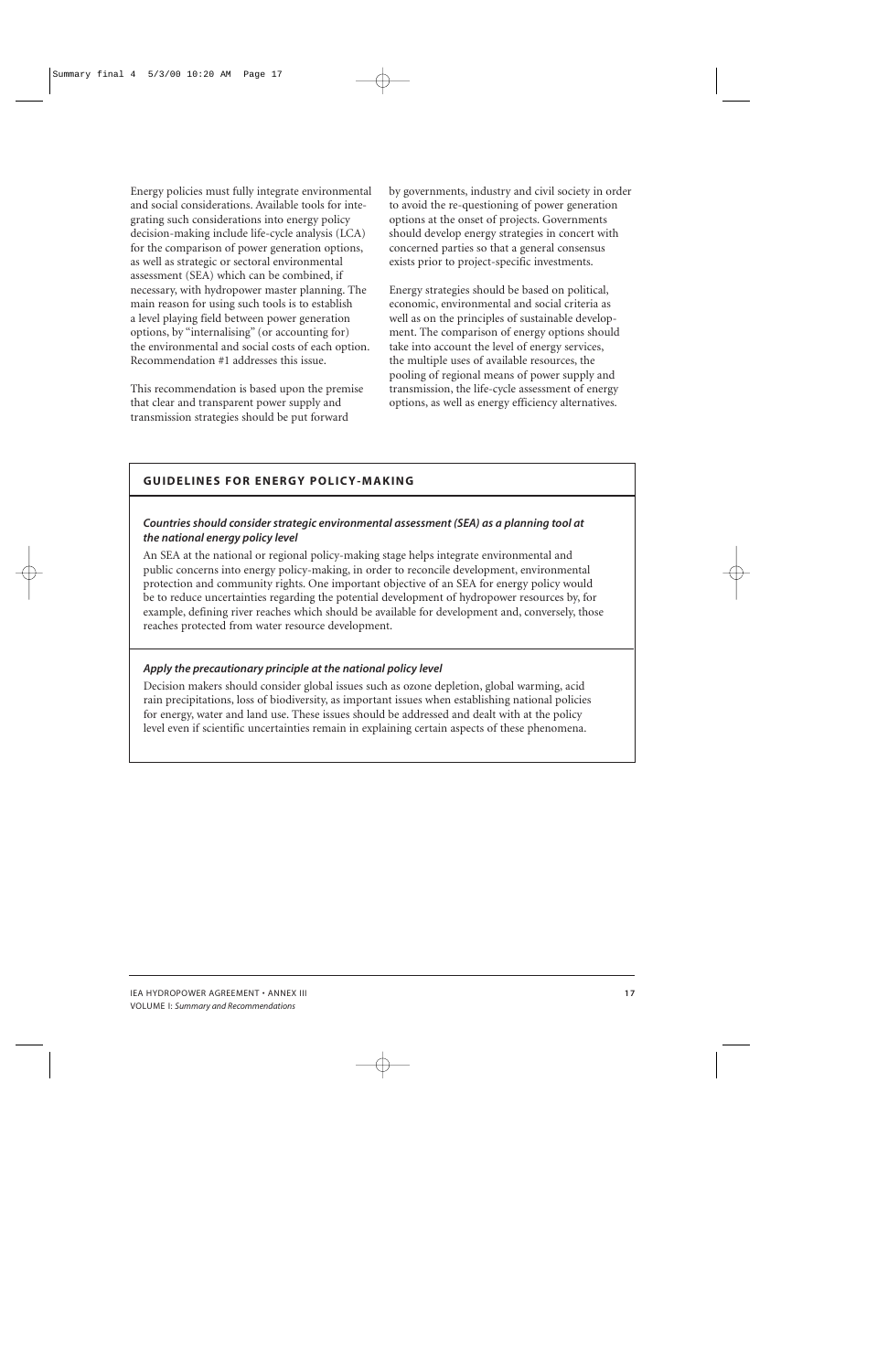## **Decision-making Process**

The second outstanding issue concerns the environmental decision-making process, e.g., the EA process and the regulatory and legal framework that applies to hydropower development. A decision-making process must be efficient and effective for both the project proponent and society at large. The second recommendation presented below proposes guidelines which address these concerns.

## **RECOMMENDATION # 2**

Decision-making Process

**Stakeholders should establish an equitable, credible and effective environmental assessment process that considers the interests of people and the environment within a predictable and reasonable schedule.**

This recommendation is based on the premise that stakeholders must be treated in an equitable manner. Therefore, the assessment and licensing of hydropower projects should be based on a credible and effective decision-making process, with established rules and clear responsibilities for all stakeholders.

The decision-making process must help identify and reject the worst project alternatives, in order to retain the best alternative. The process should ensure that the environmental reviews and approvals required for each project are completed within a reasonable time schedule. Thus, the process should be directed towards decisionmaking at the earliest stages of project planning, so that stakeholders know as soon as possible if the project is good enough to be implemented.

This is particularly important in a context of global restructuring of the electricity sector, with increased competition between electricity producers. Unreasonably long environmental assessment and licensing processes for hydropower projects translate into a competitive disadvantage for hydropower producers compared to other forms of power generation, including, for example coal-fired power plants.

Time delays generate significant costs for all participants in a hydropower project: Delays

can lead to significant social and economic costs for concerned communities. When a hydropower project is announced in an area and then postponed for regulatory and administrative reasons, uncertainty may set in. Such uncertainty may subsequently lead to the freezing of local investments as communities, governments, businesses, and individuals refrain from committing resources in an area that might be flooded in the future. Although this is true for any type of reservoir impoundment project, whether it is delayed or not, additional delays simply compound the problem.

Governments can also incur costs when decisions regarding hydropower projects are unnecessarily delayed: loss of revenue from delayed investments, direct costs due to lengthy procedures, etc. Similarly, as project proponents are likely to lose money and investment opportunities if a project is delayed, they often prefer to know as early as possible in the design process whether a project is acceptable or not in order to minimise such losses.

The key then, is to improve the decision-making process for hydropower assessment and licensing in such a way as to effectively protect the environment and local communities without unfairly burdening project proponents with procedural uncertainties and unreasonable delays.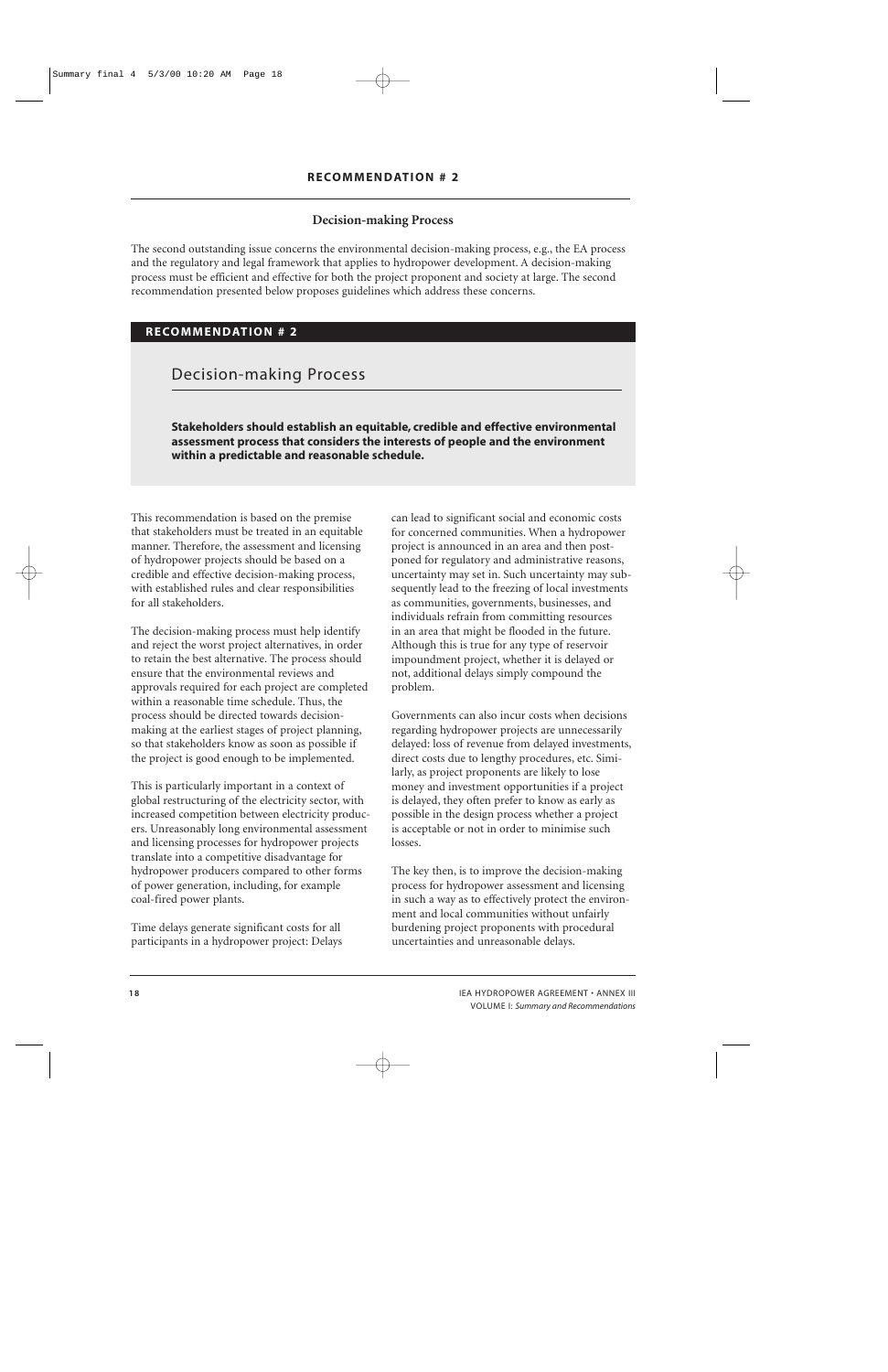The second recommendation presented above is supported by the following proposed Guidelines for Decision-Making.

| <b>GUIDELINES FOR DECISION-MAKING</b>                                                                                                                                                                                                                                                                                                                                                                                                                                                                                                                                                              | P | C | $\mathbf 0$ | R |
|----------------------------------------------------------------------------------------------------------------------------------------------------------------------------------------------------------------------------------------------------------------------------------------------------------------------------------------------------------------------------------------------------------------------------------------------------------------------------------------------------------------------------------------------------------------------------------------------------|---|---|-------------|---|
| Bilateral and multilateral institutions should increase their support for EA<br>institutional strengthening and capacity building<br>In addition to national regulatory and legal frameworks for EA, qualified<br>human resources are required to establish a credible and efficient environ-<br>mental management culture. International institutions already provide such<br>services. These must be encouraged, particularly in countries where needs<br>are greatest.                                                                                                                          |   |   |             |   |
| Countries without a compulsory EA process should develop and adopt one<br>All countries should enact laws that make EA mandatory for large infrastruc-<br>ture or energy projects. It should be easier to encourage countries to enact a<br>legislative framework by pointing to the international treaties that they have<br>signed. Laws and regulations must be implemented, and countries should<br>have the appropriate resources to carry out the assessments.                                                                                                                               |   |   |             |   |
| Countries that have not yet adopted an EA policy should review the<br>past experience of both developing and developed countries in EA<br>implementation.<br>The aim here is to adopt pragmatic approaches so as to avoid major errors of<br>the past. Sharing past experiences in implementing EA is a possible route for<br>countries which share similar socioeconomic conditions. Some developing<br>countries have had over a decade or more of practical experience in EA<br>implementation, which could provide useful lessons for other countries with<br>less experience in such matters. |   |   |             |   |
| Develop an international procedure for the environmental management<br>of existing dams, reservoirs and hydroelectric power stations.<br>The ISO (International Standards Organisation) or the IEC (International<br>Electrotechnical Commission) could serve as focal organisations to develop<br>such a procedure. Such an international standard of management could help<br>avoid many conflicts regarding competing water uses. It would also provide<br>a common framework for dam management whatever the institutional<br>context.                                                         |   |   |             |   |
| The power sector should implement recognised environmental<br>management systems (EMS).<br>ISO 14001 is an example of a recognised international standard in<br>environmental management that pursues continuous improvements in<br>environmental performance. The environmental management system<br>(EMS) selected could be certified or registered by international<br>organisations.                                                                                                                                                                                                           |   |   |             |   |

## LEGEND:

**P**: Planning – **C**: Construction – **O**:Operation – **R**: Refurbishment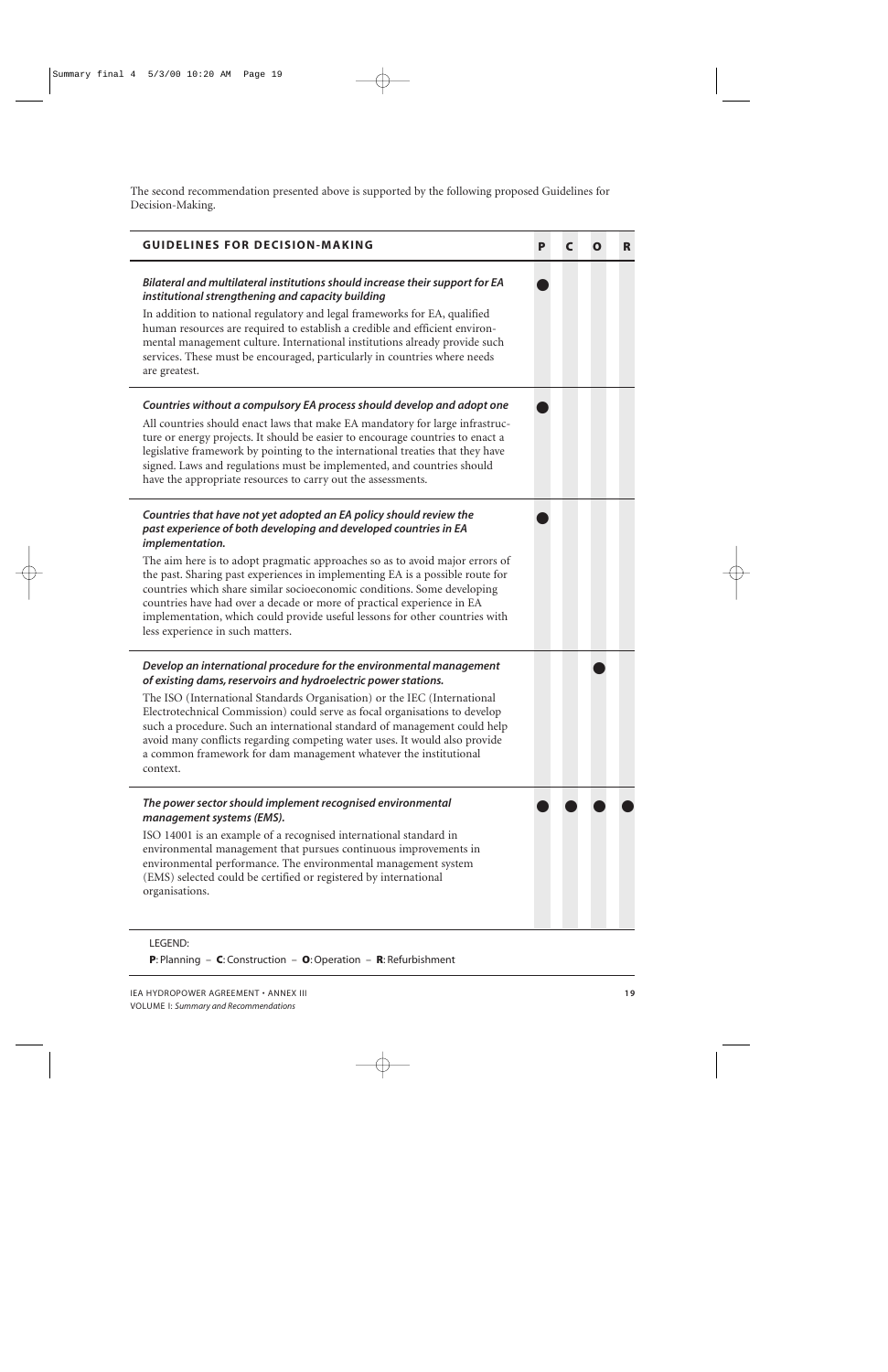| <b>GUIDELINES FOR DECISION-MAKING</b>                                                                                                                                                                                                                                                                                                                                                                                                                                                                                                                                                                                                                                                                                | P | C | O | R |
|----------------------------------------------------------------------------------------------------------------------------------------------------------------------------------------------------------------------------------------------------------------------------------------------------------------------------------------------------------------------------------------------------------------------------------------------------------------------------------------------------------------------------------------------------------------------------------------------------------------------------------------------------------------------------------------------------------------------|---|---|---|---|
| The power sector should adopt and enforce codes of conduct regarding<br>human rights and environmental protection<br>These codes are important to ensure that EAs are adequately conducted and<br>human rights respected across the power industry, particularly in regions<br>where minimum standards are non-existent or inadequately enforced.<br>The codes should provide guidance in environmental management, public<br>participation, and conflict resolution.                                                                                                                                                                                                                                                |   |   |   |   |
| EA processes should address both the adverse impacts and the benefits<br>of a hydropower project, in a balanced analysis.<br>Trade-offs between social, environmental and economic goals are inevitable<br>in a development process. EA as a decision-making tool should reflect<br>this. The focus of the EA process must be on assessing possible trade-offs,<br>and proposing concrete solutions such as mitigation, enhancement and<br>compensation measures.                                                                                                                                                                                                                                                    |   |   |   |   |
| Quality of work is the foremost criterion for EA studies, which must<br>be based on recognised scientific methods and factual information<br>As long as a systematic and scientific methodology is applied to EA studies,<br>it matters little who is responsible for conducting the studies. When scientific<br>uncertainties remain, they should be stated in the reports and adequately<br>explained, letting decision makers arbitrate such issues.                                                                                                                                                                                                                                                              |   |   |   |   |
| On issues that raise the most concerns, consult recognised experts<br>Under certain circumstances, such as scientific uncertainty or polarisation<br>of a debate, it may be desirable to consult with experts who are deemed<br>acceptable by most parties to present an external perspective regarding<br>a specific issue.                                                                                                                                                                                                                                                                                                                                                                                         |   |   |   |   |
| Environmental assessment at the project level must concentrate on<br>project issues - e.g., selection of alternatives, assessment of impacts,<br>mitigation, etc. - and not on policy issues - e.g., a nation's energy,<br>water or land-use policy<br>Project level EA cannot substitute for a legislative assembly and democratic<br>debate on policy issues. Policy issues must be debated at the national<br>level using tools such as SEA, Regional Environmental Assessment, etc.                                                                                                                                                                                                                              |   |   |   |   |
| Focus hydropower project assessment on key issues through project scoping<br>The EA process must focus on issues that are truly important for a given<br>project. Project scoping helps identify the main issues to be assessed at the<br>onset of the EA process. Scoping should reduce the length of the assessment<br>process by avoiding the study of trivial concerns. Selection of the key issues<br>must be undertaken on the basis of public participation and of established<br>science, integrating past experience from follow-up studies. When adequately<br>implemented, this requirement should help avoid the production of<br>unnecessarily "encyclopaedic" environmental impact assessment reports. |   |   |   |   |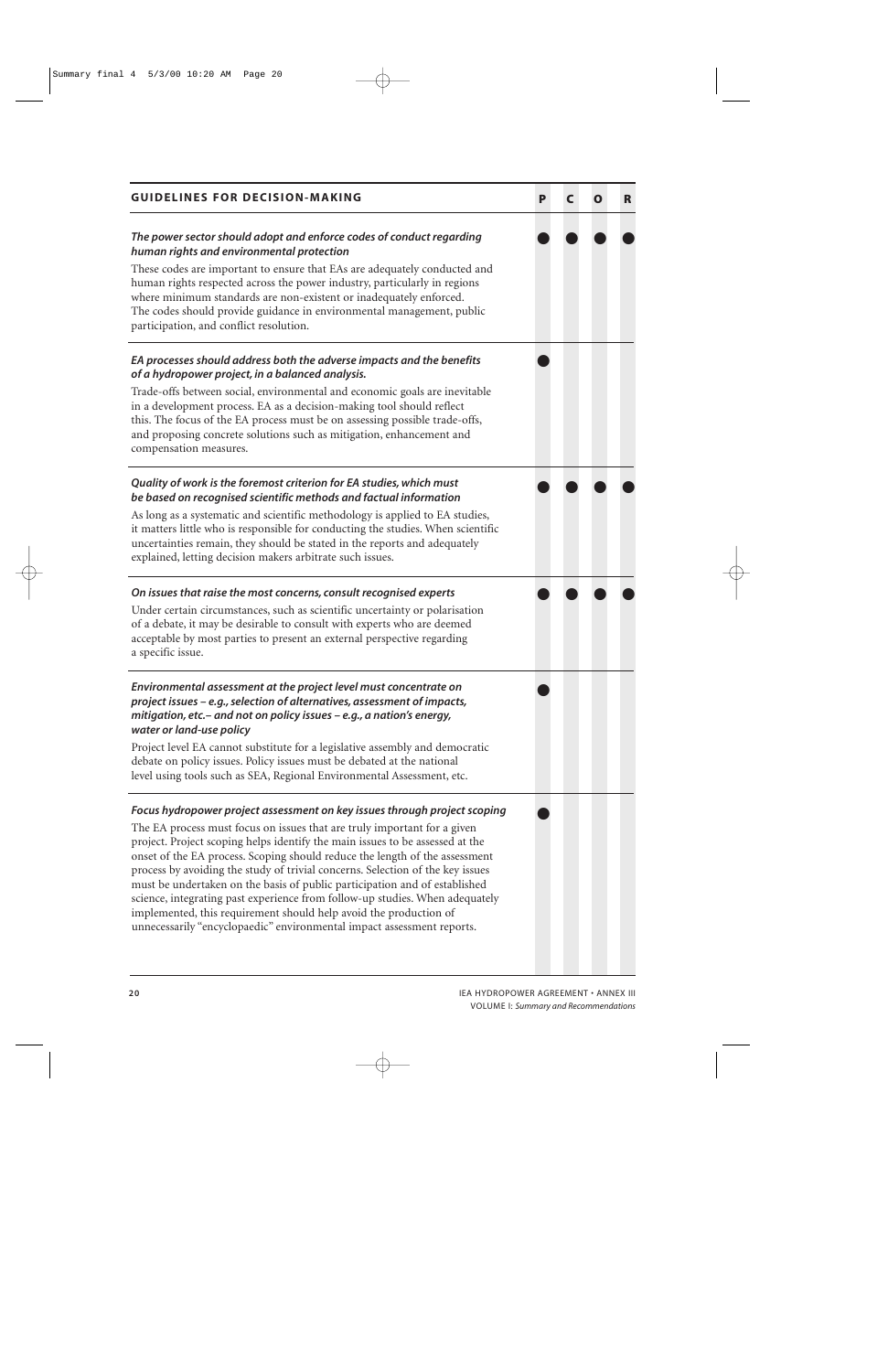| <b>GUIDELINES FOR DECISION-MAKING</b>                                                                                                                                                                                                                                                                                                                                                                                                                                                                                                                                                            | Р | C | O | R |
|--------------------------------------------------------------------------------------------------------------------------------------------------------------------------------------------------------------------------------------------------------------------------------------------------------------------------------------------------------------------------------------------------------------------------------------------------------------------------------------------------------------------------------------------------------------------------------------------------|---|---|---|---|
| Design each stage of the EA and licensing processes for hydropower with<br>a view to reducing delays                                                                                                                                                                                                                                                                                                                                                                                                                                                                                             |   |   |   |   |
| Delays mean uncertainty, and uncertainty means added costs and a competitive<br>disadvantage for hydropower project proponents. In a competitive energy market,<br>the EA process for a hydropower project should not take longer than the EA<br>process required for any other type of power generation option. EA processes<br>must be decision-oriented and carried out within a reasonable time-frame.<br>Mandatory deadlines throughout the EA process are excellent ways to limit<br>uncertainty and unreasonable delays for all stakeholders.                                             |   |   |   |   |
| When more than one EA process applies, the EA must be consolidated into a<br>single procedure in order to avoid the duplication or overlapping of efforts                                                                                                                                                                                                                                                                                                                                                                                                                                        |   |   |   |   |
| In some countries, EAs may be conducted by two or more levels of government.<br>As countries form regional alliances, the issue of EA may even be addressed<br>at the regional, national or even supranational level. Decisions by one level<br>of government often are non-binding for other levels of government. Timing<br>of the various assessments often do not coincide, increasing uncertainty and<br>delays in decision-making. A unified EA process means one set of guidelines,<br>one single panel and, ultimately, one decision and one set of conditions.                          |   |   |   |   |
| Encourage public participation in the EA of power projects                                                                                                                                                                                                                                                                                                                                                                                                                                                                                                                                       |   |   |   |   |
| Proponents and governments should solicit public participation from the<br>onset so that the scope and scale of the studies can be determined with the<br>help of concerned communities and environmental groups. In addition, when<br>the findings of the various studies are obtained, they should be made readily<br>available to the public. Finally, the public should be involved in developing<br>mitigation, enhancement and compensation measures from the onset of the<br>project and throughout the EA process, with the assistance of appropriate<br>tools and available technology. |   |   |   |   |
| Adopt a code of basic procedural rights for public meetings or hearings to<br>ensure that all stakeholders are treated fairly and that their roles are clearly<br>set out                                                                                                                                                                                                                                                                                                                                                                                                                        |   |   |   |   |
| Stakeholders in a debate must be treated in a manner that allows for arguments<br>and counter-arguments to be exposed and debated openly. Procedures should<br>allow for any stakeholder - including project proponents, opponents, government<br>representatives and the public – to be challenged on their arguments, in order to<br>allow the general public to build an informed opinion about a project.                                                                                                                                                                                    |   |   |   |   |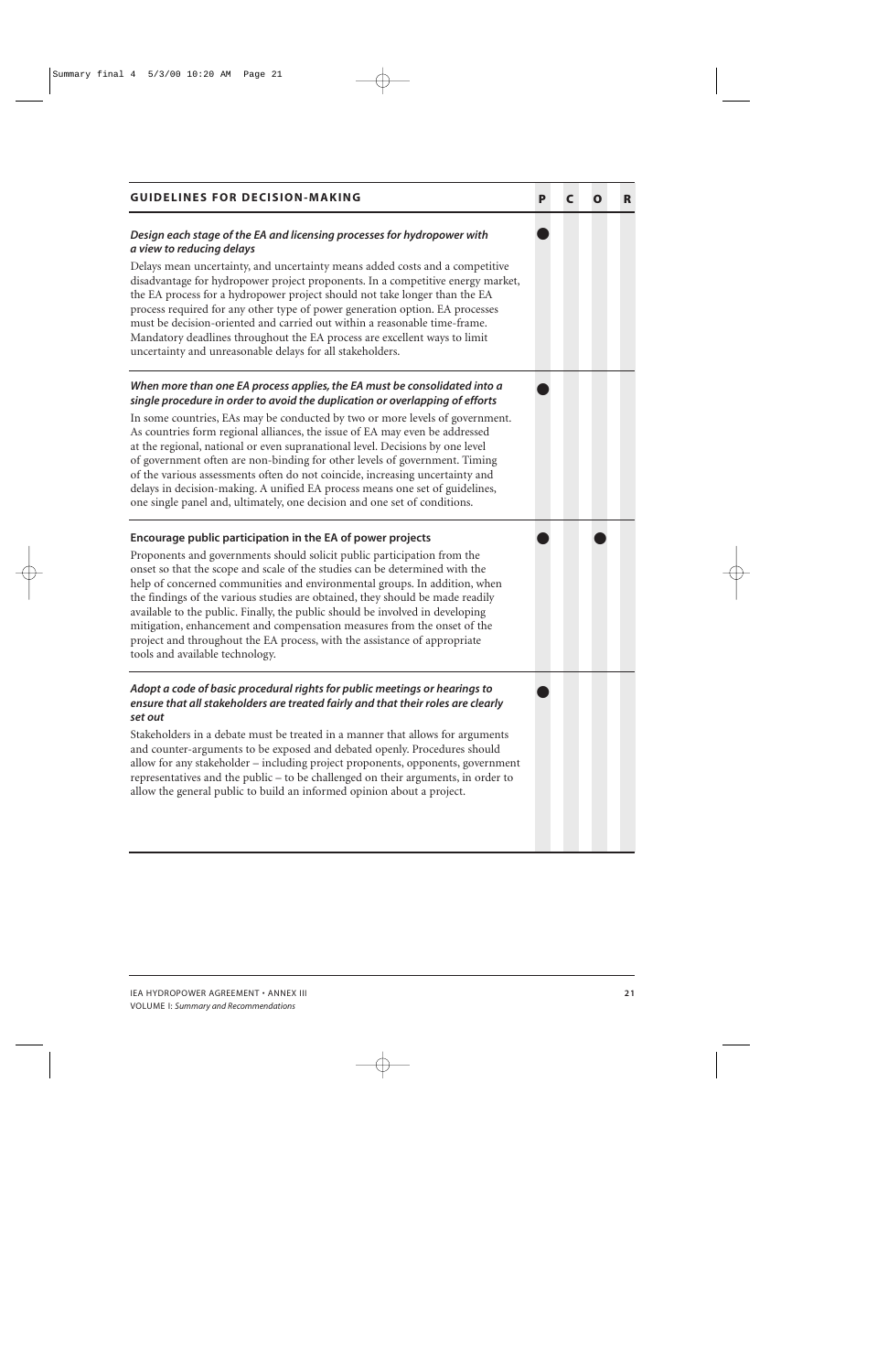## **Comparison of Hydropower Project Alternatives**

If the decision is taken at the policy level to develop hydropower, then criteria must be available for both government agencies and developers to provide for *an effective comparison of hydropower project alternatives.* Such criteria are required in order to eliminate bad hydropower projects from the very onset of project planning.

Engineers and economists can apply readily available tools to quickly assess the technical and economic merits of project alternatives, and to prioritise such alternatives. Similar tools should be developed to prioritise alternatives from an environmental and social perspective at the preliminary design stage, when only limited field data is available.

The traditional process of identifying the best project alternatives mostly on the basis of technical and economic considerations and *subsequently* undertaking an environmental impact assessment (EIA) for the selected project is ineffective and a waste of resources, for a number of reasons.

- A good project from a business and technical perspective might be a poor project from an environmental or social viewpoint. Engineers must be aware of the social and environmental consequences of their choices when they design project alternatives.
- Hydropower project planning requires considerable resources. Once these resources are set in motion, it becomes harder for both proponents and opponents to modify or reverse the process.
- Mitigation of social and environmental impacts carries significant costs. Project planners try

to minimise such costs and therefore have an incentive to know which project involves the least impacts.

• It is very time-consuming to select project alternatives without taking into account environmental considerations, then prepare the EIA, then defend the selected project, then modify or abandon the proposed project to minimise environmental damages. An alternative process in which the worst environmental alternatives are quickly abandoned should reduce the time required to prepare the EIAs. It should also limit the risk of project cancellation or of having to undertake major changes to project design following the EIA.

Recommendation # 3 proposes 10 specific social and environmental criteria to compare and select the best project alternatives, in parallel with economic and technical analyses.

## **RECOMMENDATION # 3**

# Comparison of Hydropower Project Alternatives

**Project designers should apply environmental and social criteria when comparing project alternatives, in order to eliminate unacceptable alternatives early in the planning process.**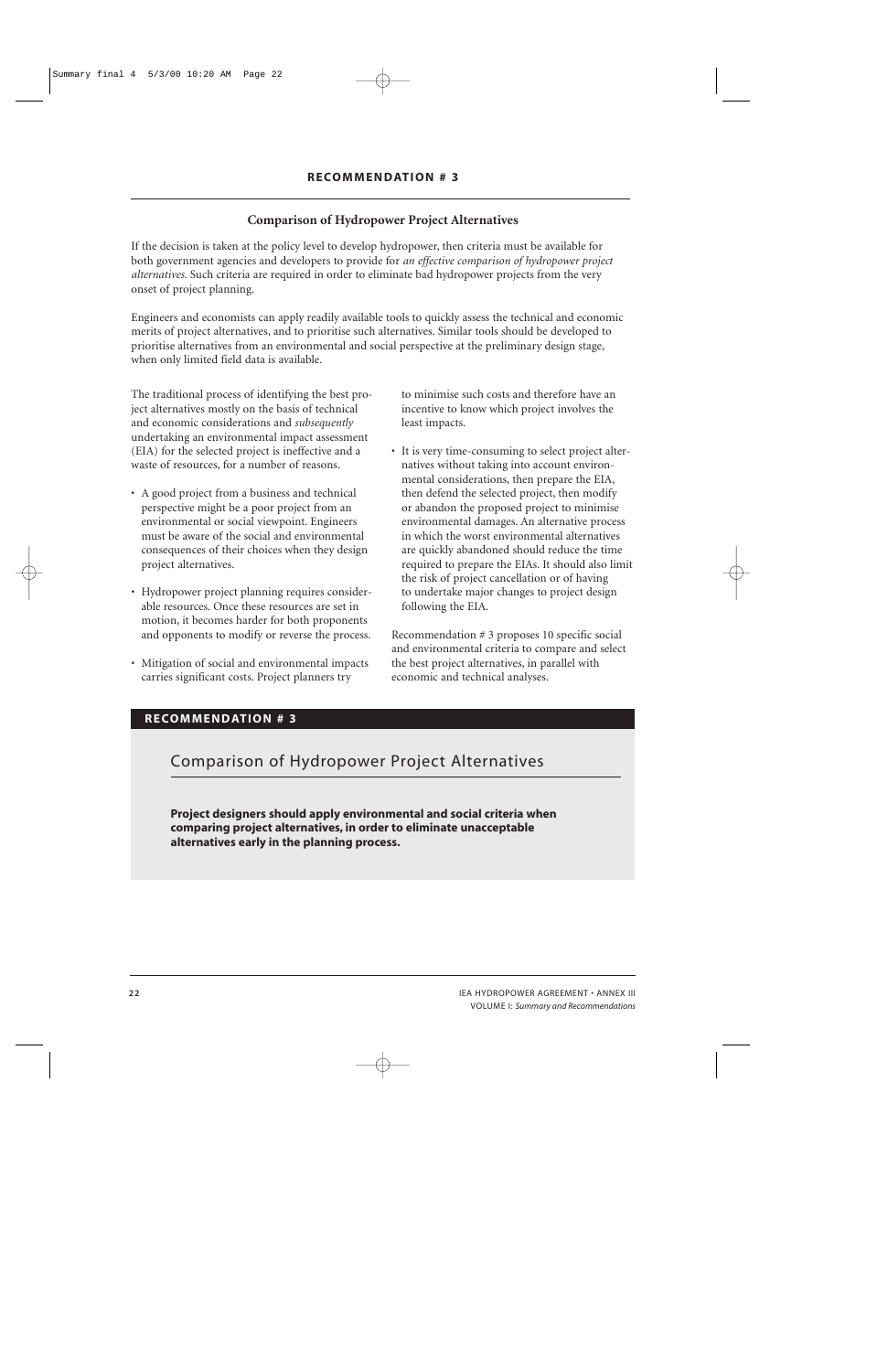#### *A Proposal*

*The best way to manage impacts is to avoid them in the first place.* This third recommendation proposes a list of ten environmental and social criteria to rapidly assess the comparative merits of various project alternatives, helping eliminate those options which present unacceptable impacts. These criteria are presented below.

Project alternatives vary in terms of river basins, dam sites, operation levels, plant factors, and other considerations, including "no-go" options. Since environmental, social and political issues may be as constraining as technical or economic concerns, these alternatives should be presented and discussed with stakeholders as early as possible in order to incorporate in the planning process the social, political and economic dimensions surrounding the potential projects.

The engineering process for selecting preliminary alternatives requires that rapid assessments and decisions be made with minimum fieldwork. It is therefore important to develop tools, such as the ten criteria below, to quickly assess the *relative merits* of project alternatives on environmental and social grounds. Such tools can provide a timely input to the iterative process leading to the selection of project alternatives. These criteria may also be useful for regulators when assessing hydropower alternatives.

Such comparisons must also take into account the level of service provided by each project alternative. This screening process should not replace the detailed inventories which might be required at a later stage of an EA.

There is no order or priority in the checklist presented below.

| <b>CHECKLIST</b><br>of 10 Screening<br><b>Criteria to Compare</b><br><b>Project Alternatives</b>                                                                                                                                          | <b>COMMENTS</b>                                                                                                                                                                                                                                                                                                                                                                                                                                                                                                                                                                                                                                                                              | <b>EXAMPLES</b>                                                                                                                                                                                                                                             |
|-------------------------------------------------------------------------------------------------------------------------------------------------------------------------------------------------------------------------------------------|----------------------------------------------------------------------------------------------------------------------------------------------------------------------------------------------------------------------------------------------------------------------------------------------------------------------------------------------------------------------------------------------------------------------------------------------------------------------------------------------------------------------------------------------------------------------------------------------------------------------------------------------------------------------------------------------|-------------------------------------------------------------------------------------------------------------------------------------------------------------------------------------------------------------------------------------------------------------|
| <b>Prioritise alternatives</b><br>on already developed<br>river basins                                                                                                                                                                    | In several countries, sites with a high potential<br>are often already developed. However, the<br>potential of such sites is not always completely<br>exploited. Therefore, before developing new<br>sites on wild rivers, the residual potential of<br>regulated rivers should be analysed, especially<br>because such rivers often offer less impacting<br>project alternatives. However, the addition<br>of new installations on regulated rivers can<br>lead to cumulative impacts and harm the<br>remaining habitats in a river basin. Proper<br>care should be taken to ensure the preserva-<br>tion of portions of river basins in order to<br>satisfy the needs of existing species. | Several hydropower<br>producers optimise<br>existing hydropower<br>plants and the use<br>of watersheds by<br>upgrading plants<br>or increasing energy<br>production of existing<br>plants through river<br>diversions.<br>(Source: Hydro-Québec)            |
| <b>Prioritise alternatives</b><br>that minimise the<br>area flooded per<br>unit of energy (GWh)<br>produced<br>See: Vol. II, Chapter 1, Sec 1.2.4<br>Small, Mini and Micro<br>Projects.<br>The Large Dam Versus<br>Small Dam Debate, p.21 | It is generally recognised that the<br>environmental impacts increase as the<br>area flooded increases. The selected site<br>and project design should thus tend<br>towards minimising the flooded area<br>per unit of energy produced (km <sup>2</sup> /GWh),<br>since impact avoidance is always more<br>effective than applying mitigation<br>measures.                                                                                                                                                                                                                                                                                                                                   | During the design<br>phase of the Sainte-<br>Marguerite-3 project<br>in Québec, Canada,<br>the flooded area was<br>reduced by 20% (from<br>315 to 253 km <sup>2</sup> ) for a<br>4% reduction in energy<br>(from 2.9 to 2.8 TWh).<br>(Source: Hydro-Québec) |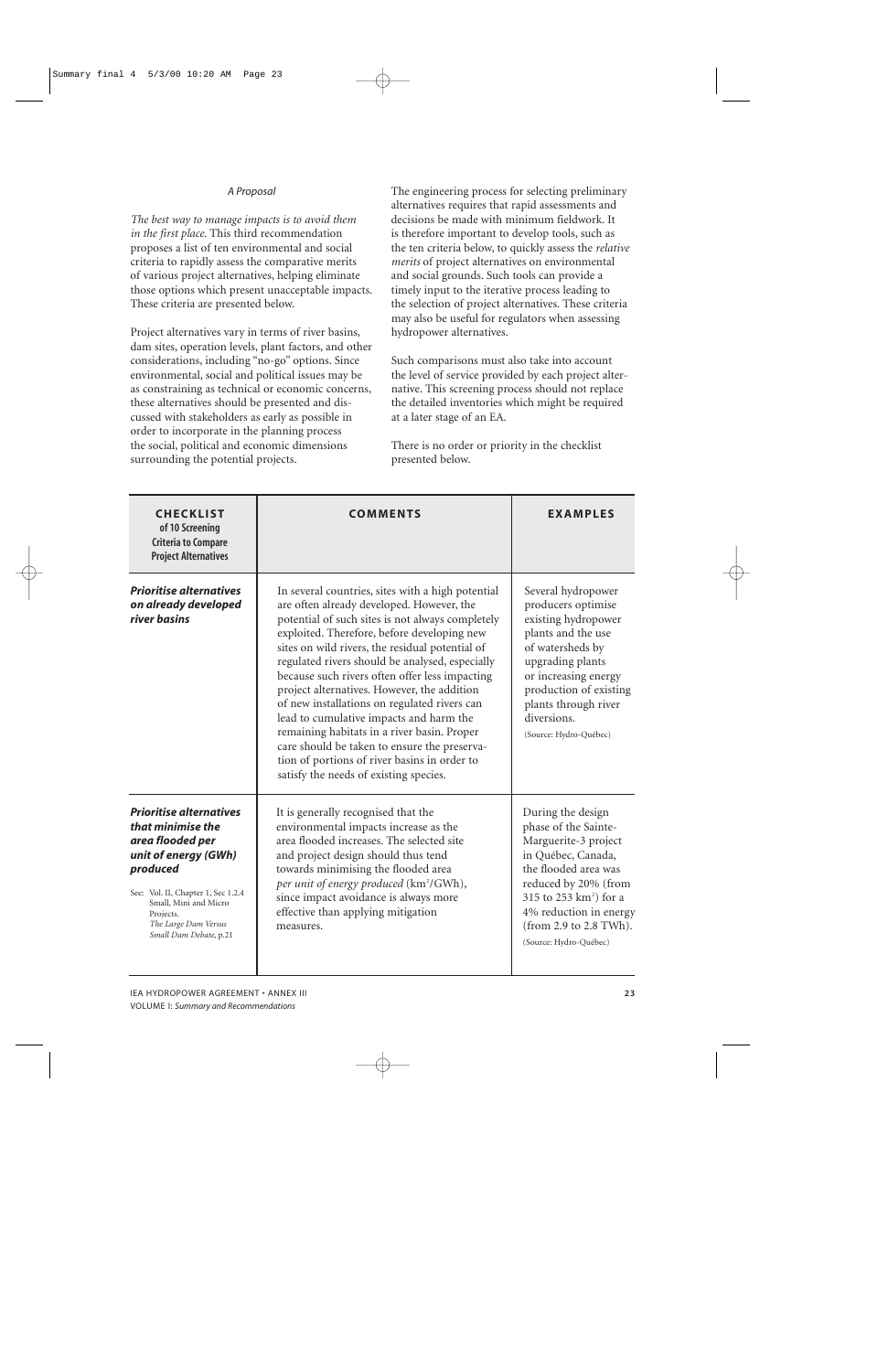| <b>SCREENING</b><br><b>CRITERIA</b>                                                                                                                                                                                                          | <b>COMMENTS</b>                                                                                                                                                                                                                                                                                                                                                                                                                                                                                                                                                                                                                                                                                  | <b>EXAMPLES</b>                                                                                                                                                                                                                                                                                                                                                                                                                                       |
|----------------------------------------------------------------------------------------------------------------------------------------------------------------------------------------------------------------------------------------------|--------------------------------------------------------------------------------------------------------------------------------------------------------------------------------------------------------------------------------------------------------------------------------------------------------------------------------------------------------------------------------------------------------------------------------------------------------------------------------------------------------------------------------------------------------------------------------------------------------------------------------------------------------------------------------------------------|-------------------------------------------------------------------------------------------------------------------------------------------------------------------------------------------------------------------------------------------------------------------------------------------------------------------------------------------------------------------------------------------------------------------------------------------------------|
| <b>Prioritise</b><br><i>alternatives</i><br>that do not pose<br>significant threats<br>to vulnerable<br>social groups<br>See: Vol. III. APPENDIX F:<br>SOCIOECONOMIC<br>ENVIRONMENT,<br>Sec. 3.6 Impacts on<br>Vulnerable Minority<br>Groups | 1. Prioritise project alternatives that do not affect<br>vulnerable social groups.<br>2. Project alternatives that affect vulnerable social<br>groups may be acceptable if they include a<br>comprehensive social/cultural enhancement<br>program to manage and monitor the risks. Such<br>programs must be planned and implemented<br>jointly with the concerned communities.<br>Prioritise project alternatives that offer the<br>best possibilities of protecting human rights,<br>enhancing local cultures and developing<br>economic partnerships.<br>3. Avoid project alternatives that present significant<br>threats to vulnerable social groups that cannot<br>be adequately mitigated. | Project alternatives<br>that are negotiated<br>with, and accepted by,<br>vulnerable social<br>groups minimise<br>adverse social and<br>political impacts.                                                                                                                                                                                                                                                                                             |
| <b>Prioritise</b><br>alternatives that<br>minimise public<br>health risks<br>See: Vol. III. APPENDIX F:<br>SOCIOECONOMIC<br>ENVIRONMENT,<br>Sec. 3.1 Impacts on<br>Human Health                                                              | 1. Prioritise project alternatives that enhance<br>public health or that avoid public health risks.<br>2. Project alternatives posing potential public<br>health risks may be acceptable if they include<br>a comprehensive public health program to<br>manage and monitor such risks. Prioritise<br>project alternatives that offer the best<br>possibilities of improving local health<br>conditions.<br>3. Avoid project alternatives that present<br>significant public health risks beyond the<br>institutional capacity required to properly<br>manage them.                                                                                                                               | In tropical countries, a<br>project alternative which<br>minimises breeding areas<br>for malaria-transmitting<br>mosquitoes should be<br>prioritised. Properly<br>selecting the maximum<br>reservoir level and maxi-<br>mum drawdown can help<br>avoid the formation of<br>seasonal stagnant water<br>pools.                                                                                                                                          |
| <b>Prioritise</b><br><i>alternatives</i><br>that minimise<br>population<br>displacement<br>See: Vol. III. APPENDIX F:<br>SOCIOECONOMIC<br>ENVIRONMENT,<br>Sec. 4. Resettlement.                                                              | 1. Prioritise project alternatives that avoid<br>displacing people.<br>2. Project alternatives that involve population<br>displacement in numbers manageable with<br>the available resources may be acceptable if a<br>comprehensive resettlement and rehabilita-<br>tion plan is developed and implemented.<br>Prioritise project alternatives that offer the<br>best possibilities of improving local living<br>standards in the short and long run.<br>3. Project alternatives that involve population<br>displacement must be avoided when the<br>number of people displaced goes beyond the<br>institutional capacity to properly manage<br>resettlement and rehabilitation.                | In Java, one design alternative<br>for the Saguling reservoir<br>required displacing thousands<br>of people. Lowering the<br>maximum design level of<br>the reservoir by a few metres<br>reduced resettlement<br>significantly. (Source: PLN)<br>In Finland, the headwater<br>level was lowered by one<br>metre from the preliminary<br>plan of the Kokkosniva<br>Project to save the Suvanto<br>village from being flooded.<br>(Source: Kemijoki Oy) |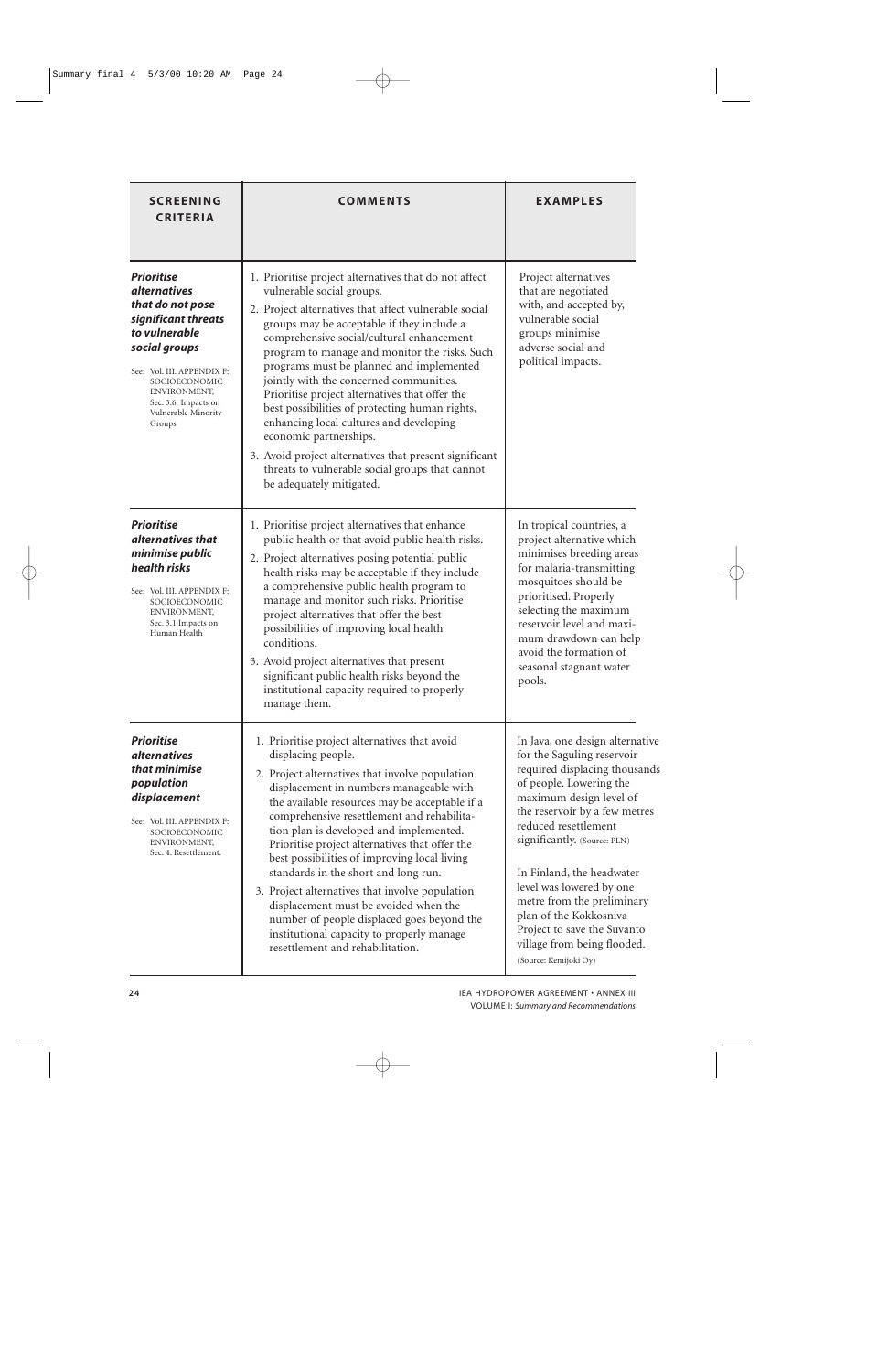| <b>SCREENING</b><br><b>CRITERIA</b>                                                                                                                                                                                                                                                                                                    | <b>COMMENTS</b>                                                                                                                                                                                                                                                                                                                                                             | EXAMPLES                                                                                                                                                                                                                                                                                                                                                                 |
|----------------------------------------------------------------------------------------------------------------------------------------------------------------------------------------------------------------------------------------------------------------------------------------------------------------------------------------|-----------------------------------------------------------------------------------------------------------------------------------------------------------------------------------------------------------------------------------------------------------------------------------------------------------------------------------------------------------------------------|--------------------------------------------------------------------------------------------------------------------------------------------------------------------------------------------------------------------------------------------------------------------------------------------------------------------------------------------------------------------------|
| <b>Prioritise alternatives</b><br>that avoid designated<br>natural and human<br>heritage sites<br>See: Vol. III. APPENDIX E:<br>THE FLORA AND FAUNA,<br>Sec. 4 Biological Heritage.<br>Protected Areas.<br>And: Vol. III. APPENDIX F:<br>SOCIOECONOMIC<br><b>ENVIRONMENT, Sec. 5.5</b><br>Impacts on human heritage<br>and landscapes. | Protected natural and heritage<br>sites are by definition exceptional.<br>Selected alternatives should avoid<br>development in these sites.                                                                                                                                                                                                                                 | In the Aurland II L Project<br>in Norway, transmission line<br>routes were set up in order to<br>avoid valued recreation areas.<br>(Source: Annex III, ST1 report)<br>In the Kurkiaska Project in<br>Finland, the proposed power<br>plant was relocated away from<br>the scenic Porttikoski canyon<br>and cannot now be seen from<br>the river.<br>(Source: Kemijoki Oy) |
| <b>Prioritise</b><br><i>alternatives</i><br>that avoid the<br>disappearance<br>of known rare,<br>threatened, or<br>vulnerable<br>species and<br>their habitats<br>See: Vol. III. APPENDIX E:<br>THE FLORA AND FAUNA,<br>Sec. 4. Biological Heritage.<br>Protected Areas.                                                               | In a context of preservation of<br>biodiversity, the rare, threatened<br>or vulnerable species are the object<br>of close attention. The development<br>of hydroelectric projects should<br>not compromise the survival of<br>such species, should avoid as<br>much as possible the habitats<br>which support them and allow<br>for their preservation in the long<br>term. | In the Okumino Project in<br>Japan, the development of a<br>daily pumped storage plant<br>threatened some endangered<br>species and protected areas. All<br>technical facilities were there-<br>fore constructed underground<br>so as not to affect rare plants.<br>(Source: Annex III, ST1 report)                                                                      |
| <b>Prioritise</b><br><i>alternatives</i><br>that minimise<br>development<br>in high quality<br>habitats<br>See: Vol. III. APPENDIX E:<br>THE FLORA AND FAUNA,<br>Sec. 4. Biological Heritage.                                                                                                                                          | Habitats are not of equal quality,<br>some are poorer, others richer.<br>In richer habitats, rates of<br>reproduction are usually<br>much higher than death rates.<br>As these habitats support large<br>numbers of individuals from<br>various species, they should<br>be protected as much as possible.                                                                   | In the upgrading project of<br>Rivière-des-Prairies in Québec,<br>Canada, one of the key<br>environmental issues was the<br>expected negative impact on<br>fish spawning. Creation of<br>new spawning grounds was<br>implemented and successful.<br>(Source: Annex III, ST1 report)                                                                                      |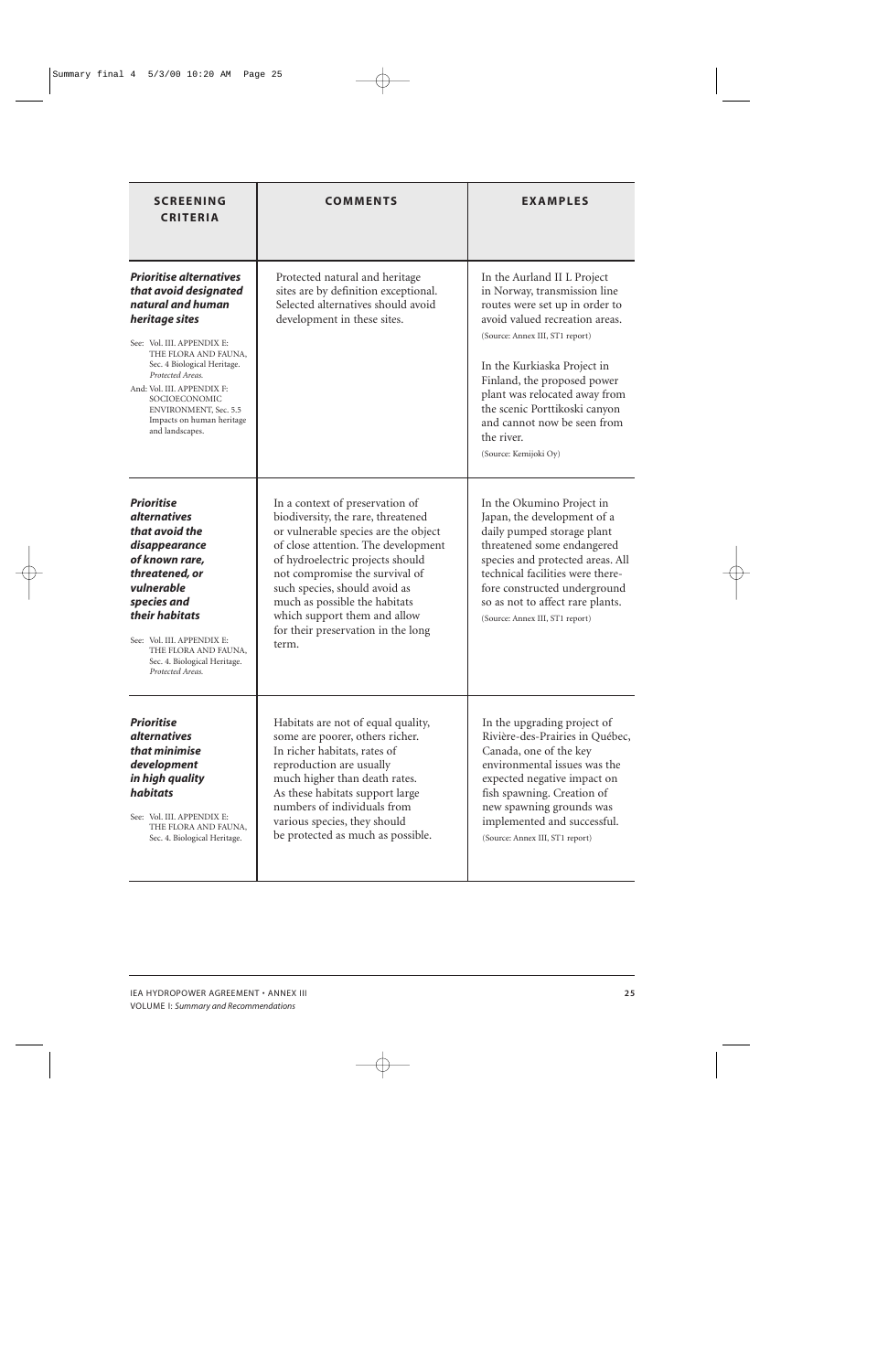| <b>SCREENING</b><br><b>CRITERIA</b>                                                                                                                                                                                                                                                                                                                            | <b>COMMENTS</b>                                                                                                                                                                                                                                                                                                                                                                                                                                                                       | <b>EXAMPLES</b>                                                                                                                                                                                                                                                                                                                                                                                                                            |
|----------------------------------------------------------------------------------------------------------------------------------------------------------------------------------------------------------------------------------------------------------------------------------------------------------------------------------------------------------------|---------------------------------------------------------------------------------------------------------------------------------------------------------------------------------------------------------------------------------------------------------------------------------------------------------------------------------------------------------------------------------------------------------------------------------------------------------------------------------------|--------------------------------------------------------------------------------------------------------------------------------------------------------------------------------------------------------------------------------------------------------------------------------------------------------------------------------------------------------------------------------------------------------------------------------------------|
| <b>Prioritise</b><br><i>alternatives</i><br>that will<br>maintain an<br>ecological flow <sup>20</sup><br>See: Vol. III. APPENDIX D:<br>PHYSICAL AND<br>CHEMICAL ENVIRON-<br>MENT Sec. 2: Impact of<br>Streamflow Control on<br>Hydrologic Regime<br>And: Vol. III. APPENDIX F:<br>SOCIOECONOMIC<br>ENVIRONMENT, Sec. 1.3<br>Changes to Downstream<br>Land Uses | The development of a hydropower<br>project on a river can modify the<br>downstream flow regime in different<br>ways, by reducing, increasing or<br>regulating the flow. Because ecolo-<br>gical and biological processes are<br>tightly linked to the flow regime<br>and because local populations<br>often rely on the river flow for<br>many uses, alternatives with<br>characteristics that keep the river<br>as close as possible to the natural<br>regime should be prioritised. | The dam in the Hunderfossen<br>HPP in Norway became a barrier<br>to migratory and spawning trout.<br>The fish ladder was unsuccessful,<br>as reduced river flow limited<br>fish migration. Trout restocking<br>turned out to be less successful<br>than expected. An increase in the<br>minimum flow downstream, at<br>certain times to trigger migration,<br>improved the situation.<br>(Source: Annex III, ST1 report)                   |
| <b>Prioritise</b><br><i>alternatives</i><br>with lower<br>sedimentation<br>risks<br>See: Vol. III. APPENDIX D:<br>PHYSICAL AND<br><b>CHEMICAL</b><br><b>ENVIRONMENT Sec. 4</b><br>Erosion and Sedimentation<br>in Reservoirs, Downstream<br>and in Rivers with<br>Modified Regimes                                                                             | Hydraulic changes resulting from<br>dams and reservoirs on a river<br>system may increase the process<br>of sedimentation. This process<br>is variable depending on the<br>sediment load of the river,<br>the residence time of the water,<br>the reservoir configuration,<br>watershed management, etc.<br>Sites/options with characteristics<br>that minimise this process<br>should thus be prioritised.                                                                           | A rubber weir for automatic<br>sediment flushing was built in a<br>river in Japan, and the mitigation<br>measure has been shown to be<br>successful.<br>(Source: Annex III, ST1 report)<br>The 300 MW Fortuna HPP in<br>Panamá has a 10 km <sup>2</sup> reservoir<br>surrounded by a 160 km <sup>2</sup> natural<br>reserve, covering the upstream<br>watershed. This limits erosion<br>risks and sedimentation.<br>(Source: Hydro-Québec) |

<sup>20</sup> See Vol. III: Appendices. Appendix A: Glossary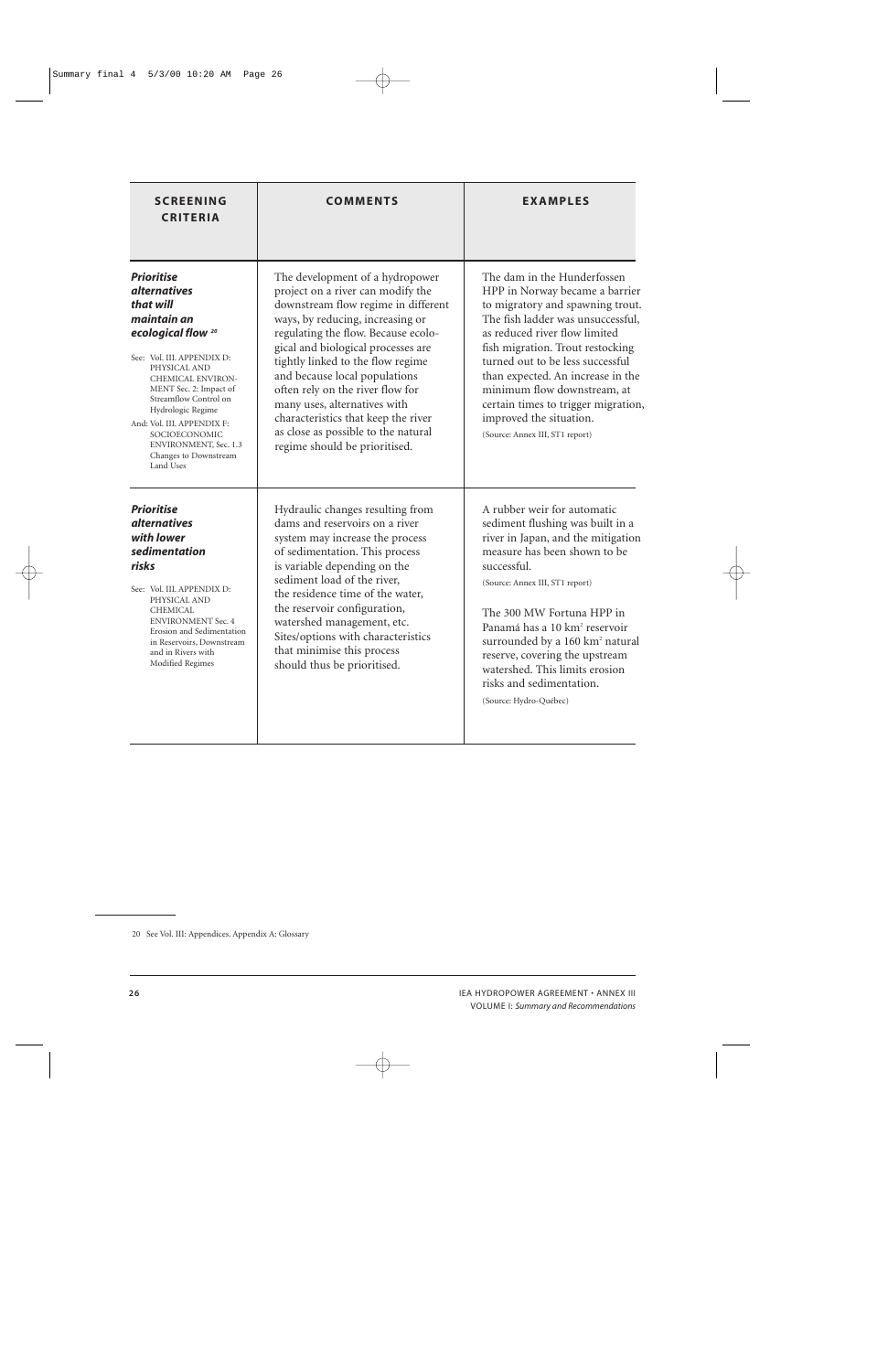## **Improving Environmental Management of Hydropower Plants**

Once a hydropower project has been selected, a significant number of environmental and social considerations must be addressed. Many hydropower projects around the world already "internalise" (or fully account for) such requirements, while many others do not.

Recommendation #4 proposes 13 guidelines to improve environmental practices for project construction and operation.

## **RECOMMENDATION # 4**

# Improving Environmental Management of Hydropower Plants

**Project design and operation should be optimised by ensuring the proper management of environmental and social issues throughout the project cycle.**

This recommendation is based on the premise that hydropower projects must be harmoniously integrated into their surroundings and communities.

Choosing the right site to build a hydropower project is the first step towards a good project. But once the site has been identified, the project may still have to undergo a series of design changes that take into account environmental and social concerns. Hydropower projects do have impacts, regardless of the selected site. On the basis of the "polluter-payer principle", these impacts must be properly mitigated or compensated for. Communities must also be fully informed and consulted regarding such matters and the

multiple uses of available water resources must be considered.

It is thus important to invest the required resources to be able to manage the environmental and social issues throughout the project cycle. Responsibilities must be clearly identified at each step to ensure that commitments are fulfilled throughout the project life.

This fourth recommendation includes a series of guidelines to help decision-makers to optimise the design and operation of projects. These guidelines are presented below.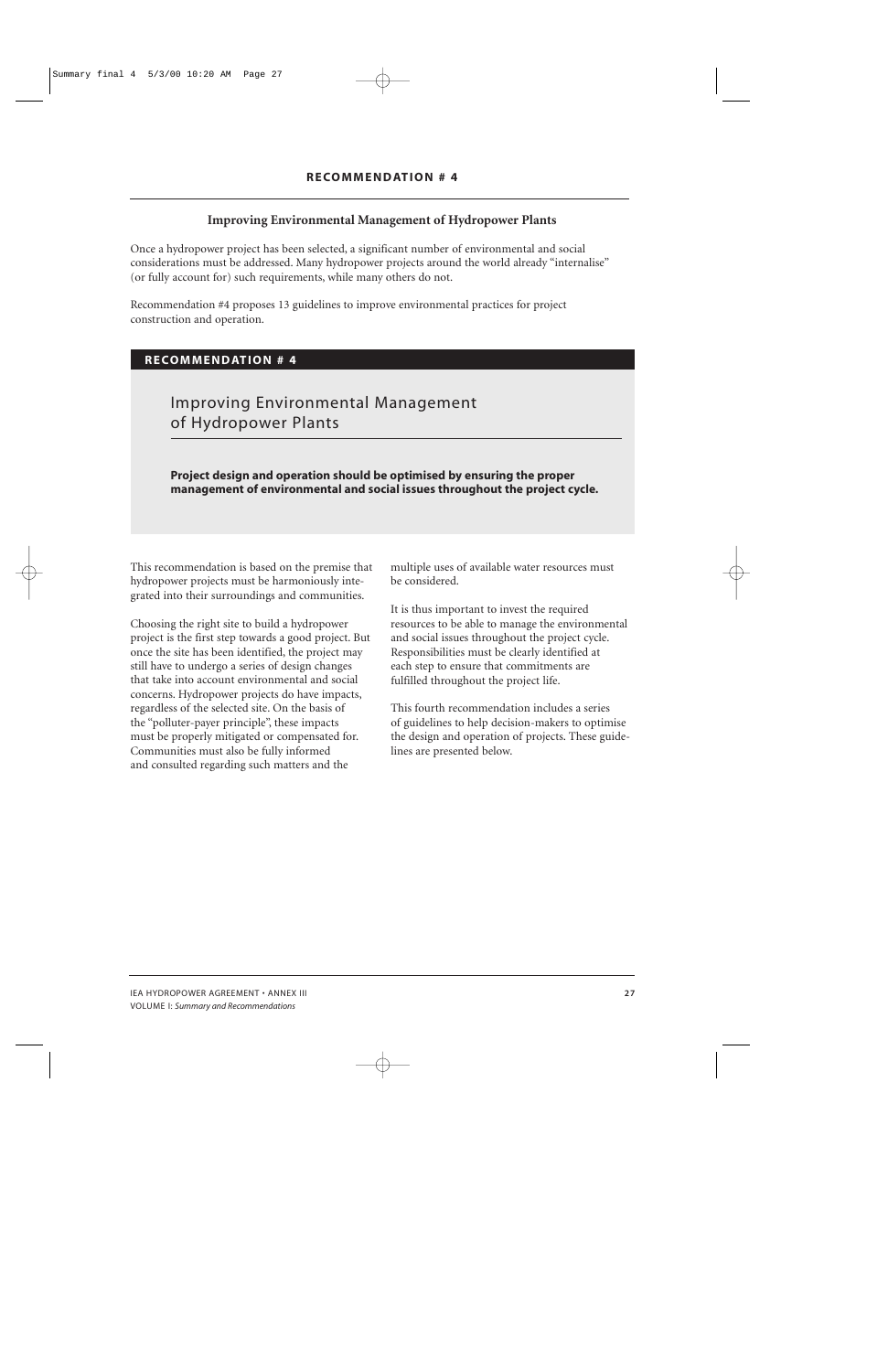| <b>GUIDELINES FOR HYDROPOWER PLANT OPTIMISATION</b>                                                                                                                                                                                                                                                                                                                                                                                                                                                                                                       | P | C | O | R | D |
|-----------------------------------------------------------------------------------------------------------------------------------------------------------------------------------------------------------------------------------------------------------------------------------------------------------------------------------------------------------------------------------------------------------------------------------------------------------------------------------------------------------------------------------------------------------|---|---|---|---|---|
| Mitigate water quality problems                                                                                                                                                                                                                                                                                                                                                                                                                                                                                                                           |   |   |   |   |   |
| Water residence time is one of the most significant environmental<br>variables that affect water quality and related problems such as anoxia, etc.<br>Other problems related to water residence time can also be observed<br>in reservoirs and downstream, in particular waterborne diseases such<br>as malaria. Project design and operation must take these aspects into<br>consideration in order to minimise as much as possible negative effects<br>on water quality.                                                                                |   |   |   |   |   |
| Facilitate upstream and downstream fish passage for migratory species                                                                                                                                                                                                                                                                                                                                                                                                                                                                                     |   |   |   |   |   |
| Aquatic fauna and fish in particular sometimes travel long distances to<br>provide for their needs. Physical structures and especially dams constitute<br>barriers to such migrations. The selection of the dam site (sites with<br>thresholds or falls for example) and design of mitigation measures (fish<br>ladders, elevators, etc.) must be examined carefully in order to minimise<br>this type of impact.                                                                                                                                         |   |   |   |   |   |
| Plan and carry out monitoring and environmental follow-up programs                                                                                                                                                                                                                                                                                                                                                                                                                                                                                        |   |   |   |   |   |
| Such programs are essential components of any hydroelectric project.<br>Certain residual impacts remain and must be addressed by specific<br>monitoring or follow-up programs. A proper environmental follow-up<br>program requires the collection of a time-series of data both before<br>and after the implementation of the project. Monitoring represents<br>an essential activity to ensure the application and effectiveness of<br>mitigation measures. Project monitoring should be periodically<br>verified by carrying out environmental audits. |   |   |   |   |   |
| Design and implement power plant flow rules that take into account<br>the needs of communities and the environment both upstream and<br>downstream of the project                                                                                                                                                                                                                                                                                                                                                                                         |   |   |   |   |   |
| Operating rules for hydropower facilities are conceived in order to supply<br>a specific energy service. However, these rules must also take into account<br>impacts on fish and other species, as well as other needs and multiple uses<br>of water such as irrigation, fishing, navigation, recreation, water supply, etc.                                                                                                                                                                                                                              |   |   |   |   |   |
| Plan construction activities to minimise adverse effects during<br>the critical phases of species' life cycles                                                                                                                                                                                                                                                                                                                                                                                                                                            |   |   |   |   |   |
| At certain phases of their life cycles, species are more sensitive to distur-<br>bances, for instance at the time of reproduction. In order to protect those<br>critical phases and the habitats of concerned species, it is important to<br>minimise activities that may compromise the survival of such populations.                                                                                                                                                                                                                                    |   |   |   |   |   |
| If necessary, implement a reservoir logging program taking<br>into account the various uses of the reservoir                                                                                                                                                                                                                                                                                                                                                                                                                                              |   |   |   |   |   |
| Although it is generally expensive, logging of selected areas of a future<br>reservoir may be required for environmental, technical or economic<br>reasons, such as the recovery of commercial wood. Logging may also<br>generate considerable benefits for future reservoir navigation and fisheries.<br>However, standing logs in a reservoir can also constitute good habitats<br>for fish and benthic fauna. The logging program must therefore be<br>adapted to the various uses of the reservoir.                                                   |   |   |   |   |   |

LEGEND: **P**: Planning – **C**: Construction – **O**:Operation – **R**: Refurbishment – **D**:Decommissioning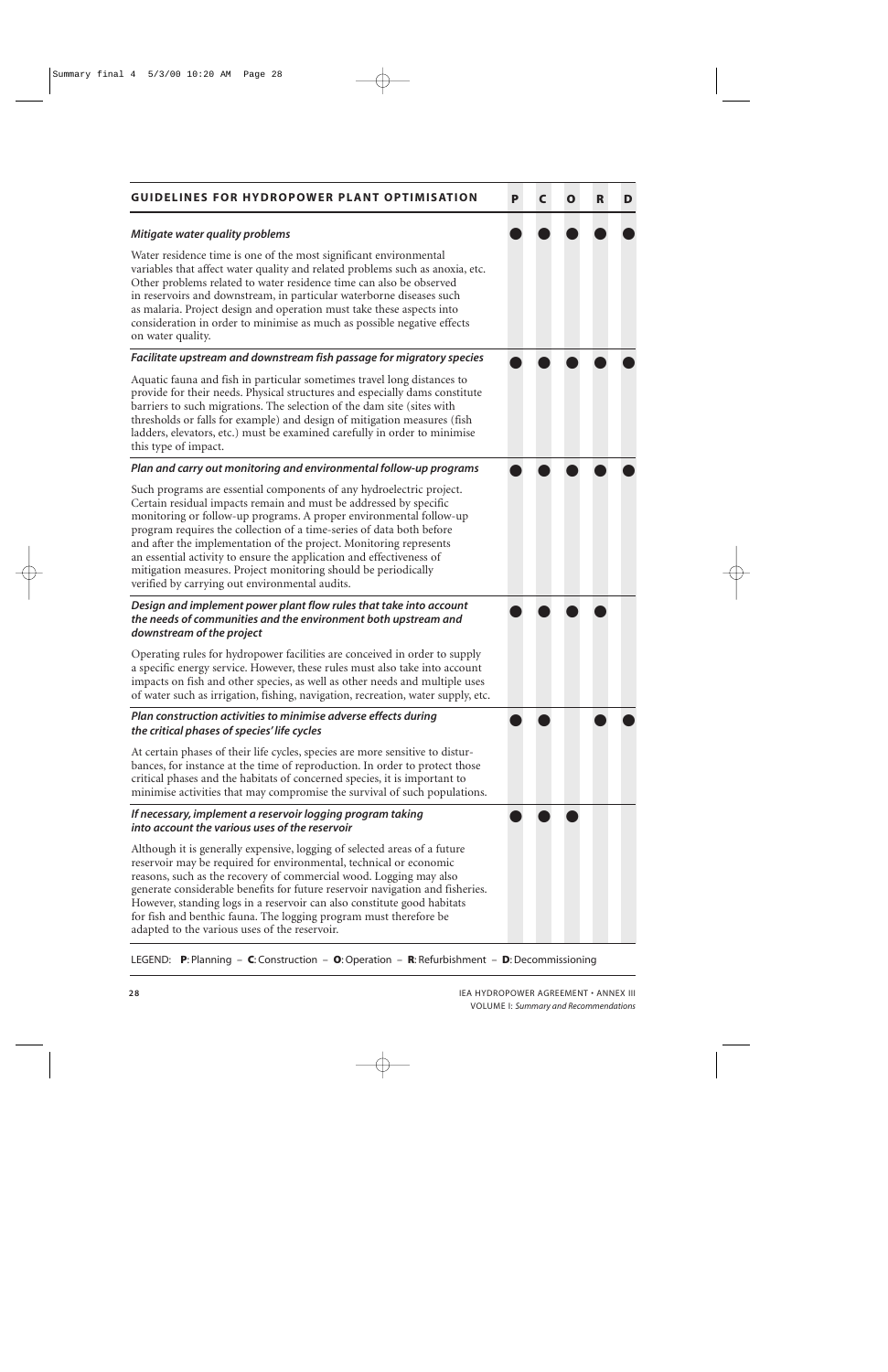| <b>GUIDELINES FOR HYDROPOWER PLANT OPTIMISATION</b>                                                                                                                                                                                                                                                                                                                                                                 | P | C | O | R | D |
|---------------------------------------------------------------------------------------------------------------------------------------------------------------------------------------------------------------------------------------------------------------------------------------------------------------------------------------------------------------------------------------------------------------------|---|---|---|---|---|
| Evaluate the effectiveness of mitigation measures<br>The effectiveness of many mitigation measures is well known. However<br>some measures, for a variety of reasons, may require a specific follow-up<br>program. This is particularly the case for experimental measures for which<br>there is little or no experience available from other projects.                                                             |   |   |   |   |   |
| Use the lessons learned from past hydropower projects in EAs carried<br>out for new projects                                                                                                                                                                                                                                                                                                                        |   |   |   |   |   |
| Lessons are not always learned. The experience gained in one project<br>is not always integrated into EAs carried out for subsequent projects.<br>This is true for proponents, governments and NGOs alike. A systematic<br>review of lessons learned should help minimise the resources required<br>for future studies and avoid past mistakes.                                                                     |   |   |   |   |   |
| Strengthen countermeasures against earthquakes in zones of strong<br>seismicity                                                                                                                                                                                                                                                                                                                                     |   |   |   |   |   |
| Projects in zones of strong seismicity should be designed with appropriate<br>criteria in order to reduce risks such as dam failure. It is also necessary<br>to implement monitoring and contingency plans for downstream<br>communities.                                                                                                                                                                           |   |   |   |   |   |
| Plan measures to avoid or control reservoir sedimentation                                                                                                                                                                                                                                                                                                                                                           |   |   |   |   |   |
| In certain river basins, sedimentation is an important issue because of<br>the high sediment load carried by rivers. This problem should be correctly<br>evaluated at the planning stage in order to design appropriate mitigation<br>measures, such as river basin afforestation programs.                                                                                                                         |   |   |   |   |   |
| Compensate the loss of biological production on a regional scale                                                                                                                                                                                                                                                                                                                                                    |   |   |   |   |   |
| Hydropower projects modify existing habitats. Lakes, rivers and various<br>humid and terrestrial habitats are replaced by the aquatic habitats of<br>reservoirs. Although local losses cannot always be avoided, such losses<br>can be compensated for on a river basin or regional scale, by protecting<br>or managing similar habitats nearby.                                                                    |   |   |   |   |   |
| Consider human health and safety issues in any Environmental<br><b>Management System (EMS)</b>                                                                                                                                                                                                                                                                                                                      |   |   |   |   |   |
| Hydropower projects may affect human health and safety. Environmental<br>Management Systems should therefore address potential adverse health<br>impacts such as water-related diseases (malaria or presence of heavy<br>metals), and safety issues such as downstream water releases.                                                                                                                              |   |   |   |   |   |
| Assess the environmental impact of decommissioning a power plant                                                                                                                                                                                                                                                                                                                                                    |   |   |   |   |   |
| Decommissioning a hydropower plant may have significant environmental<br>and social consequences. If decommissioning involves emptying a reservoir,<br>there is a risk that a balanced and productive reservoir ecosystem will<br>disappear, and that the human activities surrounding the reservoir will<br>be significantly affected by its removal. Such impacts must be assessed<br>prior to taking a decision. |   |   |   |   |   |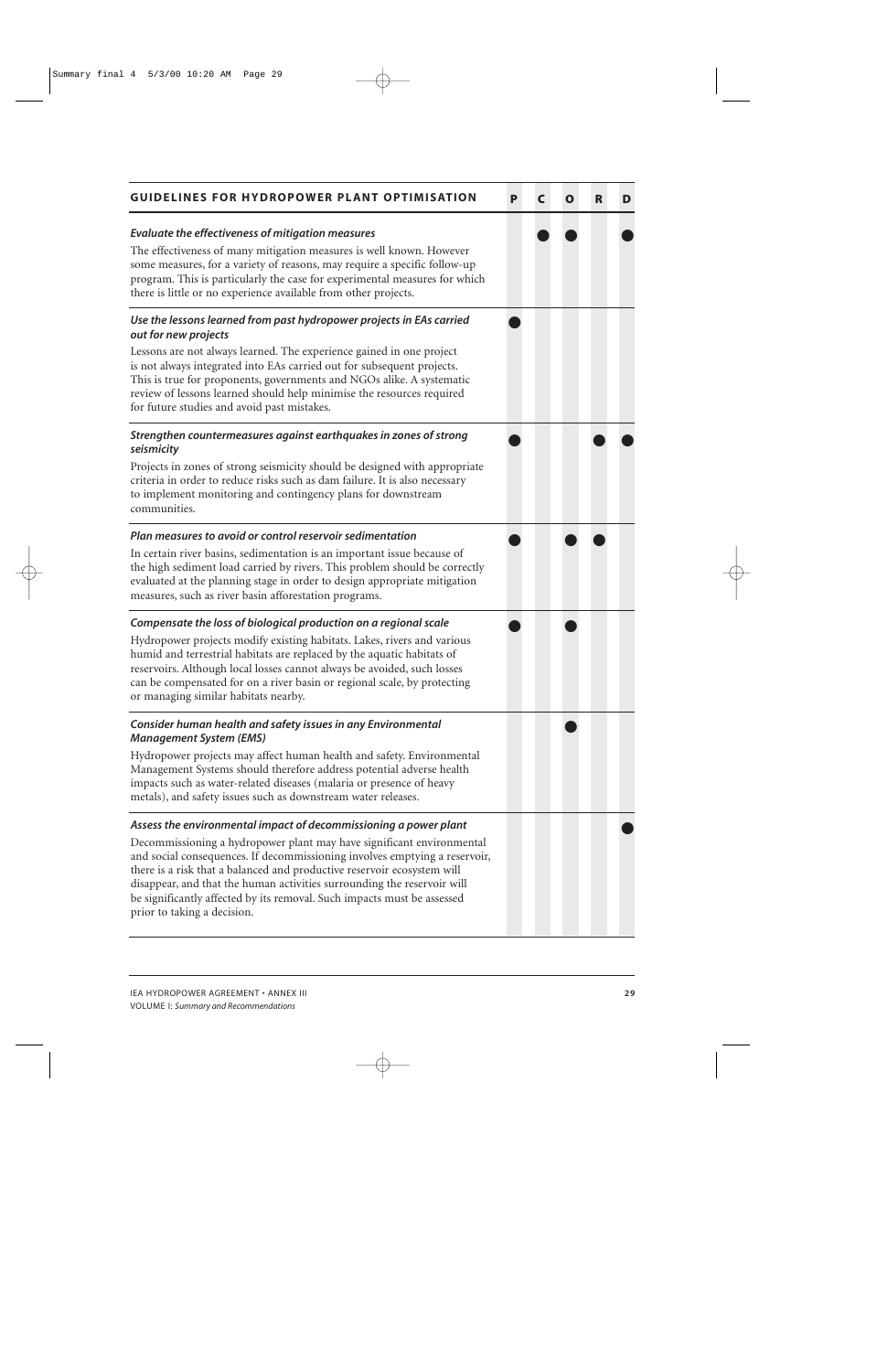## **Sharing Benefits with Local Communities**

Beyond the project planning and design process discussed above, an important issue associated with hydropower projects is that of ensuring social justice through the *fair distribution of project costs and benefits* among local communities, society at large, project proponents and governments. In several cases, local communities have incurred most of the social costs of hydropower projects (in the form of involuntary population displacement, for instance), whereas most of the benefits have gone to other external constituencies: agricultural concerns, industries, urban communities, national or regional power supply and distribution systems, etc.

## **RECOMMENDATION # 5**

## Sharing Benefits with Local Communities

**Local communities should benefit from a project, both in the short term and in the long term.**

This recommendation considers that local communities are key players in hydropower projects because they are most directly affected by a project. Proponents must seek community involvement and partnership throughout the project cycle. Community support is most effective and legitimate when it involves broad constituencies including government agencies, non-governmental organisations, academic institutions, and other members of civil society.

Moreover, early community involvement is preferable, since project design is less likely to undergo major changes to suit the biophysical and socioeconomic environment at a latter stage of project planning. The development of short term as well as of long term community benefits must be a foremost project goal and the only way to achieve such a goal is through a participatory planning process.

Community benefits do not necessarily mean monetary benefits, or might not even have to constitute monetary benefits at all. Improved access, improved infrastructure, support for health and education programs, legal title to land, are all important benefits that may

be derived from a hydropower project. What constitutes a benefit, however, must be defined by locally affected communities on the basis of a participatory process.

What is meant by "affected communities" may vary greatly from one project to another. At the minimum, this term refers to people and communities who lose their livelihood, or their property, or access to resources that are essential for their livelihood, due to reservoir impoundment, construction works or downstream water flow changes.

However, defining who is affected by a project is a difficult exercise: Who decides? To what extent is a community "affected"? Beyond the minimal definition proposed above, there are many people and communities who may be affected to a certain extent by a project, whether positively or not. There are no simple answers, except to say that establishing who is affected by a project is often a negotiated exercise that is carried out between those who legitimately believe they are negatively affected by a project and those who represent the project proponent and/or relevant public authorities.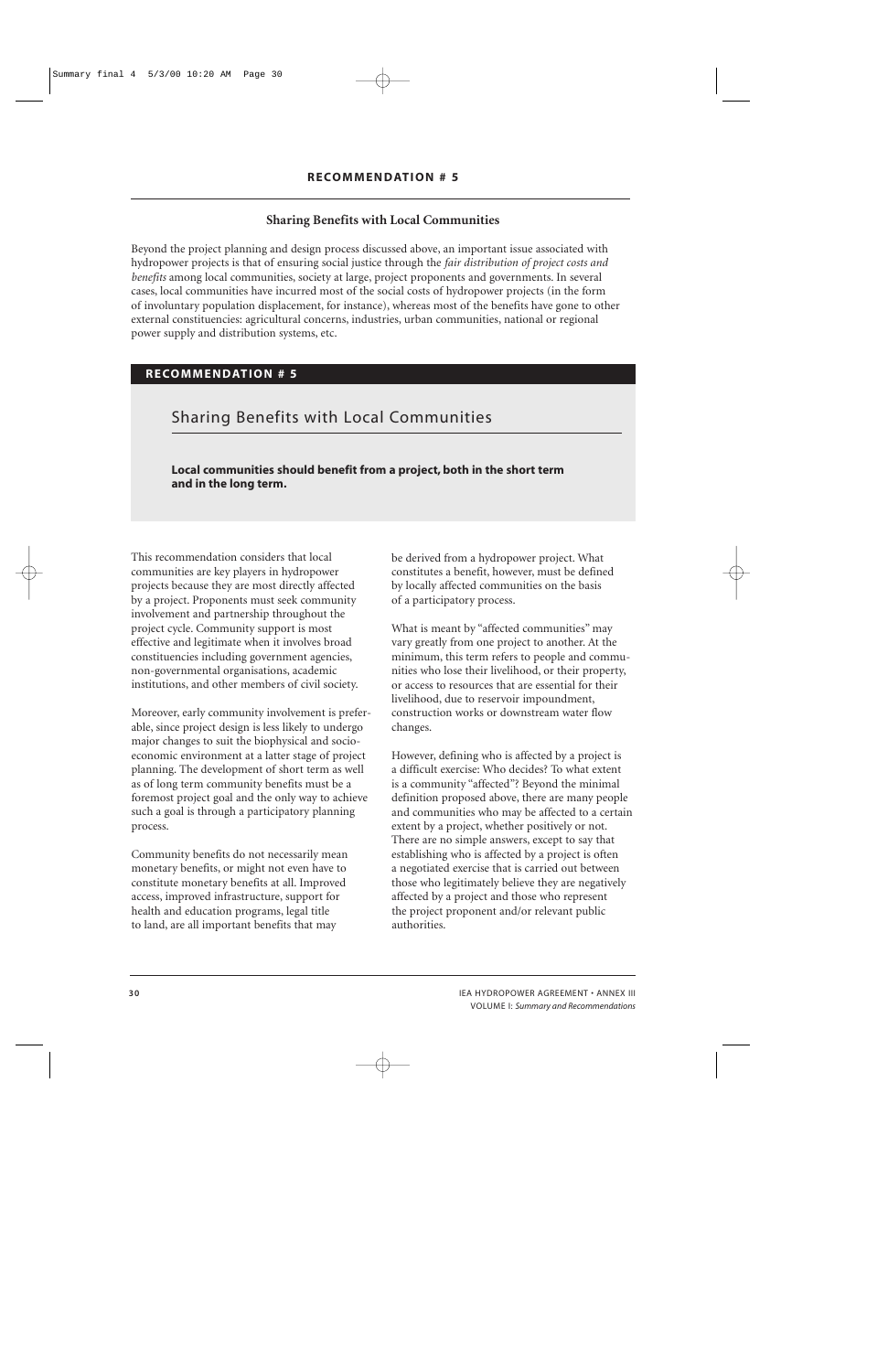The following guidelines ensure a fair allocation of project benefits, while limiting adverse consequences for locally affected communities. These guidelines are based upon the implementation of a participatory approach with local communities.



#### LEGEND:

**P**: Planning – **C**: Construction – **O**:Operation – **R**: Refurbishment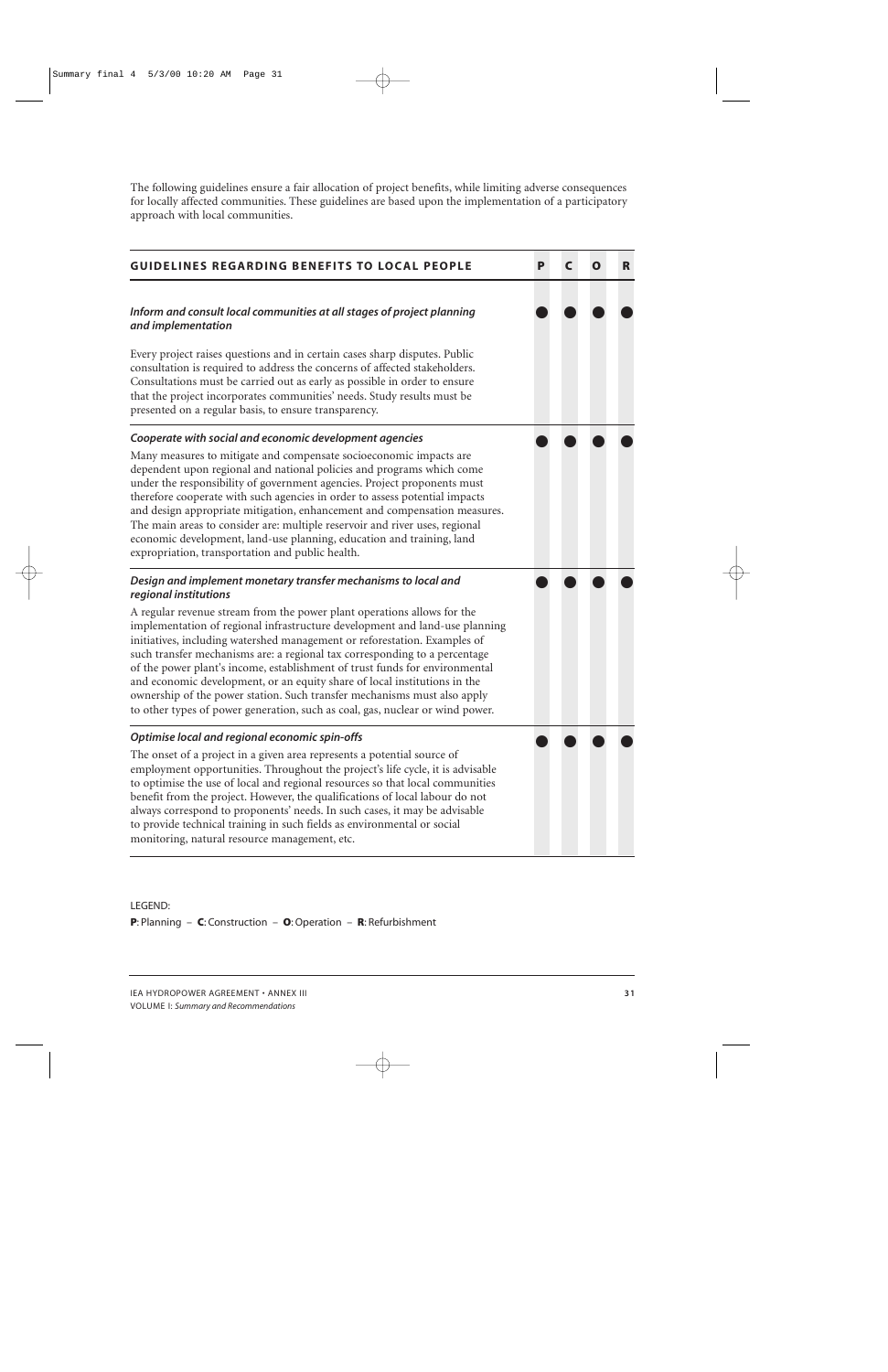| <b>GUIDELINES REGARDING BENEFITS TO LOCAL PEOPLE</b>                                                                                                                                                                                                                                                                                                                                                                                                                                                                    | P | C | O | R |
|-------------------------------------------------------------------------------------------------------------------------------------------------------------------------------------------------------------------------------------------------------------------------------------------------------------------------------------------------------------------------------------------------------------------------------------------------------------------------------------------------------------------------|---|---|---|---|
| Facilitate the involvement of affected people in the design and implementation<br>of mitigation, enhancement and compensation measures<br>The purpose of mitigation measures is to effectively minimise impacts that<br>are often borne by local communities. In order to select and implement measures<br>correctly, the participation of the concerned communities should be promoted,<br>given their particular knowledge of the area and of local needs.                                                            |   |   |   |   |
| Ensure that vulnerable social groups benefit from the project                                                                                                                                                                                                                                                                                                                                                                                                                                                           |   |   |   |   |
| Hydropower projects sometimes affect the lives of vulnerable social or<br>ethnic/religious minority groups. It must be ensured that less privileged social<br>groups, and not just dominant social groups, benefit from the project.                                                                                                                                                                                                                                                                                    |   |   |   |   |
| Plan and implement resettlement and rehabilitation programs for communities<br>that are displaced or otherwise affected by the project                                                                                                                                                                                                                                                                                                                                                                                  |   |   |   |   |
| Even when the best alternative is selected, involuntary population displacement<br>is sometimes inevitable. The impacts of such activities are very complex, involve<br>many stakeholders and cannot be dealt with within a short time-frame. The<br>objectives of resettlement and rehabilitation programs must be to ensure the<br>short- and long-term improvement of local standards of living by designing and<br>implementing appropriate development opportunities for both displaced<br>and "host" communities. |   |   |   |   |
| Plan and manage public health programs                                                                                                                                                                                                                                                                                                                                                                                                                                                                                  |   |   |   |   |
| A new hydropower project often leads to socioeconomic changes that may<br>affect public health. Changes in living standards, in the quality of access to<br>water, in the incidence of waterborne diseases such as malaria, are examples<br>of changes that must be addressed. Programmes must be designed to ensure<br>that local public health conditions are enhanced by the project.                                                                                                                                |   |   |   |   |
| Integrate local ecological knowledge into project planning                                                                                                                                                                                                                                                                                                                                                                                                                                                              |   |   |   |   |
| Beyond the studies which are required for any project, local knowledge can<br>also be a source of relevant and useful information. It is thus necessary to ensure<br>that this type of knowledge is taken into consideration in project planning.                                                                                                                                                                                                                                                                       |   |   |   |   |
| During the planning and design phases, show openness in resolving local<br>problems which existed prior to the proposed project                                                                                                                                                                                                                                                                                                                                                                                         |   |   |   |   |
| The announcement of a new project often triggers the public re-emergence<br>of unsettled problems from the past. These issues are often linked to previous<br>projects carried out many years earlier. This is particularly true in the case of<br>the upgrading of existing installations. These problems should be addressed<br>even if they might not be directly related to the new project, as the project<br>might help solve past grievances.                                                                    |   |   |   |   |
| Support reservoir fisheries and other community uses of the reservoir                                                                                                                                                                                                                                                                                                                                                                                                                                                   |   |   |   |   |
| Hydroelectric installations often include a large reservoir. Reservoirs might sustain<br>significant local fisheries or other uses and may even be the subject of specific<br>enhancement measures in order to increase their potential. In several countries,<br>this aspect can be quite important for the local economy. It is thus advisable to<br>support this kind of initiative, within reasonable limits.                                                                                                       |   |   |   |   |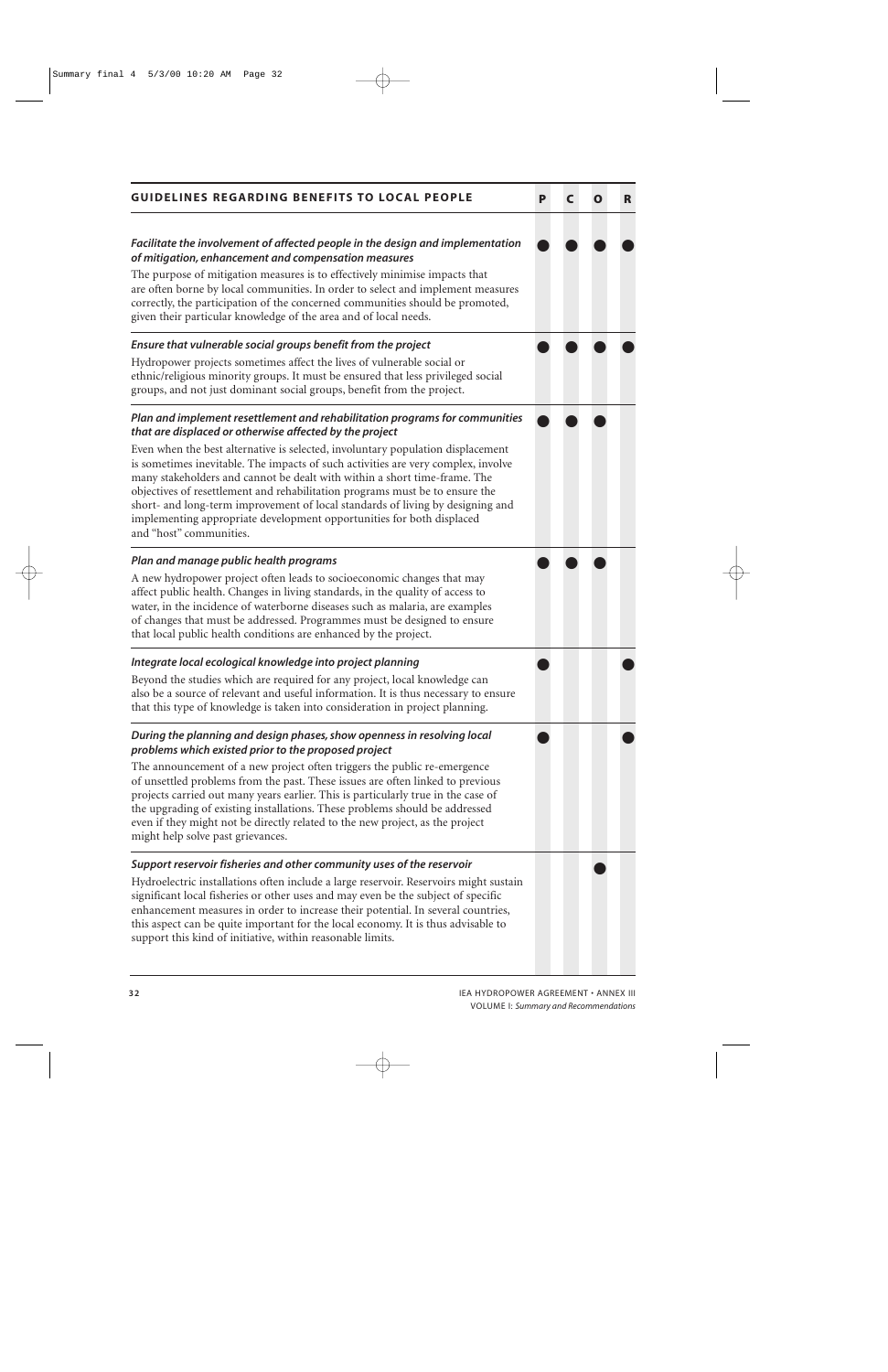## **EXECUTIVE COMMITTEE:**

#### **CHAIRMAN**

Mr. Ulf Riise Norwegian Electricity Federation Association of Producers P.O. Box 274 1324 Lysaker, NORWAY

#### **INTERNATIONAL ENERGY AGENCY**

Mr. Hanns-Joachim Neef International Energy Agency 9, rue de la Fédération 75739 Paris, FRANCE

#### **SECRETARY**

Mr. Frans H. Koch 5450 Canotek Rd, Unit 53 Ottawa, CANADA K1J 9G3 Tel: (1) 613 745-7553 Fax: (1) 613-747-0543 E-mail: fkoch@gvsc.on.ca

#### **CANADA**

Mr. Jacob Roiz Canadian Electricity Assoc'n 1155 Metcalfe Street Sun Life Bldg, Suite 1600 Montréal, H3B 2V6 CANADA

(alternate) Mr. Tony Tung Natural Resources Canada 580 Booth Street Ottawa, Ont. K1A 0E4 CANADA

#### **CHINA**

Mr. Tong Jiandong Hangzhou International Center on Small Hydro Power P.O. Box 607 4 Baisha Road Hangzhou 310006 P.R. CHINA

#### **FINLAND**

Mr. Antti Aula Kemijoki Oy Valtakatu 9-11 P.O. Box 8131 FIN-96101 Rovaniemi FINLAND

#### **FRANCE**

Mr. Gérard Casanova Electricité de France 77, Chemin des Courses 31057 Toulouse, FRANCE

#### **JAPAN**

Mr. Shoichi Murakami New Energy Foundation Shuwa Kioicho Park Building 3-6, kioicho, Chiyoda-ku, Tokyo 102 JAPAN

(alternate:) Mr. Shinichi Sensyu CRIEPI - Central Research Institute of Electric Power Industry 6-1 Ohtemachi 1-chome, Chiyoda-ku, Tokyo 100 JAPAN

#### **NORWAY**

Mr. Alf V. Adeler NVE - Norwegian Water Resources and Energy Directorate P.O. Box 5091, Majorstua N-0301 Oslo, NORWAY

#### **SPAIN**

Mr. Angel Luis Vivar UNESA Francisco Gervas 3 28020 Madrid, SPAIN

(alternate:) Mr. Juan Sabater ENDESA Príncipe de Vergara 187 28002 Madrid, SPAIN

#### **SWEDEN**

Mr. Lars Hammar Elforsk AB 101 53 Stockholm SWEDEN

(alternate:) Ms. Maria Malmkvist Swedish National Energy Administration P.O. Box 310 SE-631 04 Eskilstuna SWEDEN

#### **UNITED KINGDOM**

Mr. J. W. Craig Energy Technology Support Unit (ETSU) Harwell, Didcot Oxfordshire OX11 0RA UNITED KINGDOM

(alternate:) Mr. Eric M. Wilson Wilson Energy Assoc. Ltd. Sovereign House, Bramhall Centre Bramhall, Stockport, Cheshire SK7 1AW UNITED KINGDOM

#### **OPERATING AGENTS:**

#### **ANNEX 1**

Mr. Jean-Paul Rigg Hydro Québec 3320, F.X. Tessier Vaudreuil-Dorion, (Québec) CANADA J7V 5V5 E-mail: Rigg.jean-paul@hydro.qc.ca

#### **ANNEX 2**

Mr. Tony Tung Natural Resources Canada 580 Booth Street Ottawa, Ont. K1A 0E4 CANADA E-mail: tung@NRCan.gc.ca

#### **ANNEX 3**

Mr. Sverre Husebye NVE - Norwegian Water Resources and Energy Directorate P.O. Box 5091, Majorstua N-0301 Oslo, NORWAY E-mail: shu@nve.no

#### **ANNEX 5**

Mr. Tore S. Jørgensen International Centre for Hydropower (ICH) Klæbuveien 153 N-7465 Trondheim NORWAY E-mail: Tore.S.Jorgensen@ ich.ntnu.no